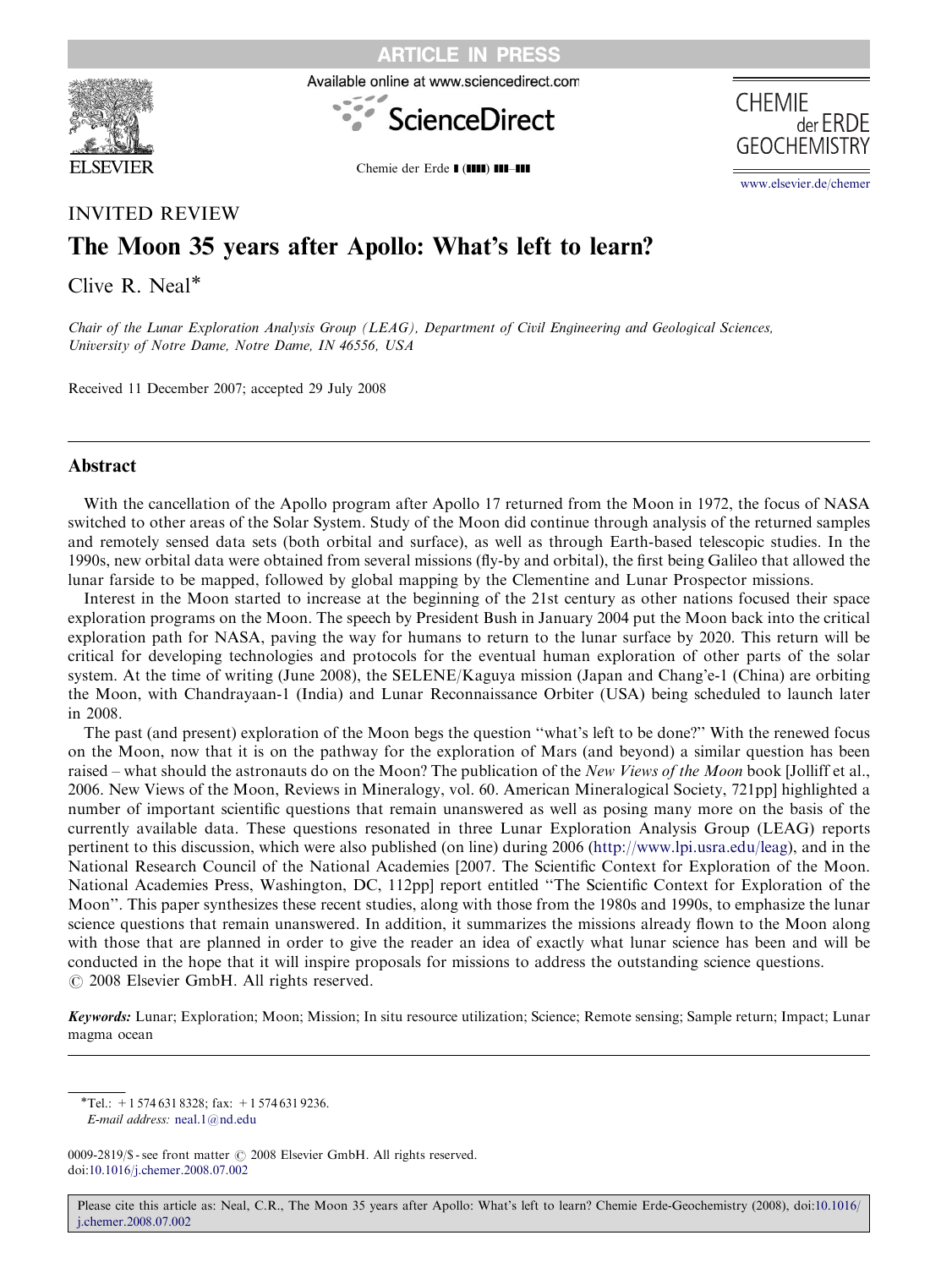# 1. Introduction

The study of the Moon has produced amazing insights not only about Earth's only natural satellite, but also into planetary and solar system evolution. The New Views of the Moon ([Jolliff et al., 2006\)](#page-34-0) synthesized the data collected and models produced from it, covering the period up to and including Lunar Prospector in 1998. The combination of orbital remote sensing data with geophysics measurements (both from orbit and the lunar surface) and sample return data has demonstrated clearly that an integrated approach to exploration yields the most information regarding origin and evolution of any solid planetary body. The geophysics experiments deployed at the Apollo sites gave a first glimpse into the lunar interior and allowed mantle models inferred from mare basalt compositions to be tested, albeit at a rudimentary level. Lunar exploration has clearly shown that planetary evolution via a magma ocean is a tenable hypothesis (e.g., [Smith](#page-39-0) [et al., 1970](#page-39-0); [Wood et al., 1970;](#page-40-0) [Warren, 1985](#page-40-0)) and that the unique nature of the Earth's Moon, relative to the moons of other planets in the solar system, is consistent with an unusual origin, such as the Earth colliding with a Mars-sized planetesimal and the Moon forming from the debris thus created [\(Benz et al., 1989](#page-28-0); [Cameron and](#page-29-0) [Benz, 1991](#page-29-0); [Cameron, 1997, 2000](#page-29-0); [Canup and Asphaug,](#page-29-0) [2001;](#page-29-0) [Canup et al., 2001, 2002](#page-29-0)). In addition, the combination of returned samples and remote observations has allowed the cratering rate through time to be explored and has put absolute ages on some of the larger impact events on the Moon and gives a few fixed points to which the cratering rate can be used to date the surfaces of the planets in the inner solar system. This has allowed identification of much younger lunar basalts  $(\sim 0.9 - 1.2 \text{ Ga})$  around the Aristarchus Plateau and Marius Hills [\(Schultz and Spudis, 1983](#page-38-0); [Hiesinger](#page-33-0) [et al., 2003](#page-33-0)) than are represented in the existing sample collection  $(\sim 3.1 - 4.25 \text{ Ga}; \text{Dasch et al., } 1987; \text{Nyquist})$  $(\sim 3.1 - 4.25 \text{ Ga}; \text{Dasch et al., } 1987; \text{Nyquist})$  $(\sim 3.1 - 4.25 \text{ Ga}; \text{Dasch et al., } 1987; \text{Nyquist})$ [and Shih, 1992\)](#page-37-0). The recognition of lunar meteorites ([Bogard and Johnson, 1983\)](#page-29-0) has increased the diversity of samples from the Moon, including the identification of the youngest mare basalt in the sample collection ([Borg et al., 2004\)](#page-29-0).

The data sets that have been used in the studies outlined above, as well as many others, were collected by a variety of missions to the Moon over several decades, and have benefitted from continued analysis of returned and meteoritic samples. Integrating these diverse data sets has been a challenge, but it has produced a fundamental leap forward in our knowledge of the Moon. So what is left to be done? In order to address this question, we need to understand how we got to this point in our understanding of the Moon.

This paper gives a broad outline of what we have learned from past exploration of the Moon and from this, a non-exhaustive list is developed of science questions that still remain. In addition, a description of the objectives and instrumentation on lunar missions that are currently at the Moon or those that are scheduled for launch in the near future is given, and finally a description of missions that are currently being planned (pre-phase A) is also given.

# 2. Previous investigations of the Moon: a timeline

# 2.1. Missions to the Moon

The exploration of the Earth's Moon actually began in earnest with the invention of the telescope in the early 17th century to dispel some of the myths initiated by the philosophy of Aristotle (384–322 BCE) that postulated that the Moon belonged to the ''realm of corruption''. Englishman Thomas Harriott is credited with the first telescopic observations in August of 1609 [\(Shirley,](#page-39-0) [1974\)](#page-39-0). This preceded Galileo's lunar study by several months ([Galileo, 1610](#page-31-0), translated and annotated by van Helden, 1989). Many hypotheses put forth regarding the Moon (it harbored life, contained oceans, bright areas were rhyolitic in composition) were still being debated at the turn of the 20th century and some up to the Apollo program. It was only by visiting the Moon, making observations on the lunar surface, and returning samples for detailed (and still ongoing) analyses, that our understanding of Earth's celestial neighbor took a giant leap forward.

Unmanned missions to the Moon began in 1959 with the Soviet Luna-1 fly-by mission that arrived at the Moon on 3 January 1959 [\(Table 1\)](#page-2-0). Luna 1 passed within 5995 km of the lunar surface and discovered that the Moon had no global magnetic field. This was followed closely by the American Pioneer 4 fly-by mission that arrived at the Moon on 4 March 1959 ([Table 1\)](#page-2-0). The capsule contained a lunar radiation experiment but was too high above the lunar surface  $(\sim 60,000 \text{ km})$  for the experiment to register any radiation from the Moon. Between the time of Pioneer 4 and the beginning of Apollo (Apollo 8, launched on 21 December 1968), a total of 37 missions were launched to the Moon: 16 from the Soviet Union (Luna 2–14; Zond 3, 5, and 6) and 21 from the USA (Ranger 1–9; Surveyor 1–7; Lunar Orbiter 1–5; see [Table 1\)](#page-2-0).

 $Six$  Apollo spacecraft + astronauts landed on the Moon between 1969 and 1972, each returning lunar samples to Earth (Apollo 11, 12, 14, 15, 16, 17; [Tables 1](#page-2-0) [and 2](#page-2-0); [Fig. 1\)](#page-4-0). Between 1970 and 1976, three robotic Luna spacecraft landed and also returned lunar samples (Luna 16, 20, 24; [Tables 1 and 2;](#page-2-0) [Fig. 1\)](#page-4-0). In addition to these returned samples, meteorites from the Moon have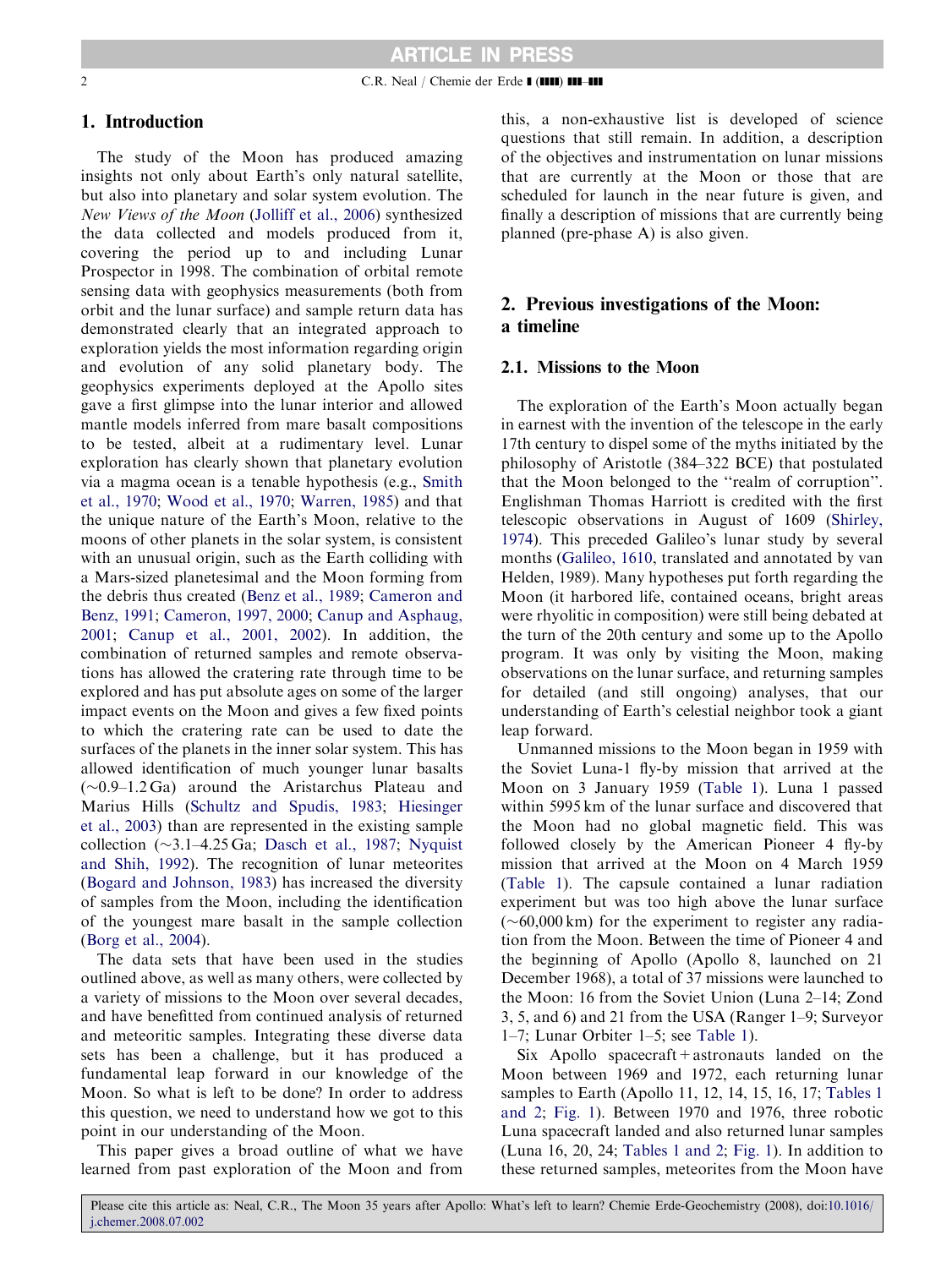# $C.R.$  Neal / Chemie der Erde  $\blacksquare$  ( $\blacksquare$ )  $\blacksquare$ ]  $\blacksquare$

# <span id="page-2-0"></span>Table 1. History of Moon missions

[j.chemer.2008.07.002](dx.doi.org/10.1016/j.chemer.2008.07.002)

| Year | Launch date  | Name                 | Mission                               | Nationality |
|------|--------------|----------------------|---------------------------------------|-------------|
| 1959 | 2 January    | Luna 1               | Flyby                                 | <b>USSR</b> |
| 1959 | 3 March      | Pioneer <sub>4</sub> | Flyby                                 | <b>USA</b>  |
| 1959 | 12 September | Luna 2               | Designed impact                       | <b>USSR</b> |
| 1959 | 4 October    | Luna 3               | Photographed farside                  | <b>USSR</b> |
| 1961 | 23 August    | Ranger 1             | Attempted test flight                 | <b>USA</b>  |
|      | 18 November  | Ranger 2             | Attempted test flight                 | <b>USA</b>  |
| 1962 | 26 January   | Ranger 3             | Attempted impact                      | <b>USA</b>  |
|      | 23 April     | Ranger 4             | Designed impact                       | <b>USA</b>  |
|      | 18 October   | Ranger 5             | Attempted impact                      | <b>USA</b>  |
| 1963 | 2 April      | Luna 4               | Fell back to Earth                    | <b>USSR</b> |
| 1964 | 30 January   | Ranger 6             | Designed impact (Mare Tranquilitatis) | <b>USA</b>  |
|      | 28 July      | Ranger 7             | Designed impact (Mare Nubium)         | <b>USA</b>  |
| 1965 | 17 February  | Ranger 8             | Designed impact (Mare Tranquilitatis) | <b>USA</b>  |
|      | 21 March     | Ranger 9             | Designed impact (Crater Alphonsus)    | <b>USA</b>  |
|      | 9 May        | Luna 5               | Soft lander-crashed                   | <b>USSR</b> |
|      | 8 June       | Luna 6               | Soft lander-missed moon               | <b>USSR</b> |
|      | 18 July      | Zond 3               | Flyby                                 | <b>USSR</b> |
|      | 4 October    | Luna 7               | Soft lander-crashed                   | <b>USSR</b> |
|      | 3 December   | Luna 8               | Soft lander-crashed                   | <b>USSR</b> |
| 1966 | 31 January   | Luna 9               | Soft lander (Oceanus Procellarum)     | <b>USSR</b> |
|      | 31 March     | Luna 10              | Orbiter                               | <b>USSR</b> |
|      | 30 May       | Surveyor 1           | Soft lander (Oceanus Procellarum)     | <b>USA</b>  |
|      | 10 August    | Lunar Orbiter 1      | Orbiter                               | <b>USA</b>  |
|      | 24 August    | Luna 11              | Orbiter                               | <b>USSR</b> |
|      | 20 September | Surveyor 2           | Soft lander-crashed                   | <b>USA</b>  |
|      | 22 October   | Luna 12              | Orbiter                               | <b>USSR</b> |
|      | 6 November   | Luna Orbiter 2       | Orbiter                               | <b>USA</b>  |
|      | 21 December  | Luna 13              | Soft lander (Oceanus Procellarum)     | <b>USSR</b> |
| 1967 | 4 February   | Luna Orbiter 3       | Orbiter                               | <b>USA</b>  |
|      | 17 April     | Surveyor 3           | Soft lander (Oceanus Procellarum)     | <b>USA</b>  |
|      | 8 May        | Lunar Orbiter 4      | Orbiter                               | <b>USA</b>  |
|      | 14 July      | Surveyor 4           | Soft lander-crashed                   | <b>USA</b>  |
|      | 1 August     | Lunar Orbiter 5      | Orbiter                               | <b>USA</b>  |
|      | 8 September  | Surveyor 5           | Soft lander (Mare Tranquilitatis)     | <b>USA</b>  |
|      | 7 November   | Surveyor 6           | Soft lander (Sinus Medii)             | <b>USA</b>  |
| 1968 | 7 January    | Surveyor 7           | Soft lander (N. rim of Tycho)         | <b>USA</b>  |
|      | 7 April      | Luna 14              | Orbiter                               | <b>USSR</b> |
|      | 15 September | Zond 5               | Return probe (biology experiments)    | <b>USSR</b> |
|      | 10 November  | Zond 6               | Return probe (crashed)                | <b>USSR</b> |
|      | 21 December  | Apollo 8             | Crewed orbiter                        | <b>USA</b>  |
| 1969 | 18 May       | Apollo 10            | Crewed orbiter                        | <b>USA</b>  |
|      | 13 July      | Luna 15              | Sample return probe (crashed)         | <b>USSR</b> |
|      | 16 July      | Apollo 11            | Crewed landing <sup>a</sup>           | <b>USA</b>  |
|      | 7 August     | Zond 7               | Return probe                          | <b>USSR</b> |
|      | 14 November  | Apollo 12            | Crewed landing <sup>a</sup>           | <b>USA</b>  |
| 1970 | 11 April     | Apollo 13            | Aborted crewed landing                | <b>USA</b>  |
|      | 12 September | Luna 16              | Sample return probe <sup>a</sup>      | <b>USSR</b> |
|      | 20 October   | Zond 8               | Return probe                          | <b>USSR</b> |
|      | 10 November  | Luna 17              | Landed rover (Mare Imbrium)           | <b>USSR</b> |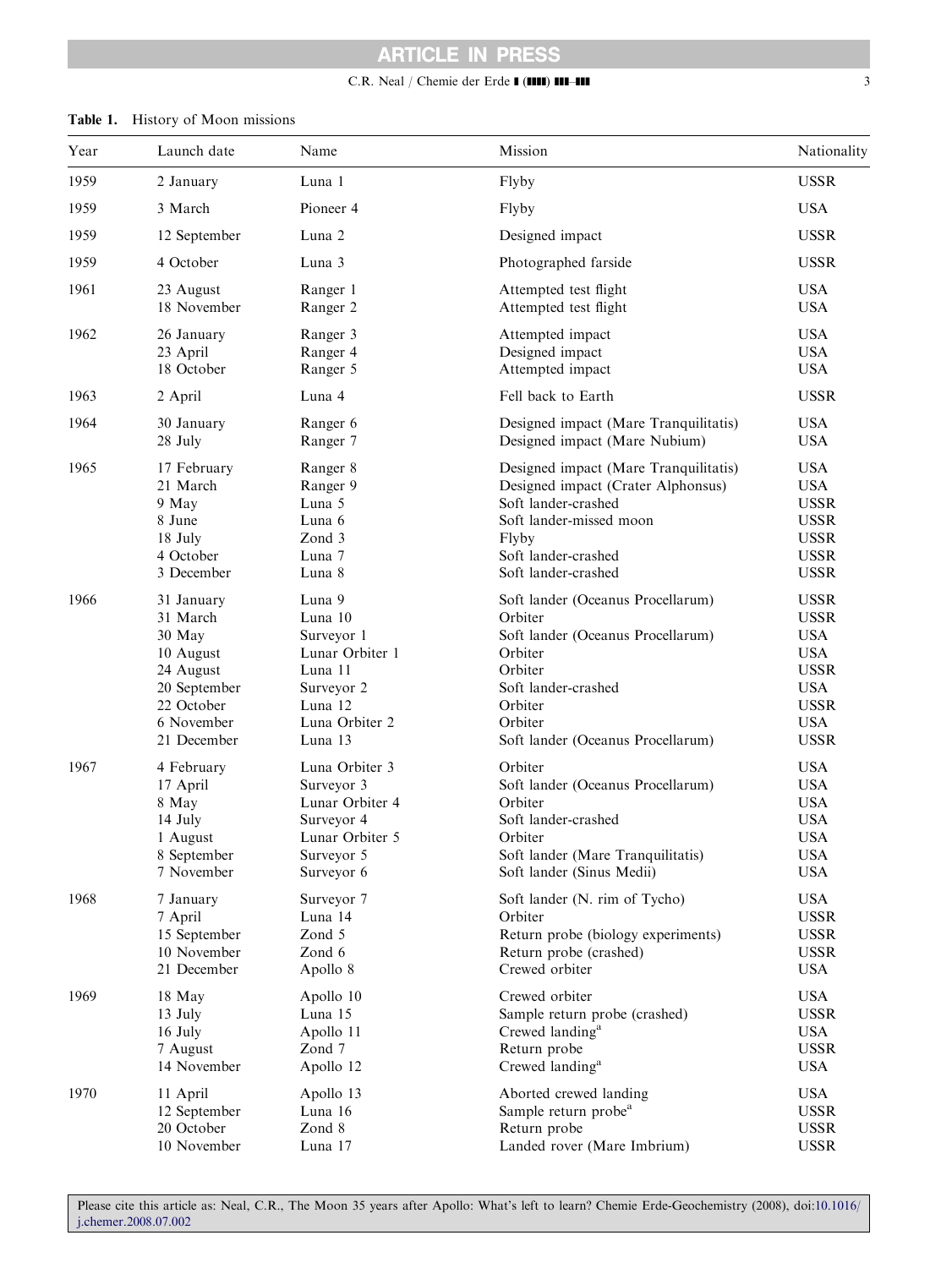#### <span id="page-3-0"></span>4 C.R. Neal / Chemie der Erde  $\blacksquare$  ( $\blacksquare$ )  $\blacksquare$

#### Table 1. (continued)

| Year | Launch date                                          | Name                                         | Mission                                                                                                | Nationality                                            |
|------|------------------------------------------------------|----------------------------------------------|--------------------------------------------------------------------------------------------------------|--------------------------------------------------------|
| 1971 | 31 January<br>26 July<br>2 September<br>28 September | Apollo 14<br>Apollo 15<br>Luna 18<br>Luna 19 | Crewed landing <sup>a</sup><br>Crewed landing <sup>a</sup><br>Sample return probe (Crashed)<br>Orbiter | <b>USA</b><br><b>USA</b><br><b>USSR</b><br><b>USSR</b> |
| 1972 | 14 February<br>16 April<br>7 December                | Luna 20<br>Apollo 16<br>Apollo 17            | Sample return probe <sup>a</sup><br>Crewed landing <sup>a</sup><br>Crewed landing <sup>a</sup>         | <b>USSR</b><br><b>USA</b><br><b>USA</b>                |
| 1973 | 8 January                                            | Luna 21                                      | Landed rover (Mare Serenitatis)                                                                        | <b>USSR</b>                                            |
| 1974 | 2 June<br>28 October                                 | Luna 22<br>Luna 23                           | Orbiter<br>Sample return probe (failed)                                                                | <b>USSR</b><br><b>USSR</b>                             |
| 1976 | 14 August                                            | Luna 24                                      | Sample return probe <sup>a</sup> (Mare Crisium)                                                        | <b>USSR</b>                                            |
| 1989 | 18 October                                           | Galileo                                      | Flyby (1990, 1992)                                                                                     | <b>USA</b>                                             |
| 1990 | 24 January                                           | Hiten                                        | Flyby and orbiter                                                                                      | Japan                                                  |
| 1994 | 25 January                                           | Clementine                                   | Orbiter                                                                                                | <b>USA</b>                                             |
| 1997 | 24 December                                          | AsiaSat/HGS-1                                | Flyby                                                                                                  | China/USA                                              |
| 1998 | 7 January                                            | Lunar Prospector                             | Orbiter                                                                                                | <b>USA</b>                                             |
| 2003 | 9 May                                                | Hayabusa/MUSES-C                             | Flyby                                                                                                  | Japan                                                  |
| 2003 | 27 September                                         | SMART-1                                      | Orbiter                                                                                                | <b>ESA</b>                                             |
| 2007 | 14 September<br>24 October                           | <b>SELENE</b><br>Chang'e 1                   | Orbiter<br>Orbiter                                                                                     | Japan<br>China                                         |
| 2008 | 22 October                                           | Chandrayaan-1                                | Orbiter                                                                                                | India                                                  |
| 2009 | April                                                | Lunar Reconnaissance<br>Orbiter              | Orbiter                                                                                                | <b>USA</b>                                             |

Adapted from [http://nssdc.gsfc.nasa.gov/planetary/lunar/lunartimeline.html.](http://nssdc.gsfc.nasa.gov/planetary/lunar/lunartimeline.html)

<sup>a</sup>Indicates lunar samples were returned to Earth.

| <b>Table 2.</b> Sample masses returned from the Moon |  |
|------------------------------------------------------|--|
|------------------------------------------------------|--|

| Mission name | Location                        | Mass returned (kg) | Date returned     |
|--------------|---------------------------------|--------------------|-------------------|
| Apollo 11    | Mare Tranquilitatis             | 21.6               | 24 July 1969      |
| Apollo 12    | Oceanus Procellarum             | 34.3               | 24 November 1969  |
| Luna 16      | Mare Fecunditatis               | 0.10               | 24 September 1970 |
| Apollo 14    | Fra Mauro (Mare Imbrium)        | 42.3               | 9 February 1971   |
| Apollo 15    | Hadley Rille/Appenine Mts       | 77.3               | 7 August 1971     |
| Luna 20      | Apollonius Highlands            | 0.03               | 25 February 1972  |
| Apollo 16    | Descartes Highlands             | 95.7               | 27 April 1972     |
| Apollo 17    | Taurus-Littrow/Mare Serenitatis | 110.5              | 19 December 1972  |
| Luna 24      | Mare Crisium                    | 0.17               | 22 August 1976    |

been recognized on the basis of mineralogic, isotopic, and chemical compositions compared with returned samples. While the originating locations of these meteorites on the Moon cannot be pin-pointed precisely, these samples extend the measured diversity of lunar samples. As of the summer of 2008, 59 meteorites have been recognized as being from the Moon (see [http://](http://meteorites.wustl.edu/lunar/moon_meteorites.htm) [meteorites.wustl.edu/lunar/moon\\_meteorites.htm](http://meteorites.wustl.edu/lunar/moon_meteorites.htm) or [http://curator.jsc.nasa.gov/antmet/lmc/index.cfm\)](http://curator.jsc.nasa.gov/antmet/lmc/index.cfm). The lunar meteorites have added important milestones to our understanding of the Moon. For example, [Borg](#page-29-0) [et al. \(2004\)](#page-29-0) reported the age of KREEP-rich mare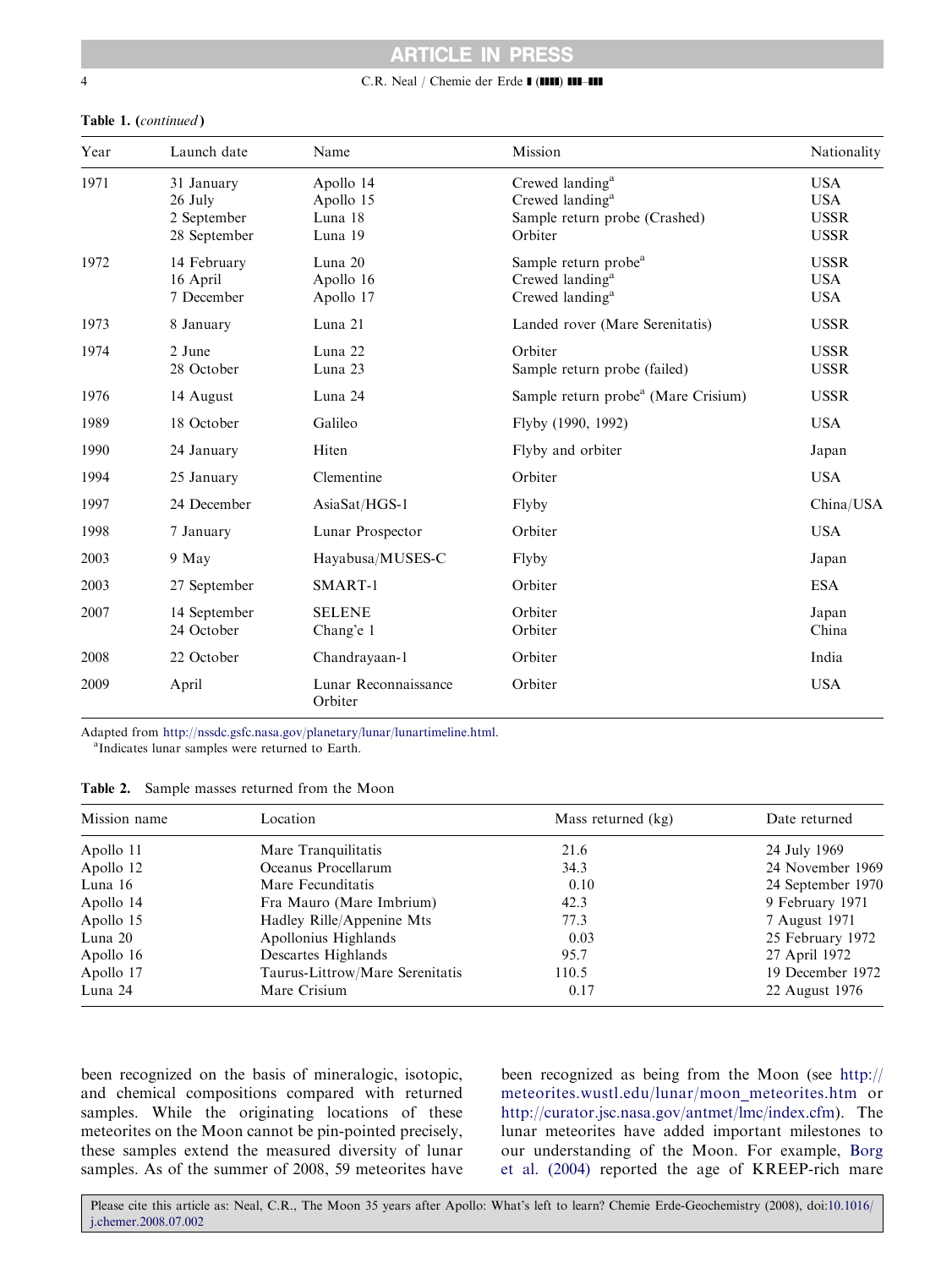#### C.R. Neal / Chemie der Erde **[(]]]] [11] 111–111** 5

<span id="page-4-0"></span>

Fig. 1. Map of the lunar nearside showing the locations of the landed elements during the Soviet and USA space race of the 1960s and 1970s. See [Table 1](#page-2-0) for more details.

basalt NWA-773 as being  $2.865 \pm 0.031$  Ga, which represented the youngest age of any basalt thus far dated from the Moon. In addition, the Mg-Suite is poorly represented in fragmental feldspathic (highlands) meteorites, suggesting that the Apollo missions sampled an apparently anomalous (unrepresentative) portion of the lunar highlands and the broader lunar highlands is KREEP-poor and ferroan in composition (e.g., [Korotev, 2005](#page-35-0)).

The USSR landed two robotic Lunokhod rovers (Luna 17 and  $21$  – [Table 1](#page-2-0)). Lunokhod-1 (Luna 17 – Mare Imbrium) was a solar-powered rover that operated for 11 Earth days (but did not survive the lunar night), traveled  $10,540 \text{ m}$ , transmitted  $>20,000 \text{ TV}$ pictures and  $>200$  panoramas, and conducted  $>500$ soil tests. Lunokhod-2 (Luna 21 – Mare Serenitatis) was also solar-powered, but with a polonium-210 radioisotope heater to help it survive the lunar night. The mission objectives were to collect images of the lunar surface (including ambient light levels to assist astronomical observations from Earth), measure local magnetic fields, observe solar X-rays, perform laser ranging experiments, and study mechanical properties of the lunar surface material. Lunokhod-2 operated for 4 months, traveling over  $37 \text{ km}$ , sending back  $> 80,000$ TV pictures and 68 panoramas (for comparison, the Mars Exploration Rovers, Spirit and Opportunity, have been operating for 4 years and have traveled a little over 7.5 km and almost 12 km, respectively). The primary objectives of the mission were similar to Lunokhod-1, namely to collect images of the lunar surface, examine

ambient light levels to determine the feasibility of astronomical observations from the Moon, perform laser ranging experiments from Earth (the retroreflector is still in use), observe solar X-rays, measure local magnetic fields, and study mechanical properties of the lunar surface material.

Since 1976, there have been missions that have flown by, orbited, or impacted the Moon: Galileo, Hiten, Clementine, AsiaSat/HGS-1, Lunar Prospector, Hayabusa-MUSES-C, and SMART-1 ([Table 3](#page-5-0)). Clementine and Lunar Prospector produced the most comprehensive lunar data sets highlights of which include:

- The first data to support the presence of H deposits at the lunar poles ([Nozette et al., 1996](#page-37-0); [Feldman et al.,](#page-31-0) [1998](#page-31-0)).
- Refinement of the lunar gravity field based on the pre-existing model of [Bills and Ferrari \(1977\)](#page-29-0) from Lunar Orbiter and Apollo 15 and 16 subsatellites ([Zuber et al., 1994;](#page-40-0) [Lemoine et al., 1997](#page-35-0)) and evidence for three new large ''mascons'' (mass concentrations) on the nearside of the Moon as well as partially resolving four mascons on the farside ([Konopliv et al., 1998, 2001](#page-35-0)).
- The most comprehensive lunar surface compositional maps to date (e.g., [Lucey et al., 1995, 1998, 2000;](#page-35-0) [Elphic et al., 1998, 2002;](#page-31-0) [Lawrence et al., 1998](#page-35-0); [Gillis](#page-32-0) [et al., 2003, 2004](#page-32-0); [Feldman et al., 2004;](#page-31-0) [Prettyman](#page-38-0) [et al., 2006\)](#page-38-0).
- The first lunar topographic map (e.g., [Spudis et al.,](#page-39-0) [1994](#page-39-0)).
- Compositional data on the central peaks of impact craters and possible exposed upper mantle at South Pole-Aitken basin (e.g., [Pieters et al., 1997;](#page-37-0) [Pieters and Tompkins, 1999;](#page-37-0) [Tompkins and Pieters,](#page-40-0) [1999](#page-40-0)).
- Identification of a thorium-rich ''hotspot'' on the lunar nearside centered on Mare Imbrium [\(Lawrence](#page-35-0) [et al., 1998, 2003, 2004, 2005;](#page-35-0) [Haskin 1998](#page-33-0); [Haskin](#page-33-0) [et al., 2000](#page-33-0)), which was hinted at by the Apollo gamma-ray spectrometer data (e.g., [Metzger et al.,](#page-36-0) [1977](#page-36-0); [Haines et al., 1978;](#page-32-0) [Hawke et al., 1981\)](#page-33-0).
- Evidence for induced crustal magnetism at the antipodes of major impact basins [\(Lin et al., 1998;](#page-35-0) [Halekas et al., 2003\)](#page-32-0) as well as compositional evidence for antipodal ejecta deposits (e.g., [Haskin](#page-33-0) [et al., 2000\)](#page-33-0).
- The presence of a small iron-rich core with a radius of  $340 \pm 90$  km [\(Hood et al., 1999\)](#page-33-0).
- The data from the Clementine and Lunar Prospector missions also led to the definition of different terranes on the lunar surface by [Jolliff et al. \(2000\),](#page-34-0) which included the Procellarum-KREEP Terrane, the Feldspathic Highlands Terrane, and the South Pole-Aitken Terrane.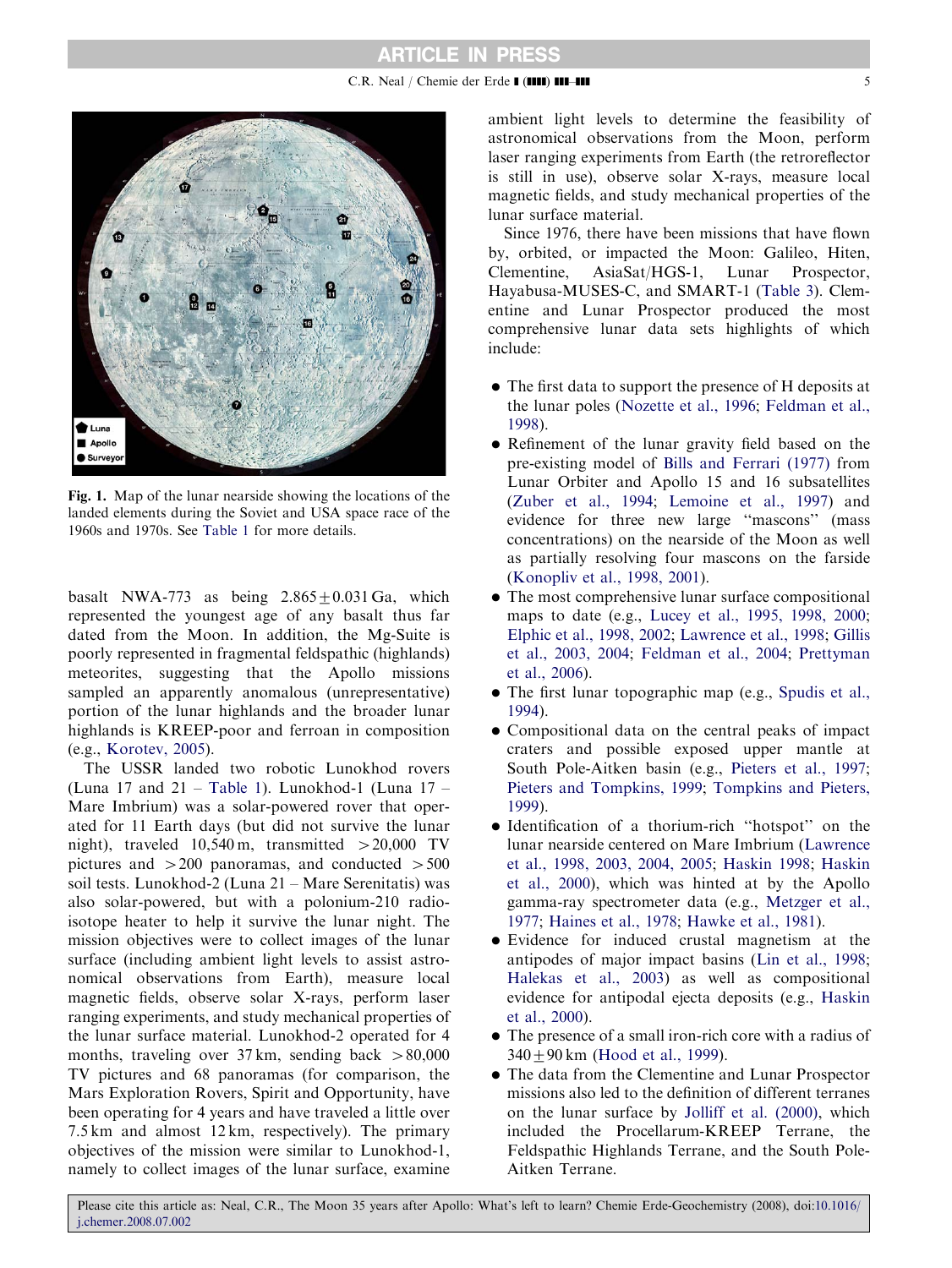<span id="page-5-0"></span>

| Name                                                     | Launch date     | Primary objective                                                                                                                                                                                                                                                                                                                                           | Secondary objective                                                                                                                                                                                                | Instrumentation                                                                                                                                                                                                                                                                                                                                                             | References                                                                                                                                  |
|----------------------------------------------------------|-----------------|-------------------------------------------------------------------------------------------------------------------------------------------------------------------------------------------------------------------------------------------------------------------------------------------------------------------------------------------------------------|--------------------------------------------------------------------------------------------------------------------------------------------------------------------------------------------------------------------|-----------------------------------------------------------------------------------------------------------------------------------------------------------------------------------------------------------------------------------------------------------------------------------------------------------------------------------------------------------------------------|---------------------------------------------------------------------------------------------------------------------------------------------|
| Galileo - NASA                                           | 18 October 1989 | Jupiter and its satellites.                                                                                                                                                                                                                                                                                                                                 | Earth's Moon (esp. the polar<br>regions and farside).                                                                                                                                                              | Multispectral imaging using a<br>Solid State Imaging (SSI)<br>camera; field of view of 0.46°;<br>three broad-band filters:<br>violet (404 nm), green<br>$(559 \text{ nm})$ , and red $(671 \text{ nm})$ ;<br>four near-infrared filters: 727,<br>756, 889, and 986 nm; and<br>one clear filter (611 nm) with<br>a very broad (440 nm)<br>passband.                          | Belton et al. (1992, 1994),<br>Greeley et al. (1991, 1993),<br>Head et al. (1991, 1993),<br>McEwan et al. (1993), Pieters<br>et al. (1993). |
| Hiten (Muses-A)<br>$-$ JAXA                              | 24 January 1990 | Technology demonstration.<br>Conduct optical navigation<br>experiments on a spin-<br>stabilized spacecraft; test<br>trajectory control utilizing<br>gravity assist double lunar<br>swingbys; test fault tolerances<br>of onboard computer and<br>packet telemetry; conduct cis-<br>lunar aero-braking<br>experiments; hard landing on<br>the lunar surface. | Subsatellite "Hagaromo" for<br>orbital insertion; detect and<br>measure mass and velocity of<br>micrometeorite particles;<br>examine excursions to the L4<br>and L5 Lagrangian points of<br>the Earth-Moon system. |                                                                                                                                                                                                                                                                                                                                                                             | Uesugi et al. (1988, 1989,<br>1991), Uesugi, (1993, 1996)                                                                                   |
| $C$ lemetine $-$<br>NASA/Strategic<br>Defense Initiative | 25 January 1994 | Test lightweight miniature<br>sensors and advanced<br>spacecraft components by<br>exposing them to the harsh<br>space environment. Make<br>observations of NEO 1620<br>Geographos.                                                                                                                                                                          | Produce compositional maps<br>of the Moon.                                                                                                                                                                         | UV/Visible camera (415, 750,<br>900, 950, and 1000 nm).<br>Near-IR Camera (1100, 1250,<br>1500, 2000, 2600, and<br>2780 nm).<br>Long-Wavelength IR Camera<br>$(8000 - 9500)$ nm).<br>Hi-Res. Camera (415, 560,<br>650, and 750 nm).<br>Star Tracker Camera.<br>Laser Altimeter (LIDAR).<br>Bistatic Radar Experiment.<br>Gravity Experiment.<br>Charged Particle Telescope. | Nozette et al. (1994, 1996),<br>Spudis et al. (1994), Lucey et<br>al. (1995, 1998, 2000), Zuber<br>et al. (1994), Lemoine et al.<br>(1997). |

#### Table 3. Lunar missions since Apollo and Luna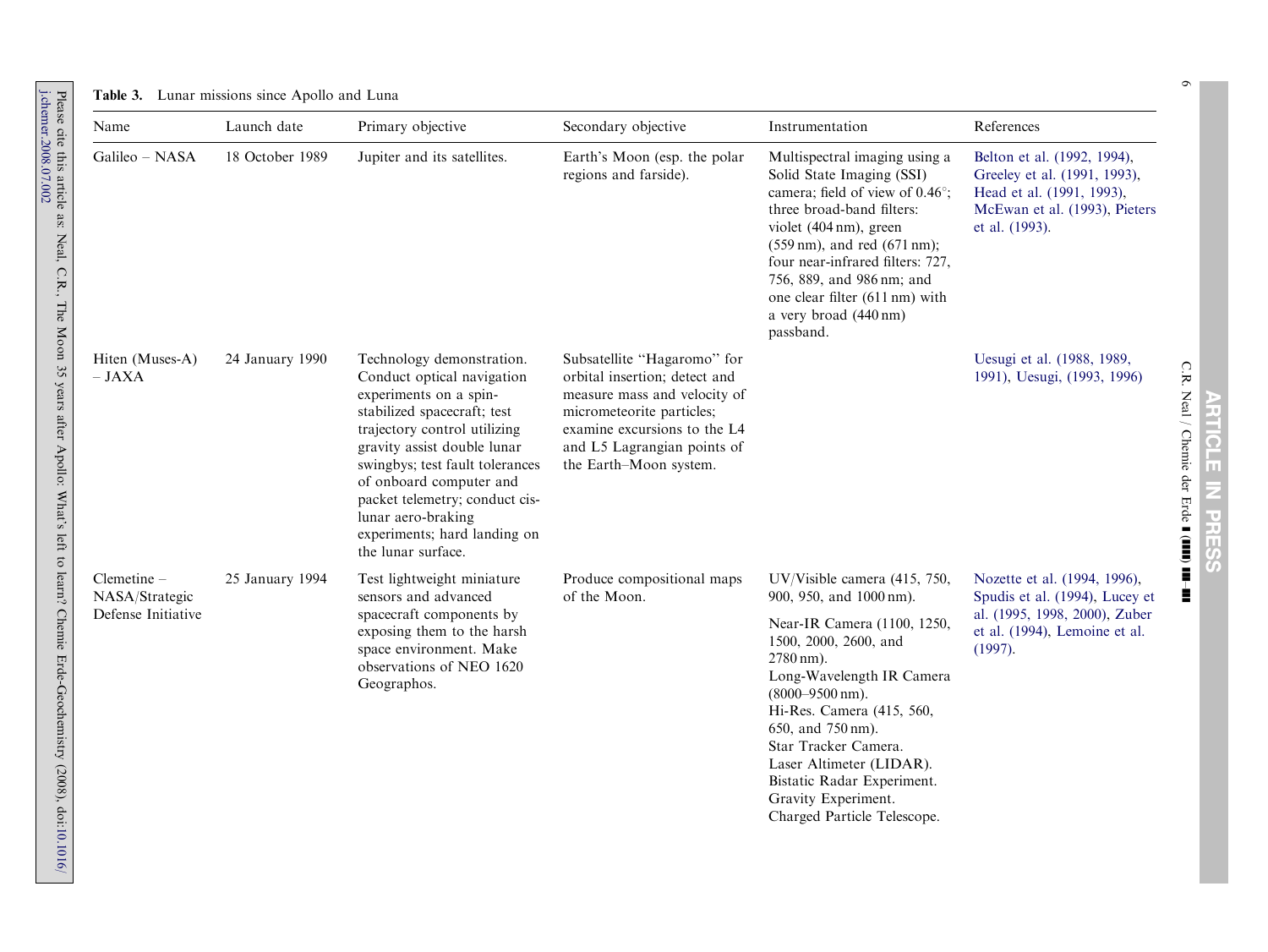| Please cite this article as:<br>j.chemer.2008.07.002 | AsiaSat-3/HGS-1<br>$-$ Peoples<br>Republic of<br>China | 24 December<br>1997  | Television distribution and<br>telecommunications services<br>throughout Asia, the Middle<br>East, and Australia. | Accidental - first successful<br>lunar flyby of a commercial<br>satellite. |                                                                                                                              | No lunar data sets produced.                                                                                                                                                                                                                                                                        |                     |
|------------------------------------------------------|--------------------------------------------------------|----------------------|-------------------------------------------------------------------------------------------------------------------|----------------------------------------------------------------------------|------------------------------------------------------------------------------------------------------------------------------|-----------------------------------------------------------------------------------------------------------------------------------------------------------------------------------------------------------------------------------------------------------------------------------------------------|---------------------|
|                                                      | Lunar Prospector                                       | 7 January 1998       | Map surface composition and                                                                                       |                                                                            | Gamma-ray spectrometer                                                                                                       | Binder (1998), Lawrence et al.                                                                                                                                                                                                                                                                      |                     |
| Neal, C.R.,                                          | $-$ NASA                                               |                      | possible polar hydrogen<br>deposits, measure magnetic<br>and gravity fields, study lunar<br>outgassing events     |                                                                            | Neutron spectrometer<br>Magnetometer<br>Electron reflectometer<br>Alpha particle spectrometer<br>Doppler gravity experiment. | (1998, 2003, 2004, 2005),<br>Feldman et al. (1998, 2004),<br>Haskin (1998), Hood et al.<br>(1999), Haskin et al. (2000),<br>Lin et al. (1998), Halekas et<br>al. (2003), Konopliv et al.<br>(1998, 2001), Elphic et al.<br>(1998, 2002), Gillis et al.<br>(2003, 2004), Prettyman et al.<br>(2006). |                     |
|                                                      | Hayabusa                                               | 9 May 2003           | Asteroid sample return                                                                                            | Lunar farside observations to                                              | Multiband imaging camera                                                                                                     | Fujiwara et al. (2000), Mukai                                                                                                                                                                                                                                                                       |                     |
|                                                      | $(MUSES-C)$ –<br><b>JAXA</b>                           |                      | mission.                                                                                                          | test instruments.                                                          | Laser Altimeter (LIDAR)<br>Near-IR spectrometer<br>X-ray spectrometer                                                        | et al. (2002, 2006), Okada et<br>al. (2000, 2002a, 2005), Yano<br>et al. (2003).                                                                                                                                                                                                                    | C.R.<br><b>Neal</b> |
| The Moon 35 years after Apollo: What's left to       | $SMART-1 - ESA$                                        | 27 September<br>2003 | Technology demonstration:<br>solar powered ion drive.                                                             | Image the lunar surface.                                                   | Advanced Moon micro-<br>imager experiment (AMIE)                                                                             | Foing et al. (1999, 2003, 2005,<br>2006, 2007a, b, 2008), Marini<br>et al. (2002), Racca et al.                                                                                                                                                                                                     | Chemie              |
|                                                      |                                                        |                      |                                                                                                                   |                                                                            | Demonstration of a compact<br>imaging X-ray spectrometer                                                                     | (2002), Muinonen et al.<br>(2002), Josset et al. (2006,                                                                                                                                                                                                                                             | der<br>Erde         |
|                                                      |                                                        |                      |                                                                                                                   |                                                                            | $(D-CIXS)$<br>X-ray solar monitor (XSM)<br>IR Spectrometer                                                                   | 2007), Kellet et al. (2006),<br>Grande et al. (2002, 2007),<br>Huovelin et al. (2002),                                                                                                                                                                                                              | Î                   |
|                                                      |                                                        |                      |                                                                                                                   |                                                                            | Electric propulsion diagnostic<br>package (EPDP)                                                                             | Tajmar et al. (2002),<br>Rathsman et al. (2005),                                                                                                                                                                                                                                                    |                     |
| learn? Chemie                                        |                                                        |                      |                                                                                                                   |                                                                            | Spacecraft potential, electron<br>and dust experiment<br>(SPEDE)                                                             | DiCara and Estublier (2005),<br>Ehrenfreund et al. (2007),<br>Veillet and Foing (2007),                                                                                                                                                                                                             |                     |
|                                                      |                                                        |                      |                                                                                                                   |                                                                            | Experimental<br>telecommunication and                                                                                        | Volvach et al. (2007), Grieger<br>et al. (2008).                                                                                                                                                                                                                                                    |                     |
|                                                      |                                                        |                      |                                                                                                                   |                                                                            | tracking system, the $K\alpha/X$ -<br>band TTC (Telemetry and                                                                |                                                                                                                                                                                                                                                                                                     |                     |
|                                                      |                                                        |                      |                                                                                                                   |                                                                            | Telecommand) experiment<br>(KaTE)                                                                                            |                                                                                                                                                                                                                                                                                                     |                     |
|                                                      |                                                        |                      |                                                                                                                   |                                                                            | On-Board Autonomous<br>Navigation (OBAN) system.                                                                             |                                                                                                                                                                                                                                                                                                     |                     |
| Erde-Geochemistry (2008), doi:10.1016,               |                                                        |                      |                                                                                                                   |                                                                            |                                                                                                                              |                                                                                                                                                                                                                                                                                                     |                     |
|                                                      |                                                        |                      |                                                                                                                   |                                                                            |                                                                                                                              |                                                                                                                                                                                                                                                                                                     |                     |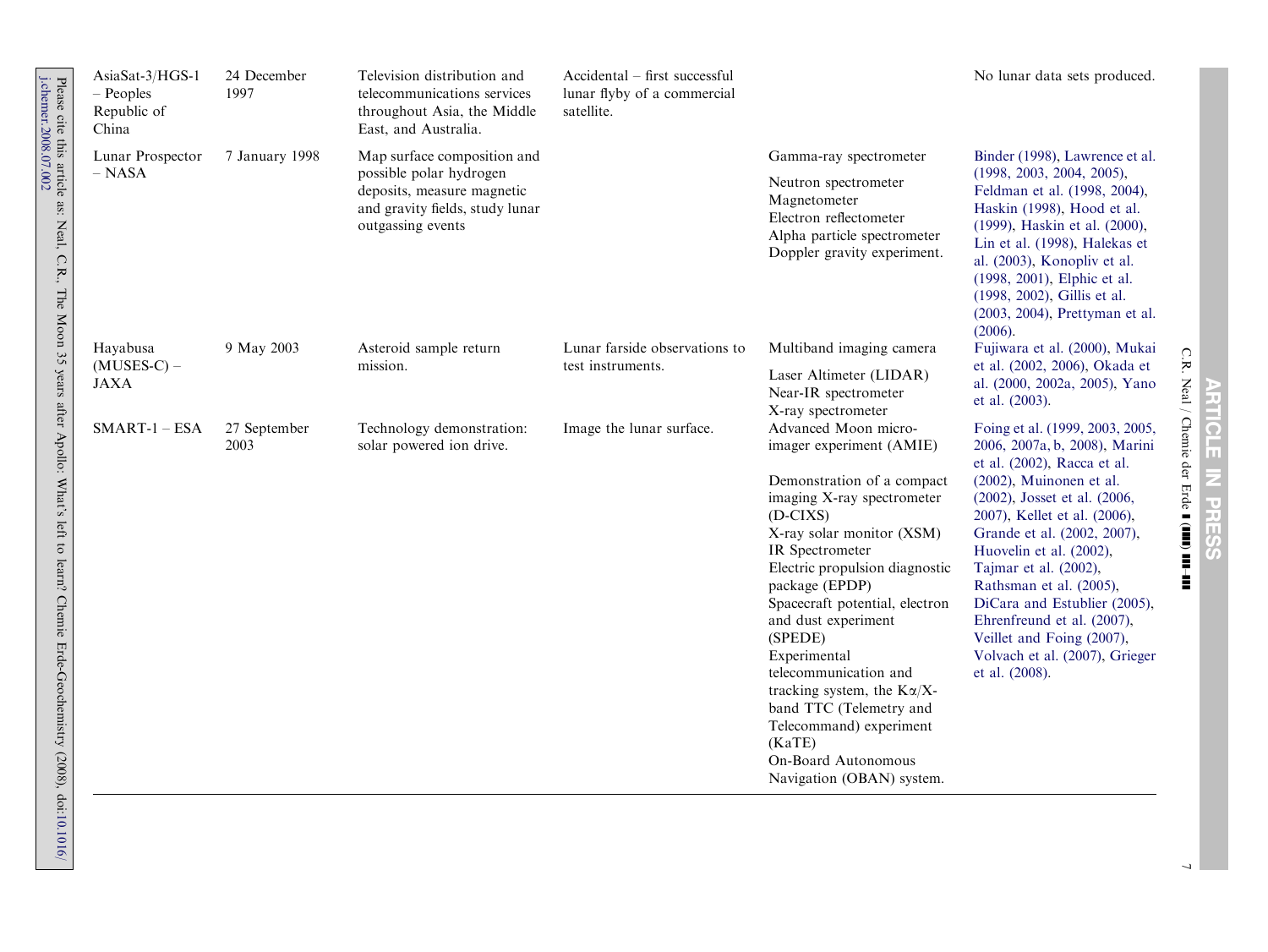## 8 C.R. Neal / Chemie der Erde 1 (1111) 111-111

#### 2.2. Telescopic observations

Remote sensing data of the Moon have also been collected from Earth using a variety of telescopes (e.g., [Hawke and Bell, 1981;](#page-33-0) [Hawke et al., 2003](#page-33-0); [Campbell](#page-29-0) [et al., 2005, 2006, 2007](#page-29-0); [Thompson and Campbell, 2005](#page-39-0); [Thompson et al., 2006\)](#page-39-0). These new data have been highly important in helping to define "cryptomare" on the Moon, especially when coupled with orbital data. Cryptomare are areas of ancient mare deposits that have been buried by highlands ejecta and are now revealed by impact craters that have penetrated the covering ejecta blanket – these craters typically have dark haloes associated with them (e.g., [Schultz and Spudis, 1979,](#page-38-0) [1983;](#page-38-0) [Hawke and Spudis, 1980](#page-33-0)). Several examples of these cryptomare deposits were also revealed in the Galileo multispectral images of the Moon (e.g., [Head](#page-33-0) [et al., 1991, 1993;](#page-33-0) [Greeley et al., 1991, 1993](#page-32-0)). [Head](#page-33-0) [and Wilson \(1992\)](#page-33-0) suggested that the number of candidate cryptomaria is such that the total area covered by mare deposits may now exceed 20% of the lunar surface area.

In addition to Earth-based telescopes, the Hubble Space Telescope was used in 2005 to examine the Moon for potential resources ([Robinson et al., 2007](#page-38-0)). This was done because there has been little progress made in the accurate determination of surface  $TiO<sub>2</sub>$  abundances (associated with ilmenite distribution – a mineral important for in situ resource utilization, discussed below) in the visible through near-infrared wavelengths. Hubble was used to look at the ultraviolet to visible reflectances and noted a strong correlation at Apollo landing sites between Hubble-determined  $TiO<sub>2</sub>$ abundances and those defined by returned samples. [Robinson et al. \(2007\)](#page-38-0) concluded that ''accurate identification and quantification of  $TiO<sub>2</sub>$ -rich deposits serves to guide future human exploration of the Moon''. I will show in this paper, there is plenty of science left to do on the Moon, both in terms of basic and applied (exploration) science.

# 3. The importance of Apollo scientific results to future lunar exploration science

The six Apollo spacecraft that landed with astronauts on the Moon between 1969 and 1972, each returned to Earth lunar samples from known locations [\(Fig. 1](#page-4-0); [Tables 1 and 2](#page-2-0)). While two of the crew descended to the lunar surface the orbiting return vehicle made photographic, geophysical, and spectral observations and measurements of the Moon (see [http://www.lpi.usra.](http://www.lpi.usra.edu/lunar/www.lpi.usra.edu/lunar/) [edu/lunar/www.lpi.usra.edu/lunar/](http://www.lpi.usra.edu/lunar/www.lpi.usra.edu/lunar/) for details, and [Metzger et al., 1977](#page-36-0); [Haines et al., 1978](#page-32-0); [Andre et al.,](#page-28-0) [1979;](#page-28-0) [Andre and El-Baz, 1981](#page-28-0); [Hawke et al., 1981](#page-33-0); [Taylor, 1982\)](#page-39-0). One of the most significant discoveries

made through these observations and measurements was the detection that the lunar crust is thicker on the farside relative to the nearside (e.g., [Bills and Ferrari, 1977](#page-29-0); [Haines and Metzger, 1980](#page-32-0)). Initial crustal thicknesses were estimated based on iron concentrations in the crust (directly related to density) and concluded that the farside crust was  $86 \pm 2 \text{ km}$  and the nearside average crustal thickness was  $64+2$  km. The nearside crustal thickness was confirmed by initial interpretations of the Apollo seismic data (e.g., Toksö[z et al., 1972](#page-40-0)). Refinements of the Apollo seismic data have modified the initial thicknesses of the highlands crust. For example, estimates of crustal thickness around the Apollo 12 and 14 landing sites has been estimated as  $> 55 \text{ km}$  ([Toks](#page-40-0)öz [et al., 1974](#page-40-0)),  $58 \pm 8 \text{ km}$  ([Nakamura et al., 1982\)](#page-36-0),  $45 \pm 5 \text{ km}$  ([Khan et al., 2000](#page-34-0)),  $38 \pm 3 \text{ km}$  ([Khan and](#page-34-0) [Mosegaard, 2002](#page-34-0)), and  $30+2.5$  km [\(Lognonne et al.,](#page-35-0) [2003\)](#page-35-0). [Chenet et al. \(2006\)](#page-29-0) used a Markov chain Monte-Carlo algorithm, along with estimated travel times of seismic waves originating from multiple meteoroid impact locations, to invert for lateral variations of crustal thickness. The average nearside crustal thickness estimated was 34.25 km and the average farside thickness was 56.5 km. [Wieczorek et al. \(2006\)](#page-40-0) presented single-layer and double-layer crustal thickness models. They concluded the nearside crustal thickness around the Apollo 12 and 14 landing sites was 45 km for the single-layer model and 26.9 km for the upper crust in the dual-layer model. The farside crust was estimated to be 16.7 and 23.2 km thicker, respectively, for each model. Basically, no matter how crustal thicknesses are calculated, the farside crust is always thicker than that of the nearside.

Another significant discovery using the Apollo orbital data was that the Moon's center of mass was offset from the center of figure by  $\sim$  2.5 km [\(Kaula et al., 1972, 1974](#page-34-0); [Haines and Metzger, 1980](#page-32-0)). [Wieczorek et al. \(2006\)](#page-40-0) revisited this using the global data sets available from post-Apollo missions and refined the offset to  $\sim$ 1.9 km. The offset has been explained as a result of crustal thickness variations (e.g., [Kaula et al., 1972, 1974](#page-34-0)) or crustal density variations (nearside crust has a higher FeO content by about  $4wt\%$ ; [Wieczorek and](#page-40-0) [Phillips, 1997](#page-40-0)), although the exact causes are still under debate.

The samples returned by the Apollo and Luna missions [\(Table 2\)](#page-3-0) heralded the beginning of a golden age of lunar research that continues to this day. The samples from the lunar nearside provide vital ground truth because they allow orbital compositional data to be calibrated thus making remotely sensed data sets much more valuable. However, the samples have been invaluable in their own right because they have been instrumental in making fundamental discoveries about the Moon: (A) establishing that the lunar surface is ancient (e.g., [Nyquist and Shih, 1992](#page-37-0)); (B) the Moon,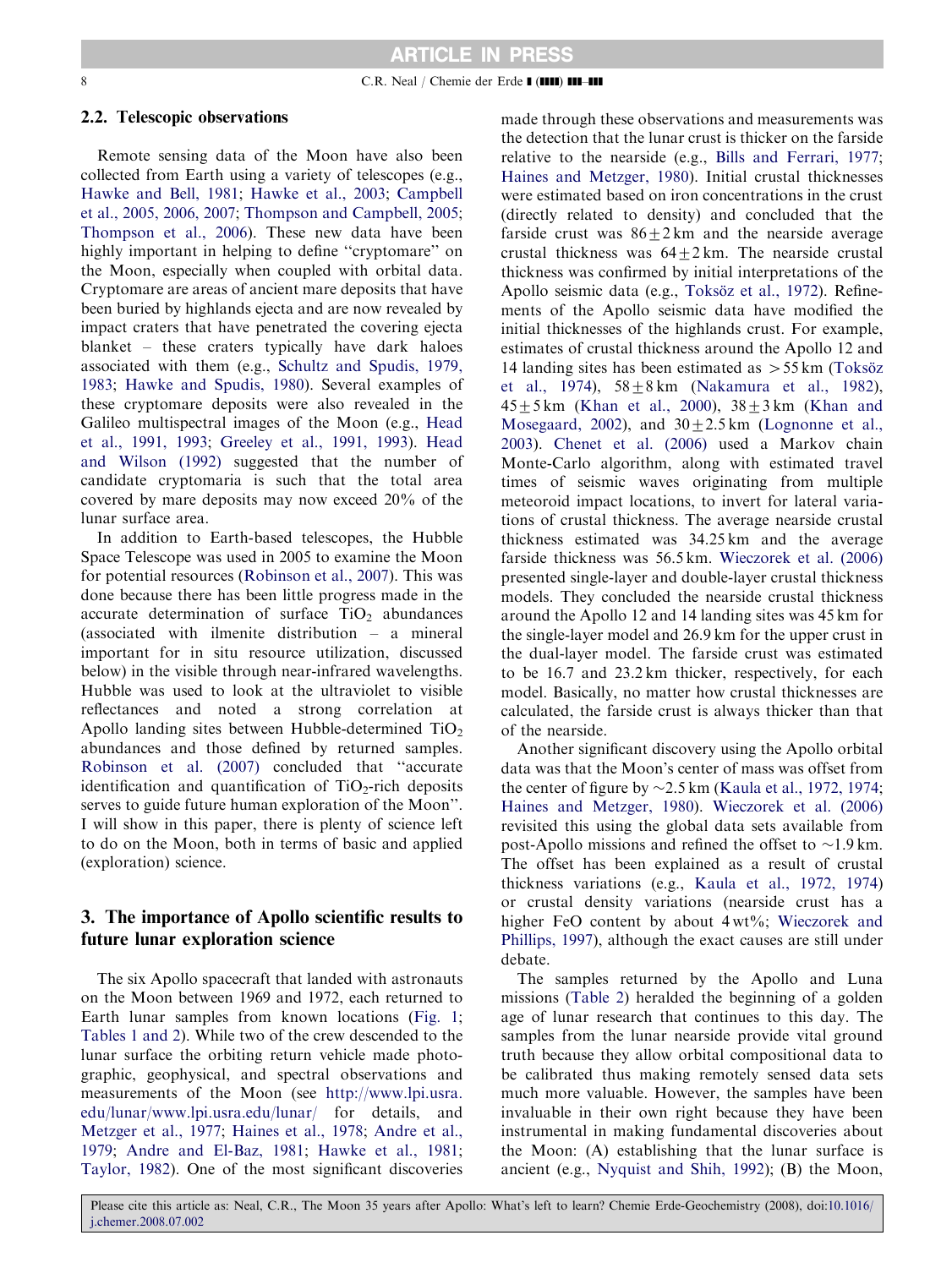C.R. Neal / Chemie der Erde I (IIII) III-III



Fig. 2. Plot of mafic silicate magnesium number (molar Mg/  $(Mg/Fe) \times 100$ ) vs. anorthite content of coexisting plagioclase (molar  $Ca/(Ca + Na + K) \times 100$ ). Adapted from [Wieczorek et](#page-40-0) [al. \(2006\)](#page-40-0), this diagram shows the field of the three suites of highlands rocks determined from returned lunar samples. Mafic silicates include olivine, low-Ca pyroxene and high-Ca pyroxene. Arrows represent typical crystallization trends and hint at a possible relationship between the magnesian- and alkali-suite rocks. The ferroan anorthosite and magnesian suites are difficult to relate through magmatic processes. The groups depicted in the magnesian suite field (norites and gabbronorites) appear to have evolved via different petrogenetic processes and are represented by different fractional crystallization arrows [\(James and Flohr, 1983](#page-34-0)). Magnesian suite troctolites are the most primitive rock types.

and possibly other planetary bodies, differentiated quickly via a magma ocean (e.g., [Smith et al., 1970;](#page-39-0) [Wood et al., 1970;](#page-40-0) [Shearer and Newsom, 2000;](#page-38-0) [Rankenburg et al., 2006\)](#page-38-0); (C) how space weathering can affect the orbital remote sensing data (e.g., [Keller](#page-34-0) [and McKay, 1997](#page-34-0); [Pieters et al., 2000;](#page-37-0) [Taylor et al.,](#page-39-0) [2001a, b](#page-39-0)); (D) demonstrating that the highlands to be composed of three types of feldspathic material – ferroan, magnesian, and alkali-rich, which are defined on the basis of their mineral compositions (Fig. 2); (E) establishing geochemical evidence for a magma ocean, with the last dregs being enriched in incompatible elements and named ''KREEP'' (because of enrichment in potassium (K), rare-earth elements (REE), and phosphorus (P), although it is also enriched in other incompatible elements); (F) the high-Ti mare basalts and volcanic glasses have no terrestrial equivalent with both glasses and basalts having variable Ti contents extending up to  $17 \text{ wt\%}$  TiO<sub>2</sub> (Fig. 3); (G) the volcanic glasses and crystalline basalts have unique liquid lines of descent. With the possible exception of Apollo 17 very low titanium (VLT) glasses, none of the glasses are parental to the mare basalts at the specific landing sites (e.g., [Delano and Livi, 1981](#page-30-0); [Delano, 1986, 1990;](#page-30-0) [Longhi, 1987, 1990, 1992](#page-35-0); [Shearer et al., 1991\)](#page-38-0). Although many attempts have been made to link the



Fig. 3. Mare basalt and volcanic glass compositions defined by magnesium number (molar  $Mg/(Mg + Fe) \times 100$ ) demonstrating the range of Ti contents. While the majority of low-Ti basalt and glass suites (i.e.,  $<6$  wt% TiO<sub>2</sub> – [Neal and Taylor,](#page-36-0) [1992](#page-36-0)) appear to plot on olivine control lines, the high-Ti basalts and glasses do not. Data are from numerous source and the plot was created from the ''mare basalt database'' that is part of the electronic appendix to [Jolliff et al. \(2006\)](#page-34-0) and available at [www.minsocam.org/MSA/Rim/](http://www.minsocam.org/MSA/Rim/).

crystalline basalts with the volcanic glasses (e.g., [Vani](#page-40-0)[man and Papike, 1977;](#page-40-0) [Taylor et al., 1978\)](#page-39-0), no connection has been unequivocally established and petrogenetic relationships between mare basalts and volcanic glasses remain grossly defined only in terms of similar igneous processes; (H) recent analyses of picritic volcanic glasses ([Saal et al., 2007, 2008a, b\)](#page-38-0) have demonstrated that they contain significant volatile contents (i.e.,  $H_2O$ , F, S) that are difficult to reconcile with the "giant impact" hypothesis for the origin of the Moon; (I) experimental studies on the volcanic glasses indicate derivation from depths of 18–25 kbar (360–520 km), the deepest extremes of which may be below the depth of the lunar magma ocean (e.g., [Shirley](#page-39-0) [and Wasson, 1981;](#page-39-0) [Warren, 1985](#page-40-0); [Delano, 1986;](#page-30-0) [Long](#page-35-0)[hi, 1992, 1993](#page-35-0)); (J) mare basalt compositions indicate that the source regions contained mixtures of early and late stage magma ocean cumulates, indicating the cumulate pile experienced an overturn event shortly after formation (e.g., [Spera, 1992](#page-39-0)). [Longhi \(1992\)](#page-35-0) reported the pressures of multiple saturation for primitive mare basalts to be between 5 and 12.5 kbar (100–250 km). Even though multiple saturation pressures and temperatures of the basalts may have been conducted on evolved (i.e., non-primary) compositions, thus yielding a minimum depth, volatile contents and isotope ratios demonstrate the derivation of the mare basalts and volcanic glasses from compositionally distinct and separate sources (e.g., [Tatsumoto et al.,](#page-39-0)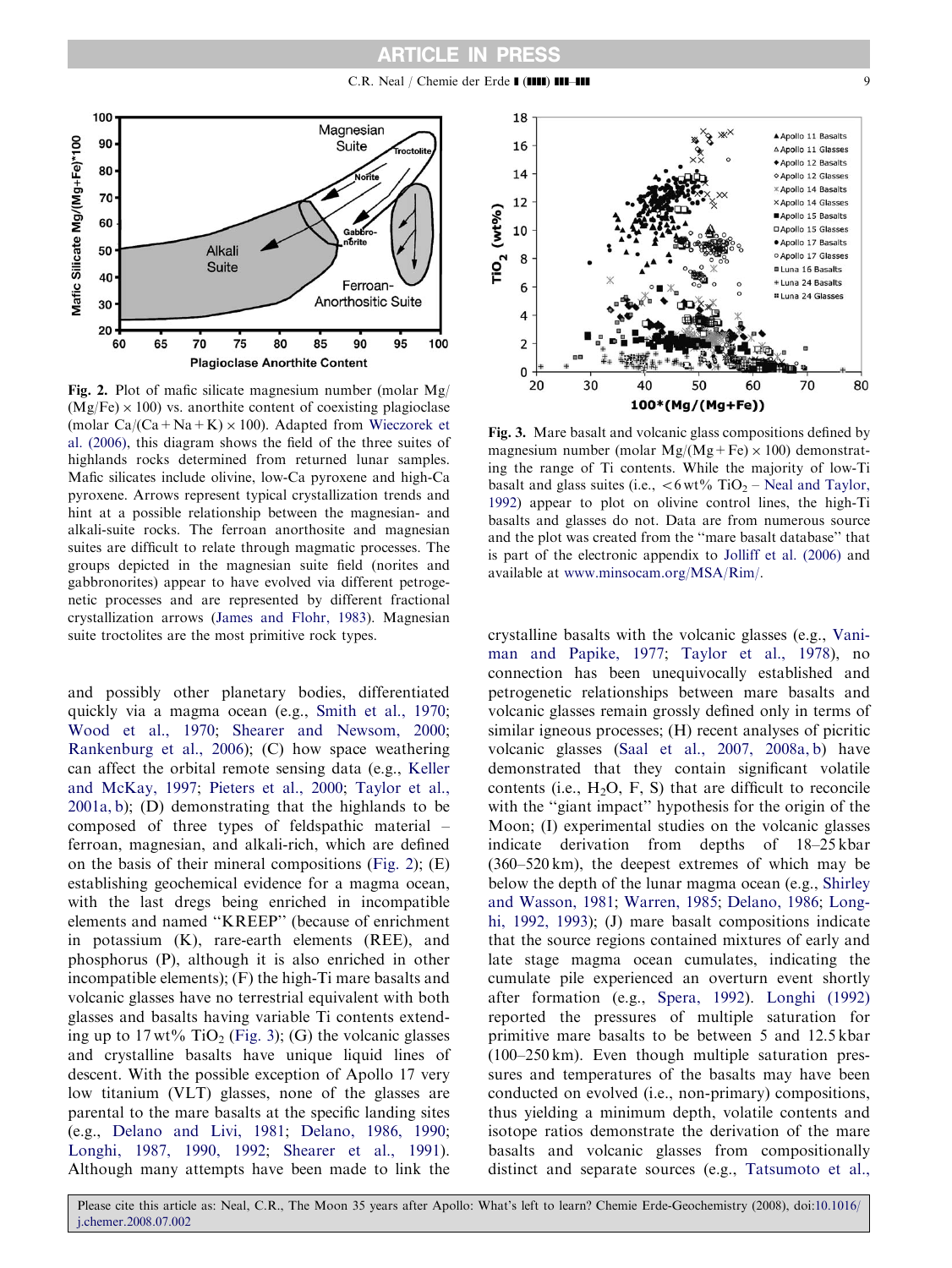[1973, 1987\)](#page-39-0); (I) the Moon is predominantly mafic, although evolved lithologies (e.g., granite, quartz monzodiorite) are also present in minor quantities (e.g., [Ryder, 1976](#page-38-0); [Blanchard and Budhan, 1979](#page-29-0); [Warren et al., 1983;](#page-40-0) [Jolliff, 1991;](#page-34-0) [Jolliff et al., 1991](#page-34-0); [Ryder and Martinez, 1991;](#page-38-0) [Marvin et al., 1991\)](#page-35-0); (J) establishing the early impact history of the Earth–- Moon system (e.g., [Ryder, 2002;](#page-38-0) [Cohen et al., 2005](#page-30-0); [Hartmann et al., 2007\)](#page-32-0).

Integrating sample analyses with orbital data to provide ground truth made the remote sensing data sets of the Clementine and Lunar Prospector missions much more important. They extended the Apollo data sets and allowed global maps of FeO,  $TiO<sub>2</sub>$ , Th, and H abundances to be created ([Lucey et al., 1995, 1998,](#page-35-0) [2000;](#page-35-0) [Lawrence et al., 1998, 2000](#page-35-0); [Feldman et al., 1998,](#page-31-0) [2000;](#page-31-0) [Elphic et al., 1998, 2002](#page-31-0)). This showed a number of fascinating features: (A) the Apollo and Luna mare basalt samples were not representative of the compositional diversity on the lunar surface as determined by remote sensing data. The sample collection suggests that there is a bimodal distribution of low-Ti and high-Ti basalts, whereas the Clementine data indicate that the low-Ti basalts are much more common and continuously decrease in abundance towards high-Ti basalts ([Giguere et al., 2000](#page-32-0)). The dichotomy has implications for the thermal evolution of the Moon as well as the distribution of high-Ti source regions; (B) there is a Th concentration or ''hotspot'' on the lunar nearside centered on Mare Imbrium [\(Lawrence et al., 1998,](#page-35-0) [2000\)](#page-35-0), which was interpreted as a concentration of KREEP-rich material that was uncovered by the Imbrium impact. While this was hinted at by the Apollo orbital data (e.g., [Haines and Metzger, 1980](#page-32-0)), these data sets were not global in their coverage. Interestingly, the Lunar Prospector data showed the deeper South Pole-Aitken basin only exhibits a minor Th anomaly, indicating that KREEP is heterogeneously distributed around the Moon; (C) the polar regions appear to contain increased abundances of H ([Feldman et al.,](#page-31-0) [1998, 2000, 2004](#page-31-0)) and these are at least partly correlated with permanently shadowed regions; (D) combining the global data sets from Clementine and Lunar Prospector, [Jolliff et al. \(2000\)](#page-34-0) defined three different terranes within the lunar crust: the Procellarum-KREEP Terrane, the Feldspathic Highlands Terrane, the South Pole-Aitken Terrane; (E) recognition of evolved lithologies in the sample collection and recognition of high-Th areas on the Moon (e.g., [Metzger et al., 1977](#page-36-0); [Lawrence et al.,](#page-35-0) [1998\)](#page-35-0) has allowed [Lawrence et al. \(2005, 2007\)](#page-35-0) to define locations of potential outcrops of these rock types (e.g., Hansteen Alpha) by reinterpreting the Th abundances derived from Lunar Prospector gamma-ray spectrometer data. These evolved lithologies are poorly represented in the sample collection and establishing how abundant these are on the Moon is a question that

will aid in understanding the growth and evolution of the lunar crust.

#### 4. Why go back to the Moon?

With all the scientific advances made regarding our understanding of the Moon, especially since Apollo, what is left to be done? Since the last Apollo Moon landing there have been a number of publications and reports that have stated the reasons why the Moon is still important both scientifically and for exploration purposes (e.g., [Mendell, 1986;](#page-36-0) [Spudis](#page-39-0) [et al., 1986;](#page-39-0) [LExSWG, 1992, 1995;](#page-35-0) [Taylor and Spudis,](#page-39-0) [1990;](#page-39-0) [Spudis, 2003\)](#page-39-0). The reasons stated in the various publications are somewhat overlapping, but it was President Bush in his speech ''A Renewed Spirit of Discovery'' [\(Bush, 2004\)](#page-29-0) put the Moon back on the critical path for solar system exploration: ''Returning to the Moon is an important step for our space program. Establishing an extended human presence on the Moon could vastly reduce the cost of further space exploration, making possible ever more ambitious missions. Also the Moon is home to abundant resources. Its soil contains raw materials that might be harvested and processed into rocket fuel or breathable air. We can use our time on the Moon to develop and test new approaches and technologies and systems that will allow us to function in other, more challenging, environments. The Moon is a logical step toward further progress and achievement. With the experience and knowledge gained on the Moon, we will then be ready to take the next steps of space exploration: human missions to Mars and to worlds beyond.''

[Table 4](#page-10-0) gives details of the scientific, exploration, and economic rationale for going back to the Moon. This table also includes important feedforward reasons for returning to the Moon in order to enhance mission success in going to Mars and beyond.

# 5. Remaining lunar science questions – we have barely scratched the surface

The current architecture of lunar return indicates that the astronauts will have ample time to conduct scientific exploration ([Yoder, 2007\)](#page-40-0). So what should they do? The publication by [Jolliff et al. \(2006\)](#page-34-0) was timely given the renewed exploration focus on the Moon. The synthesis of  $45+$  years of data of various forms presented therein brought sharp focus on those areas we know little about and presented many unanswered science questions. The ensuing [National Research Council \(NRC\) of](#page-36-0) [the National Academies \(2007\)](#page-36-0) also highlighted many unanswered science questions that could be addressed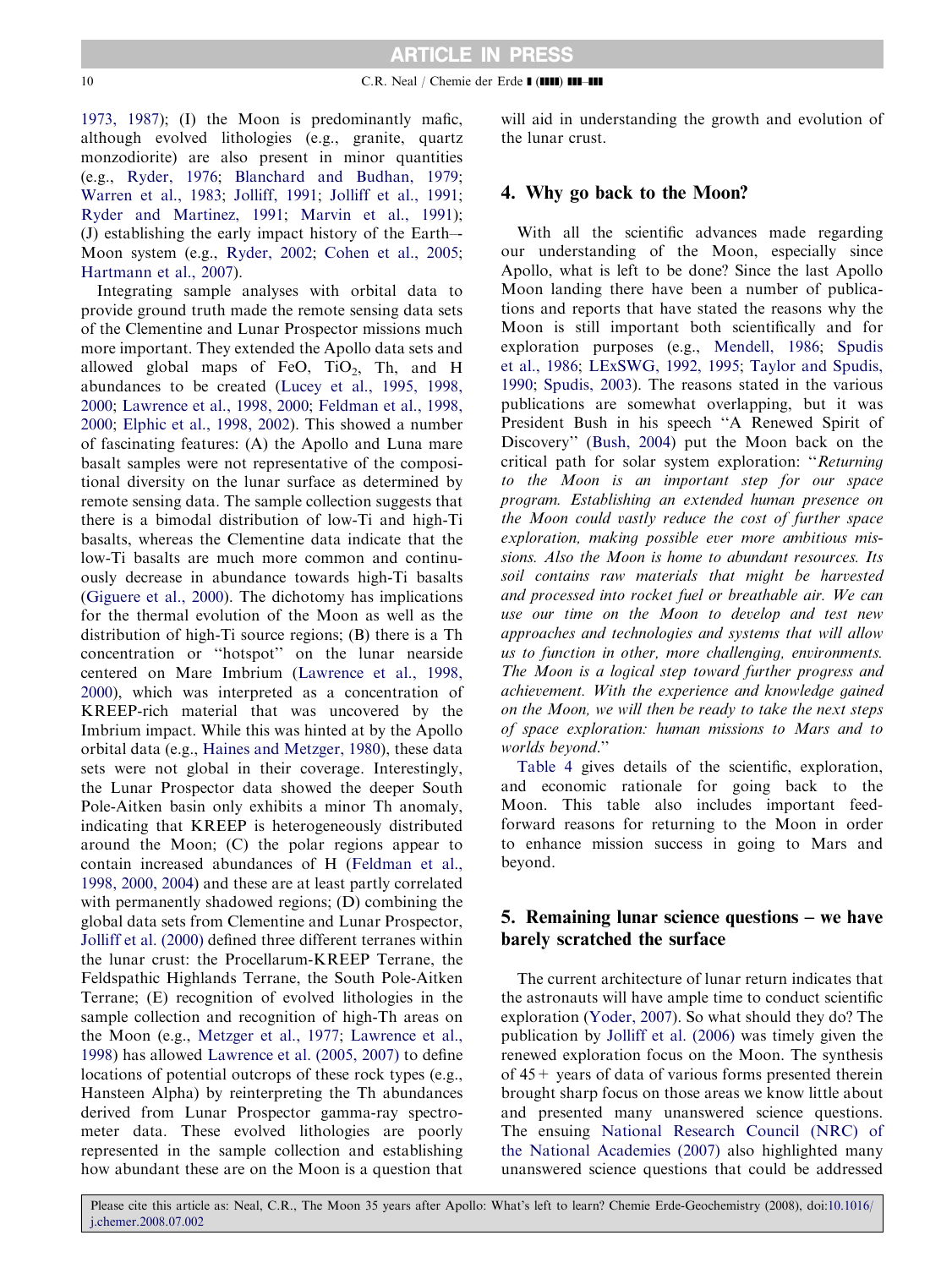# $C.R.$  Neal / Chemie der Erde  $\blacksquare$  ( $\blacksquare$ )  $\blacksquare$ ] 11

<span id="page-10-0"></span>

|  | <b>Table 4.</b> The scientific, exploration, and economic rationale behind President Bush's speech (Bush, 2004) |  |  |  |  |  |  |  |  |  |  |
|--|-----------------------------------------------------------------------------------------------------------------|--|--|--|--|--|--|--|--|--|--|
|--|-----------------------------------------------------------------------------------------------------------------|--|--|--|--|--|--|--|--|--|--|

| Reason to return                                                                                                                                               | Rationale                                                                                                                                                                                                                                                                                                                                                                                                                                                                                                                                                                                                                                                                                                                                                                                                                                                                                                                                                                                                                                                   |
|----------------------------------------------------------------------------------------------------------------------------------------------------------------|-------------------------------------------------------------------------------------------------------------------------------------------------------------------------------------------------------------------------------------------------------------------------------------------------------------------------------------------------------------------------------------------------------------------------------------------------------------------------------------------------------------------------------------------------------------------------------------------------------------------------------------------------------------------------------------------------------------------------------------------------------------------------------------------------------------------------------------------------------------------------------------------------------------------------------------------------------------------------------------------------------------------------------------------------------------|
| The Moon is a cornerstone.<br>for planetary science.<br>The Moon is a natural<br>laboratory for planetary<br>processes.<br>Origin of the Earth-Moon<br>system. | The Moon provides a rich record of planetary differentiation and early evolution that is not<br>preserved on the larger terrestrial planets. For example the Moon has preserved its primordial crust.<br>The Moon allows the study of fundamental planetary processes (i.e., volcanism and meteoroid<br>impact) in a different gravitational environment and essentially in a vacuum. For example, the Moon<br>has retained a record of post-accretional impact history, not seen on Earth.<br>The origin of the Moon is intricately linked to that of the Earth. For example, if a terminal cataclysm<br>of meteoroid impacts around 3.9 Ga is confirmed on the Moon, this age could signal the time after                                                                                                                                                                                                                                                                                                                                                 |
| Location, location,<br>location.                                                                                                                               | which life was able to develop on Earth.<br>The Moon is the keystone to understanding the processes that shaped the terrestrial planets and is the<br>closest planetary body to Earth; it is only 2 or 3 days away and is almost always within a launch                                                                                                                                                                                                                                                                                                                                                                                                                                                                                                                                                                                                                                                                                                                                                                                                     |
| The Apollo and Luna<br>legacy.                                                                                                                                 | window.<br>As the Moon is the only planetary body of which we have samples taken from known locations,<br>remotely sensed data can be calibrated and absolute ages determined. Therefore, we are now in a<br>position to ask increasingly detailed and sophisticated questions about the Moon that can be                                                                                                                                                                                                                                                                                                                                                                                                                                                                                                                                                                                                                                                                                                                                                   |
| The Solar wind record.                                                                                                                                         | answered by targeted missions and measurements.<br>As the Moon has essentially no atmosphere, the regolith has been exposed to solar wind and solar<br>flare activity over time. Sampling of ancient regoliths (i.e., regolith developed between two datable<br>lava flows) will contain a record of the Sun's evolution for that particular time interval.                                                                                                                                                                                                                                                                                                                                                                                                                                                                                                                                                                                                                                                                                                 |
| The Moon will be a<br>testbed for new<br>technologies and human<br>adaptation to the space<br>environment.                                                     | For the human exploration of Mars and beyond, it is vital that we take advantage of the functional<br>testbed close to Earth for the development laboratory for technical capabilities that will be required<br>for enabling a sustained presence on the Moon. Essentially, the Moon will serve as a nearby asset for<br>learning to live off planet (Spudis, 2003). Its proximity will allow results to be known quickly,<br>allowing for rapid development of new technologies. The short light travel-time allows direct control<br>of experimental robotic systems, such as rovers, will lead to more rapid development of autonomous<br>systems and surface infrastructures.                                                                                                                                                                                                                                                                                                                                                                           |
| The moon as a refueling<br>station.                                                                                                                            | Part of President Bush's (2004) speech stated that "Spacecraft assembled and provisioned on the Moon<br>could escape its far-lower gravity using far less energy and thus far less cost."<br>Much of the mass of spacecraft leaving Earth is in fuel required to escape the gravity field. This leaves<br>less room for payload and could limit human exploration missions beyond the Moon. In situ<br>resource utilization (ISRU – see below) on the Moon can be used to refuel (e.g., Bienhoff, 2007), as<br>well as provide vital life support elements (e.g., Allen et al., 1994a, 1996). The lunar surface contains<br>the ingredients for fuels and life support (e.g., Arnold, 1979; Lingner et al., 1996; McCullogh and<br>Hall, 2001; Taylor and Martel, 2003). Such ISRU will reduce launch costs (less mass to get out of<br>Earth's gravitational well; fuel for return will not be required), enable risk reduction, and enhance<br>mission objectives (e.g., more Earth-bound return cargo mass). For details see Sanders and Duke<br>(2005). |
| International cooperation.                                                                                                                                     | Establishing a lunar habitat will be expensive and will require the cooperation of different countries.<br>Therefore, the Moon is an excellent venue for establishing and strengthening international space<br>cooperation (e.g., Abdul-Kalam, 2005). NASA and 13 other national space agencies have begun this<br>process with the Global Exploration Strategy (2007).                                                                                                                                                                                                                                                                                                                                                                                                                                                                                                                                                                                                                                                                                     |
| Educational opportunities.                                                                                                                                     | The short round trip communications time between the Earth and Moon provides a unique<br>environment for exciting our youth and enhancing science and engineering educational<br>opportunities. It is possible to create complex interactive exploration activities in conjunction with<br>either human or robotic exploration missions. Inspiring students of all ages through the use of<br>teleoperations/telepresence systems will demonstrate the positive benefits of advanced technology.                                                                                                                                                                                                                                                                                                                                                                                                                                                                                                                                                            |
| Science from the Moon.                                                                                                                                         | The lunar surface is a good place for making astronomical observations because of its relatively low<br>seismicity, lack of atmosphere, lower gravity (bigger telescopes can be built $-e.g.,$ Mumma and<br>Smith, 1990). The lunar farside is an ideal location for a radio telescope because it is shadowed from<br>the Earth (Maccone, 2001). However, as the same side of the Moon is always facing Earth, the lunar<br>nearside is an ideal location for making long-term Earth observations (see Jolliff, 2007 for details).                                                                                                                                                                                                                                                                                                                                                                                                                                                                                                                          |
| Commercial<br>opportunities.                                                                                                                                   | A major feature of the President's speech in 2004 was that the human and robotic exploration of the<br>Moon, Mars and beyond should be sustainable. This will require shifting the expense of maintaining<br>the lunar outpost from government to the private sector (e.g., Schmitt, 2003) or creating<br>public-governmental-private sector partnerships (e.g., Sadeh et al., 2005). The success of such<br>endeavors depends on how government reduces risk (risk $=$ technological, legal, political, financial,<br>and market) for the private sector. Singh (2004) concluded that the United States could lead the way<br>by establishing markets for "lunar" products, as well as infrastructure that could be used by the                                                                                                                                                                                                                                                                                                                            |

Please cite this article as: Neal, C.R., The Moon 35 years after Apollo: What's left to learn? Chemie Erde-Geochemistry (2008), doi:[10.1016/](dx.doi.org/10.1016/j.chemer.2008.07.002) [j.chemer.2008.07.002](dx.doi.org/10.1016/j.chemer.2008.07.002)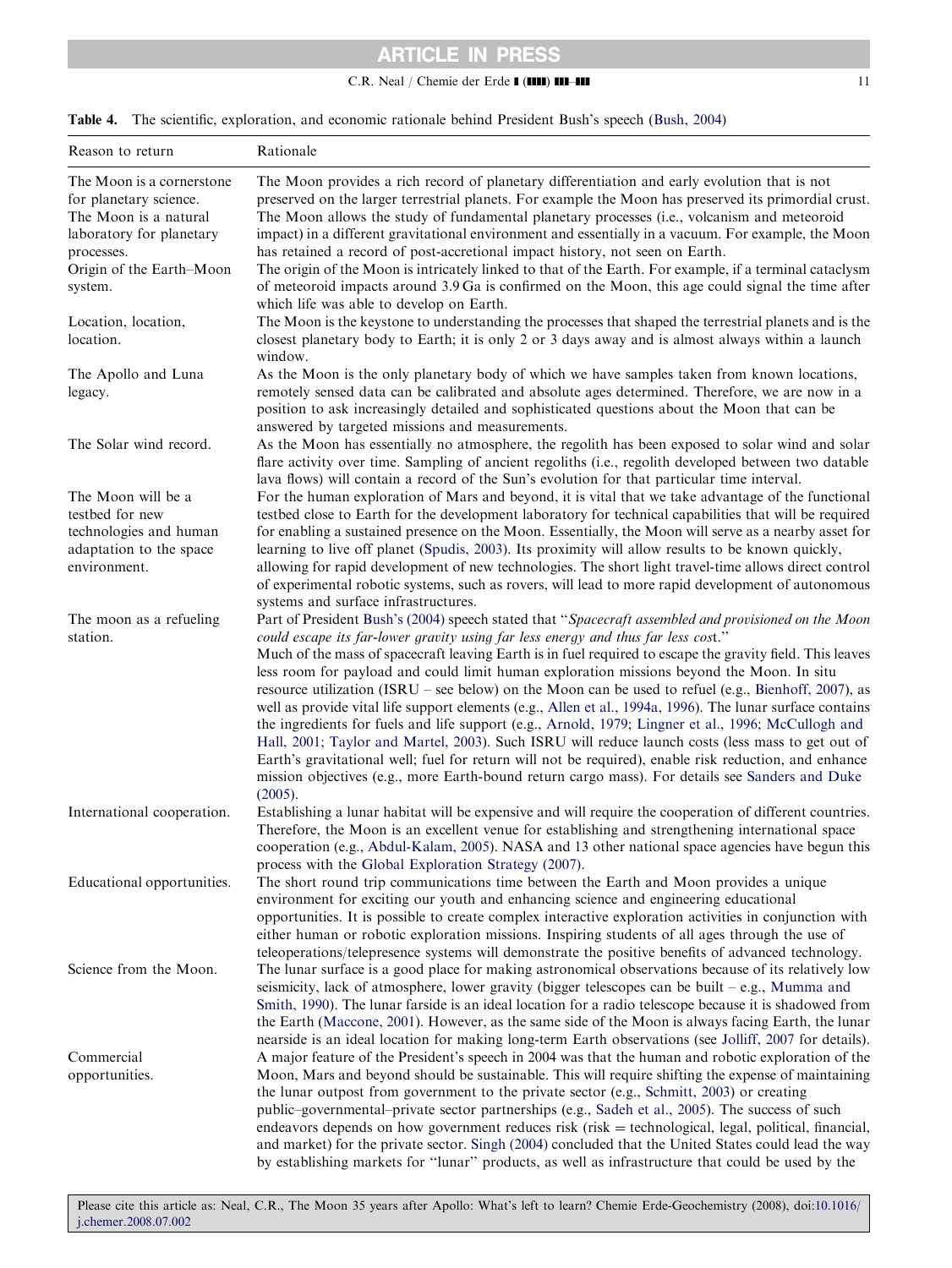#### <span id="page-11-0"></span>12 C.R. Neal / Chemie der Erde I (IIII) III-III

#### Table 4. (continued)

| Reason to return | Rationale                                                                                                                                                                                                                                                                                                                                                                                                                     |
|------------------|-------------------------------------------------------------------------------------------------------------------------------------------------------------------------------------------------------------------------------------------------------------------------------------------------------------------------------------------------------------------------------------------------------------------------------|
|                  | private sector. One area that could generate "lunar" products both for use on the Moon and at least<br>some potentially being used on Earth, is in situ resource utilization (e.g., Duke et al., 2003; Schmitt,<br>2003, 2006). While this is discussed in more detail below, it is becoming increasingly evident that<br>establishing ISRU production on the lunar surface and private sector involvement will be intimately |
|                  | linked (e.g., Sanders and Duke, 2005).                                                                                                                                                                                                                                                                                                                                                                                        |

Table 5. Scientific goals for the Moon developed and ranked by LEAG and evaluated by MEPAG for relevance for feed-forward to Mars

| Theme                                                                   | Objective ID              | Name                                                                                                                                                                                           |
|-------------------------------------------------------------------------|---------------------------|------------------------------------------------------------------------------------------------------------------------------------------------------------------------------------------------|
| Investigate the geologic<br>evolution of the Moon                       | GEO-01                    | Determine the internal structure and dynamics of the Moon to constrain the origin,<br>composition, and structure of the Moon and other planetary bodies (10/High).                             |
| and other terrestrial<br>bodies.                                        | $GEO-02$                  | Determine the composition and evolution of the lunar crust and mantle to constrain<br>the origin and evolution of the Moon and other planetary bodies (10/Medium).                             |
|                                                                         | $GEO-03$                  | Characterize the lunar geophysical state variables to constrain the origin,<br>composition, and structure of the Moon and other planetary bodies (9/Medium).                                   |
|                                                                         | $GEO-05$                  | Characterize the crustal geology of the Moon via the regolith to identify the range of<br>geological materials present (9/Low).                                                                |
| Quantification of<br>impact processes and                               | <b>GEO-06</b>             | Characterize the impact process on the Moon and other planetary bodies to<br>understand this complex process (9/Low).                                                                          |
| histories of the solar<br>system.                                       | <b>GEO-07</b>             | Characterize impact cratering over the Moon's geologic history, to understand early<br>solar system history (10/High).                                                                         |
|                                                                         | <b>GEO-08</b>             | Study meteorite impacts on the Moon to understand the early Earth history and<br>origin of life $(7/Low)$ .                                                                                    |
| Characterization of<br>regolith and                                     | <b>GEO-09</b>             | Study the lunar regolith to understand the nature and history of solar emissions,<br>galactic cosmic rays, and the local interstellar medium (9/High).                                         |
| mechanisms of regolith<br>formation and                                 | $GEO-10$                  | Determine lunar regolith properties to understand the surface geology of the Moon<br>and other planetary bodies (7/Low).                                                                       |
| evolution.                                                              | $GEO-11$<br><b>GEO-14</b> | Characterize the lunar regolith to understand the space weathering process $(6/Low)$ .                                                                                                         |
|                                                                         |                           | Characterize potential resources to understand their potential for lunar resource<br>utilization (7/Low).                                                                                      |
| Study of endogenous<br>and exogenous volatiles<br>on the Moon and other | $GEO-04$                  | Determine the origin and distribution of endogenous lunar volatiles as one input to<br>understanding the origin, composition, and structure of the Moon and other<br>planetary bodies (7/Low). |
| planetary bodies.                                                       | <b>GEO-12</b>             | Characterize lunar volatiles and their source to reveal the nature of impactors on the<br>Moon (8/Medium).                                                                                     |
|                                                                         | <b>GEO-13</b>             | Characterize transport of lunar volatiles to understand the processes of polar volatile<br>deposit genesis and evolution $(7/Low)$ .                                                           |
| Development and<br>implementation of                                    | <b>GEO-15</b>             | Provide curatorial facilities and technologies to ensure contamination control for<br>lunar samples $(10/Low)$ .                                                                               |
| sample return<br>technologies and<br>protocols.                         | <b>GEO-16</b>             | Provide sample analysis instruments on the Moon to analyze lunar samples before<br>returning them to Earth (9/Medium).                                                                         |

LEAG rankings are on a scale of 1–10 with 10 being the highest rank. MEPAG evaluations are low, medium, and high.

by an integrated exploration program of orbital and lander missions (robotic and/or human).

These questions also resonated in three LEAG analysis reports, which were published (on line) during 2006, produced by Specific Action Teams (SATs; see

<http://www.lpi.usra.edu/leag> for details). These reports, which were not restricted to purely lunar science (they also included astronomy, heliophysics, and Earth science that could be conducted from the Moon), fed into the initial Lunar Architecture Team deliberations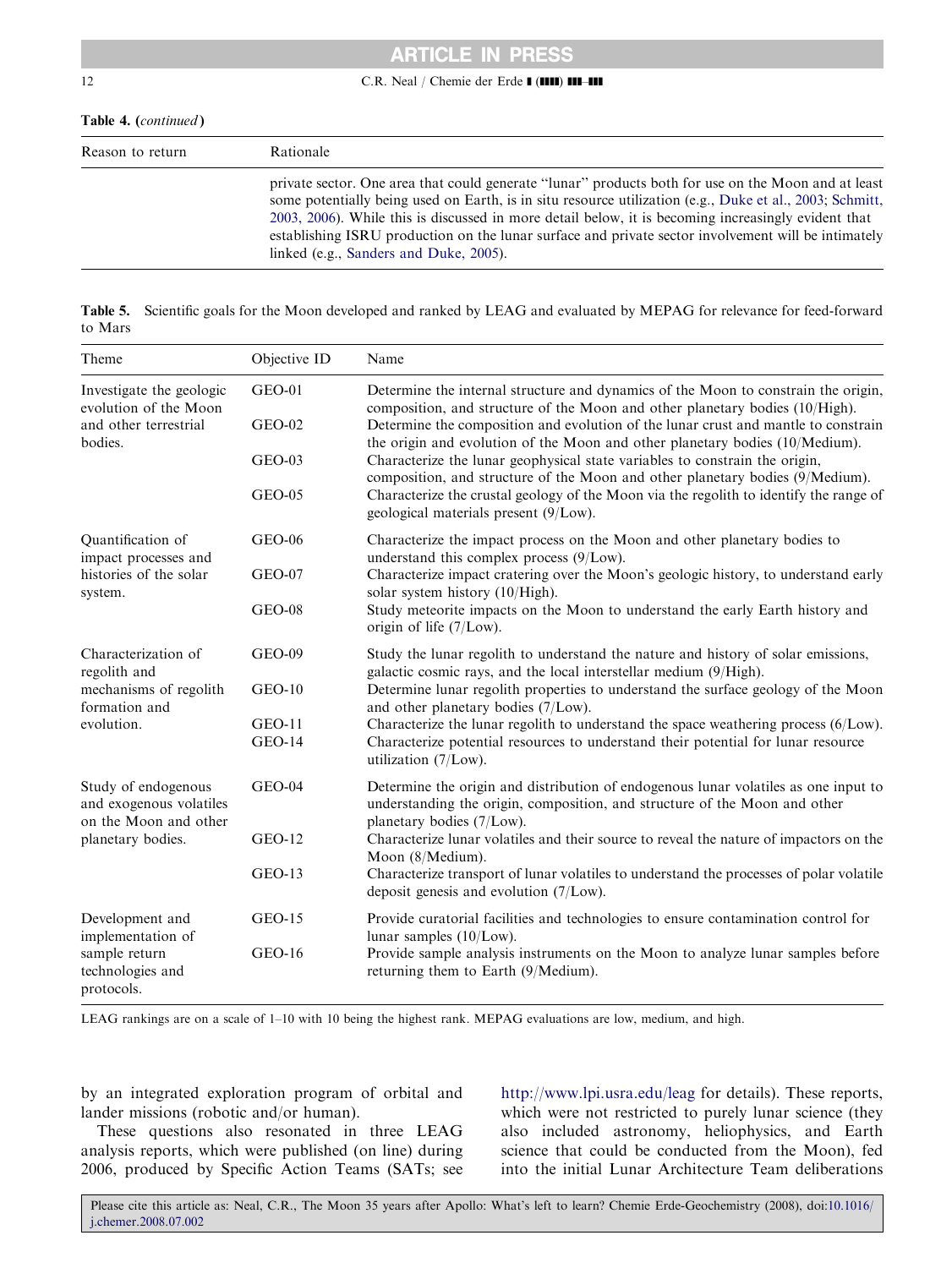# $C.R.$  Neal / Chemie der Erde  $I$  ( $III$ )  $III$ – $III$   $13$

| Theme                                                                                                                                                     | Research objective                                                                                                                                                                                                                                                                                                                                                                                                                                                                                                                                                                                                                                                                                            |
|-----------------------------------------------------------------------------------------------------------------------------------------------------------|---------------------------------------------------------------------------------------------------------------------------------------------------------------------------------------------------------------------------------------------------------------------------------------------------------------------------------------------------------------------------------------------------------------------------------------------------------------------------------------------------------------------------------------------------------------------------------------------------------------------------------------------------------------------------------------------------------------|
| the inner solar system is<br>uniquely revealed on the<br>Moon.                                                                                            | 1. Bombardment history of $\bullet$ Test the cataclysm hypothesis by determining the spacing in time of the creation of the lunar basins;<br>• Anchor the early Earth–Moon impact flux curve by determining the age of the oldest lunar basin –<br>the South Pole-Aitken Basin;<br>• Establish a precise absolute chronology;<br>• Assess the recent impact flux;<br>• Study the role of secondary impact craters on crater count ages.                                                                                                                                                                                                                                                                       |
| 2. Structure and<br>composition of the lunar<br>interior provide<br>fundamental information<br>on the evolution of a<br>differentiated planetary<br>body. | • Determine the thickness of the lunar crust (upper and lower) and characterize its lateral variability<br>on regional and global scales;<br>• Characterize the chemical/physical stratification in the mantle, particularly the nature of the<br>putative 500-km discontinuity and the composition of the lower mantle;<br>• Determine the size, composition, and state (solid/liquid) of the core of the Moon;<br>• Characterize the thermal state of the interior and elucidate the workings of the planetary heat<br>engine.                                                                                                                                                                              |
| 3. Key planetary processes<br>are manifested in the<br>diversity of lunar crustal<br>rocks.                                                               | • Determine the extent and composition of the primary Feldspathic crust, KREEP layer, and the<br>other products of planetary differentiation;<br>• Inventory the variety, age, distribution, and origin of lunar rock types;<br>• Determine the composition of the lower crust and bulk Moon;<br>• Quantify the local and regional complexity of the current lunar crust;<br>• Determine the vertical extent and structure of the megaregolith.                                                                                                                                                                                                                                                               |
| 4. The lunar poles are<br>special environments that<br>may bear witness to the<br>volatile flux over the latter<br>part of solar system history.          | • Determine the compositional state (elemental, isotopic, mineralogic) and compositional distribution<br>(lateral and depth) of the volatile component in lunar polar regions;<br>• Determine the source(s) for lunar polar volatiles;<br>• Understand the transport, retention, alteration, and loss processes that operate on volatile materials<br>at permanently shaded lunar regions;<br>• Understand the physical properties of the extremely cold (and possibly volatile rich) polar regolith;<br>• Determine what the cold polar regolith reveals about the ancient solar environment.                                                                                                                |
| 5. Lunar volcanism<br>thermal and compositional<br>evolution of the Moon.                                                                                 | • Determine the origin and variability of lunar basalts;<br>provides a window into the $\bullet$ Determine the age of the youngest and oldest mare basalts;<br>• Determine the compositional range and extent of lunar pyroclastic deposits;<br>• Determine the flux of lunar volcanism and its evolution through space and time.                                                                                                                                                                                                                                                                                                                                                                             |
| 6. The Moon is an<br>accessible laboratory for<br>on planetary scales.                                                                                    | • Characterize the existence and extent of melt sheet differentiation;<br>• Determine the structure of multiring impact basins;<br>studying the impact process • Quantify the effects of planetary characteristics (composition, density, impact velocities) on crater<br>formation and morphology;<br>• Measure the extent of lateral and vertical mixing of local and ejecta material.                                                                                                                                                                                                                                                                                                                      |
| 7. The Moon is a natural<br>laboratory for regolith<br>processes and weathering<br>on anhydrous airless bodies.                                           | • Search for and characterize ancient regolith;<br>• Determine the physical properties of the regolith at diverse locations of expected human activity;<br>• Understand regolith modification processes (including space weathering), particularly deposition of<br>volatile materials;<br>• Separate and study rare materials in the lunar regolith.                                                                                                                                                                                                                                                                                                                                                         |
| 8. Processes involved with<br>the atmosphere and dust<br>environment of the Moon<br>are accessible for scientific<br>remains in a pristine state.         | • Determine the global density, composition, and time variability of the fragile lunar atmosphere<br>before it is perturbed by further human activity;<br>• Determine the size, charge, and spatial distribution of electrostatically transported dust grains and<br>assess their likely effects on lunar exploration and lunar-based astronomy;<br>study while the environment • Use the time-variable release rate of atmospheric species, such as <sup>40</sup> Ar and radon, to learn more<br>about the inner workings of the lunar interior;<br>• Learn how water vapor and other volatiles are released from the lunar surface and migrate to the<br>poles where they are adsorbed in polar cold traps. |

<span id="page-12-0"></span>Table 6. Science themes and research objectives for the Moon defined by the NRC (2007)

Please cite this article as: Neal, C.R., The Moon 35 years after Apollo: What's left to learn? Chemie Erde-Geochemistry (2008), doi:[10.1016/](dx.doi.org/10.1016/j.chemer.2008.07.002) [j.chemer.2008.07.002](dx.doi.org/10.1016/j.chemer.2008.07.002)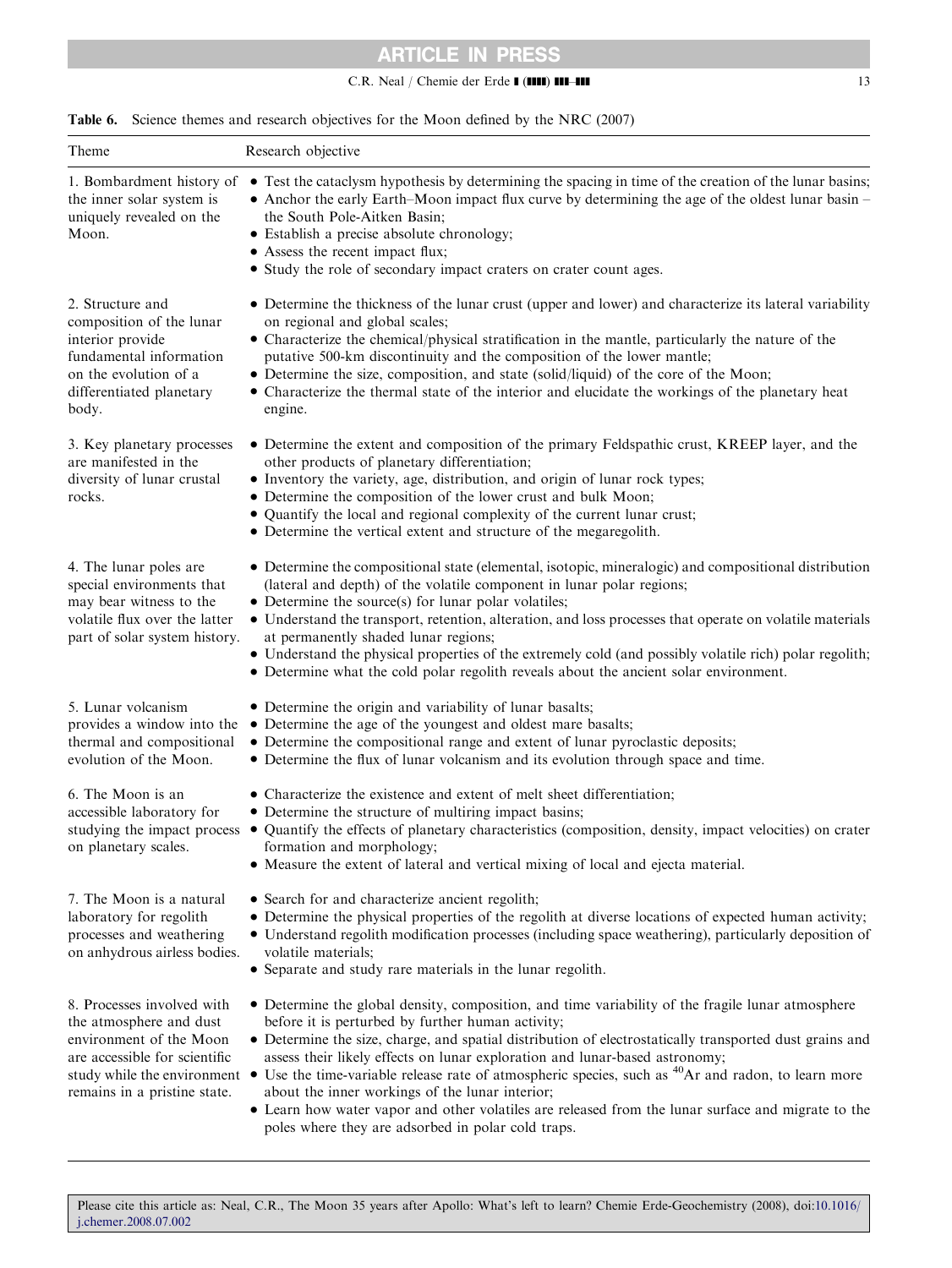#### <span id="page-13-0"></span>14 C.R. Neal / Chemie der Erde **I (IIII) III-III**

| Unanswered science questions grouped under themes designed by the Lunar Exploration Analysis Group (LEAG) and<br>Table 7.<br>the National Research Council of the National Academies |                                                                                                                     |  |  |  |
|--------------------------------------------------------------------------------------------------------------------------------------------------------------------------------------|---------------------------------------------------------------------------------------------------------------------|--|--|--|
| Theme                                                                                                                                                                                | Science questions                                                                                                   |  |  |  |
|                                                                                                                                                                                      | Investigate the geologic $\bullet$ What were the initial thermal state and the early thermal evolution of the Moon? |  |  |  |

stigate the geologic evolution of the Moon and other terrestrial bodies. What were the initial thermal state and the early thermal evolution of the Moon? • What role did early (i.e.,  $>4$  Ga) volcanism play? • What is the composition and depth of origin of the farside and young (i.e.,  $\langle 3\,\text{Ga} \rangle$  nearside basalts? What is the nature of the Moon's global-scale crustal asymmetry, what caused it, and what are the implications for the Moon's internal evolution and present-day distribution of materials? What is the cause of the center-of-mass/center-of-figure offset? Is it related to convection and density inversion dynamics, early giant impacts, asymmetric crystallization of the magma ocean, or earth–moon tidal effects? What is the vertical and lateral structure of the lunar crust and how did it develop? What is the provenance of the Magnesian Suite rocks? What is the composition and origin of the lower crust? What are the characteristics of the lunar core (size, composition), and did the Moon ever support a dynamo-driven magnetic field? What are the origins of lunar paleomagnetism? Was there a significant late veneer of accretion (post-core formation/early differentiation)? Are the Apollo geophysical (seismic, heat flow) measurements representative of the whole Moon or are they only valid for the small regions encompassed by the Apollo landing sites? What is the origin and lateral extent of the 500-km seismic discontinuity? What is the origin of Shallow Moonquakes (i.e., high-frequency teleseismic events)? Is there an undifferentiated lower mantle (limited or no involvement in magma ocean melting)? If so, what was its role in lunar magmatism? Did at least some of the volcanic glasses come from a deep, garnet-bearing region beneath the cumulate mantle? What was the extent of lunar magma ocean differentiation? Is the surface distribution of KREEP representative of the underlying crust? What were the sources and magnitude of heating to drive secondary magmatism? How was heat transferred from Th, U, K-rich crustal reservoirs to the mantle? What was their role in large-scale crustal insulation? How are the different suites of plutonic rocks related to specific or localized geologic terranes and to the global geochemical asymmetry? How is the surface expression of lunar materials related to the Moon's internal structure and evolution (or where exactly do the different rock types come from)? Quantification of impact • What were the timing and effects of the major basin-forming impacts on lunar crustal stratigraphy? processes and histories of the solar system. What is the nature and composition of the South Pole-Aitken Basin, did it penetrate the lunar mantle, and how did it affect early lunar crustal evolution? What was the impactor flux in the inner Solar System and how has this varied over time? Was there a terminal cataclysm at  $\sim$ 3.9 Ga? What are the absolute ages of the large rayed craters that are assumed to be Eratosthenian and Copernican in age (e.g., Autolychus, Copernicus, Tycho)? What are the unequivocal ages of the large multiring basins (i.e., Nectaris, Imbrium, and Orientale)? • Why are there no impact melts older that  $\sim$  4.2 Ga in the sample collection? Is this a sampling problem or is it because they simply do not exist? Characterization of regolith and mechanisms of regolith formation and evolution. What is(are) the origin(s) of lunar swirls, the light and dark colored ''swirl-like'' markings up to 100 km across (e.g., Reiner Gamma in Oceanus Procellarum)? How do the physical/geotechnical properties of the lunar regolith differ between measurement on Earth and in its natural environment on the lunar surface? How does the process of space weathering occur? • How has the solar wind flux changed over time? Development and What technology development is needed to be able to collect, transport, and curate samples from permanently shadowed regions of the Moon (i.e., samples containing H deposits)?

> What technology is currently (commercially) available to aid in (a) robotic and (b) astronaut sampling of lunar lithologies, including contextural information for each sample?

implementation of sample return technologies and protocols.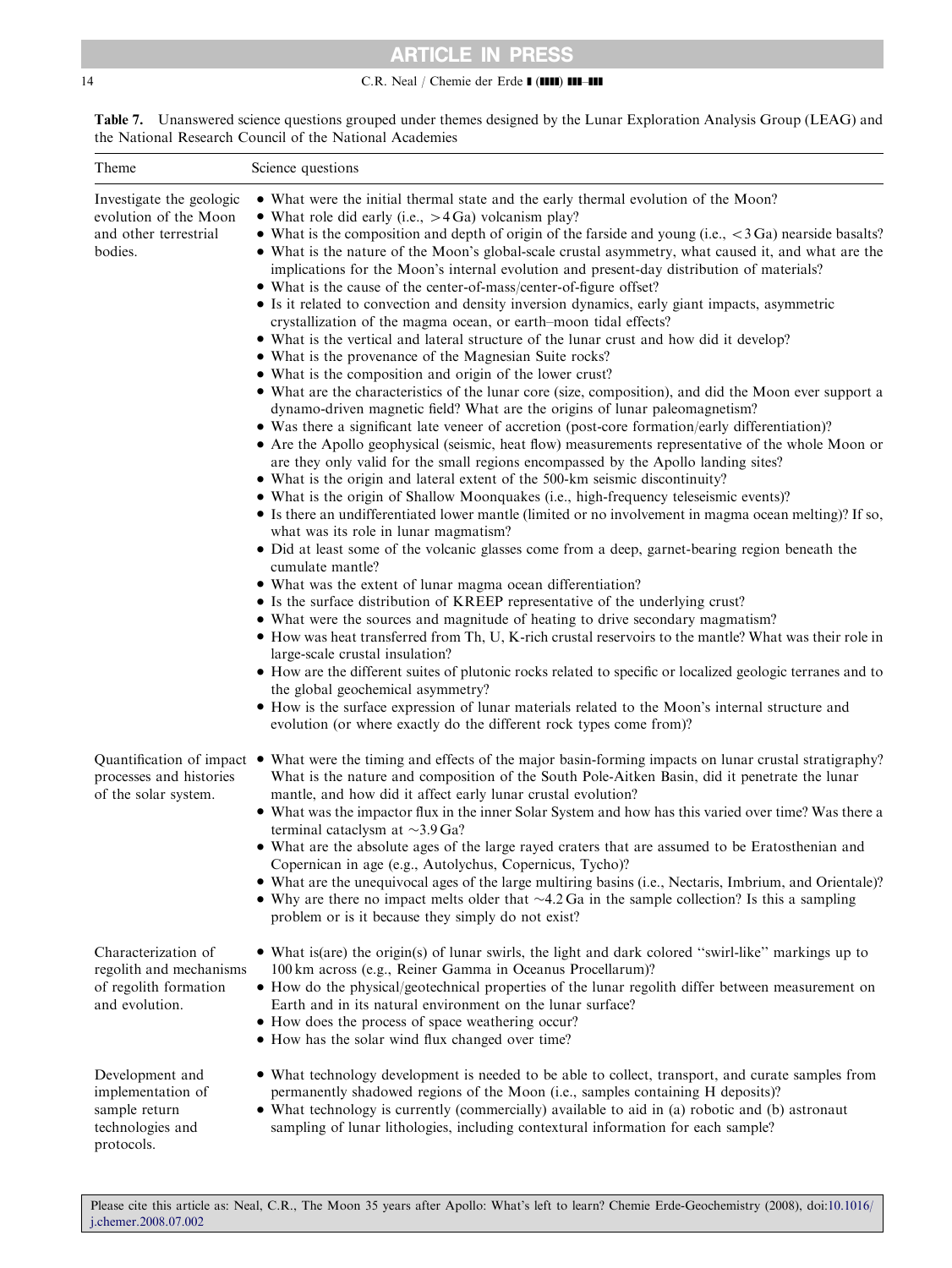C.R. Neal / Chemie der Erde **I (IIII) III-III** 15

#### Table 7. (continued )

environment remains in

a pristine state.

| Theme                                                                                                                             | Science questions                                                                                                                                                                                                                                                                                                                                                                                                                                                                                  |
|-----------------------------------------------------------------------------------------------------------------------------------|----------------------------------------------------------------------------------------------------------------------------------------------------------------------------------------------------------------------------------------------------------------------------------------------------------------------------------------------------------------------------------------------------------------------------------------------------------------------------------------------------|
| Study of endogenous<br>and exogenous volatiles<br>on the Moon and other<br>planetary bodies.                                      | • What volatiles are (were) present in the deep lunar interior and what was their role in magmatic<br>processes and eruptive styles?<br>• What happens to elemental species volatilized during impact?<br>• What and where are the most concentrated, extensive, and readily extractable deposits of H and <sup>3</sup> He?<br>• What are the origin and mineralogical or physical form, thickness, and concentration of H or $H_2O$<br>ice deposits in permanently shadowed craters at the poles? |
| Processes involved with<br>the atmosphere and dust<br>environment of the<br>Moon are accessible for<br>scientific study while the | • What elemental and molecular species make up the lunar exosphere and how has it changed with<br>time?<br>• Are there seasonal fluctuations in the lunar exosphere?<br>• How quickly does the lunar exosphere recover from (a) a meteoroid impact and (b) landing of a<br>spacecraft?                                                                                                                                                                                                             |

and were followed by the NASA Advisory Council (NAC) sponsoring a workshop in Tempe, AZ [\(Jolliff,](#page-34-0) [2007](#page-34-0) – see [http://www.hq.nasa.gov/office/oer/nac/\)](http://www.hq.nasa.gov/office/oer/nac/). As the focus of this paper is on lunar science, the results of the NAC Planetary Science Subcommittee sessions at the Tempe workshop are most relevant as they ranked the 16 LEAG GEO-SAT objectives (see [Table 5\)](#page-11-0). Basically, the 16 GEO-SAT objectives can be grouped under five themes: (1) investigate the geologic evolution of the Moon and other terrestrial bodies (GEO-1, -2, -3, -5); (2) quantification of impact processes and histories of the solar system (GEO-6, -7, -8); (3) characterization of regolith and mechanisms of regolith formation and evolution (GEO-9, -10, -11, -14); (4) study of endogenous and exogenous volatiles on the Moon and other planetary bodies (GEO-4, -12, -13); (5) development and implementation of sample return technologies and protocols (GEO-15, -16) [\(Table 5](#page-11-0)).

The NRC report in 2007 focused the unanswered lunar science questions into eight themes under which there were 35 research objectives ([Table 6](#page-12-0)). As can be seen, there is considerable overlap between the LEAG and NRC themes and research objectives. These can be used to focus the science questions that have been crafted and presented in a wide variety of reports and papers from the early 1970s until the present day (the pertinent references have been cited above). The relevant science questions are grouped under the applicable themes and presented in [Table 7](#page-13-0). The questions grouped under the ''geologic evolution of the Moon'' theme reflect the following: (1) while the Moon records early solar system processes, the pre-4 Ga history has been partially masked by later meteorite impacts; (2) Apollo sampled a very limited area of the Moon, which has been shown not to be representative of the lunar highlands (from lunar meteorites: [Korotev, 2005](#page-35-0)) or of mare basalts (from remote sensing: [Giguere et al., 2000\)](#page-32-0);

(3) Apollo and subsequent orbital missions have told us very little about the deep lunar interior or heterogeneity within the lunar crust and mantle.

Those questions grouped under the remaining themes in [Table 7](#page-13-0) basically demonstrate the limited lunar sampling and exploration that has been undertaken. This is reflected in the limited number of impact craters that have been sampled (and accurately dated), which leaves questions regarding a possible late  $(\sim 3.9 \text{ Ga})$ heavy bombardment. The questions also reflect the lack of knowledge regarding the exogenous vs. endogenous volatile budget of the Moon. Such questions have important implications for ISRU (e.g., H deposits) and also for the giant impact hypothesis, which requires that the Moon be depleted in volatile elements (but see [Saal et al., 2007, 2008a, b](#page-38-0)). Our understanding of regolith formation, evolution, and geotechnical properties is also limited ([Table 7\)](#page-13-0). Other issues involve sample return technologies and protocols, because developments are required in order to sample and curate materials from permanently shadowed regions, perfecting robotic sample return, as well as remote high grading of sample suites for eventual return to Earth. Finally, long-term networks are required in order to monitor tectonic activity as well as solar wind and lunar atmosphere fluctuations.

It is evident, therefore, that there is an abundance of science that still needs to be conducted on the Moon, which requires robotic and human exploration. Robotic exploration includes both orbital and surface systems, as well as networked monitoring stations for geophysics (seismic stations, heat flow, magnetism), solar wind, and the lunar exosphere studies. This should be conducted prior to or during the next human exploration of the Moon (so the natural lunar exosphere can be studied, seismic and radiation hazards evaluated, etc. [Joosten](#page-34-0) [and Guerra, 1993](#page-34-0)). Once humans have returned to the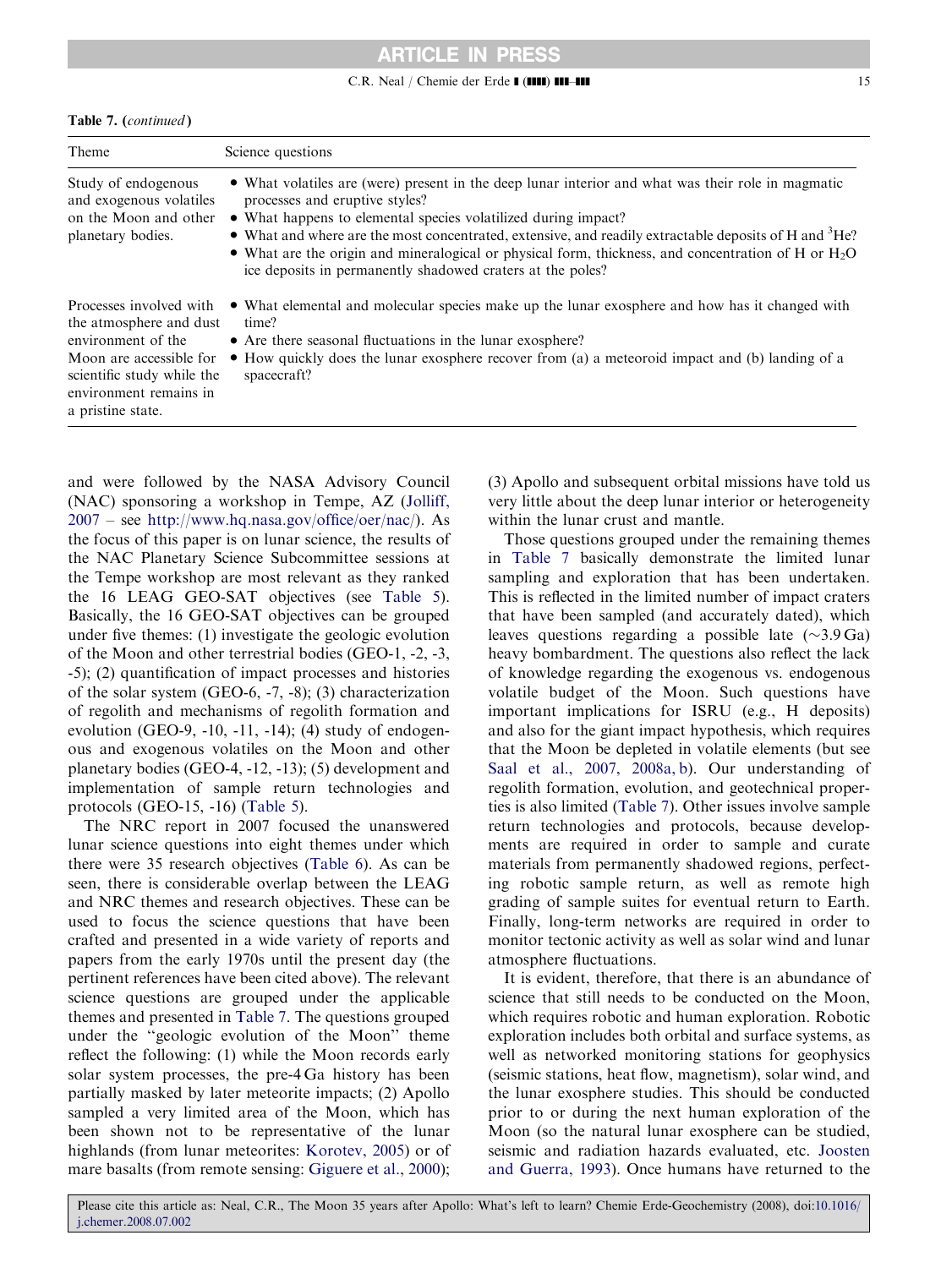<span id="page-15-0"></span>Moon, exploration could continue robotically or by human–robotic partnerships (e.g., telepresence operations; [Cooper et al., 2005](#page-30-0)).

# 6. In situ resource utilization (ISRU)

The subject of ISRU on the Moon is where the realms of exploration, science, and commerce are intricately interwoven (see GEO-14 in [Table 5\)](#page-11-0). ISRU requires products to be manufactured from lunar raw materials and, provided a market for these products is available, it provides an ideal on ramp for the private sector to become involved in lunar exploration. Involvement of ISRU can reduce the risk and cost of operating and maintaining the lunar outpost, so understanding the distribution of potential resources is an important consideration for locating the outpost. Products of ISRU could produce life support  $(O_2, H_2O)$ , propellant (e.g.,  $H_2$ ,  $O_2$ ), construction materials, metals, and energy (e.g., [Cameron, 1987, 1991](#page-29-0): [Allen et al., 1992, 1994a, b,](#page-28-0) [1996;](#page-28-0) [McCullogh and Hall, 2001](#page-36-0); [Schmitt, 2006\)](#page-38-0). Some processes use solar wind implanted species (H, C, etc.) to reduce element oxides (specifically FeO) in lunar materials. As can be seen from Fig. 4(a–d) there is a positive correlation between regolith maturity (defined by  $I_s/FeO$ ) and the amount of solar wind derived

species. If the regolith remains exposed at the lunar surface it is continually modified through micrometeoroid impacts and interaction with high-energy cosmic and solar particles and spallation products. Newly created regolith is made of rock that is relatively fresh or ''immature''. Increasing soil maturity involves the mechanical breakdown of the regolith particles to smaller and smaller sizes ([McKay et al., 1974](#page-36-0); [Fig. 5a](#page-16-0)). It also involves the formation of agglutinates–aggregates of smaller particles (minerals, glasses, older agglutinates) bonded together by impact-induced, sometimes flow-banded glass. This impact-induced melting also facilitates the reduction of FeO to nanophase metallic Fe, such that more mature regolith undergoes ''spectral reddening'' [\(Adams and McCord, 1973;](#page-28-0) [Noble et al.,](#page-36-0) [2003\)](#page-36-0). Spectral reddening means the regolith has significantly reduced mineral absorption bands and exhibits a spectral continuum that increases with wavelength into the near infrared, relative to fresh lunar rock ([Pieters et al., 2000\)](#page-37-0). The nanophase metallic iron is produced on grain surfaces by a combination of vapor deposition and irradiation effects associated with space weathering [\(Keller and McKay, 1993, 1997](#page-34-0); [Pieters](#page-37-0) [et al., 2000](#page-37-0)). There is a broad positive correlation between  $I_s$  FeO and the percentage of agglutinates in the regolith ([Fig. 5b](#page-16-0)). Vapor fractionation can also occur as more volatile elements may be lost to space



Fig. 4. Correlations between Apollo 16 regolith maturity index  $(I<sub>S</sub>/FeO,$  where  $I<sub>S</sub>$  is the relative concentration of fine-grained metal as measured by ferromagnetic resonance (FMR) and FeO is the total concentration of iron; e.g., [Morris, 1976, 1978a, b](#page-36-0)) and solar wind implanted species. Adapted from [Heiken et al. \(1991\)](#page-33-0) with data from [Morris and Gose \(1976\)](#page-36-0) and [Blanford et al. \(1979\).](#page-29-0)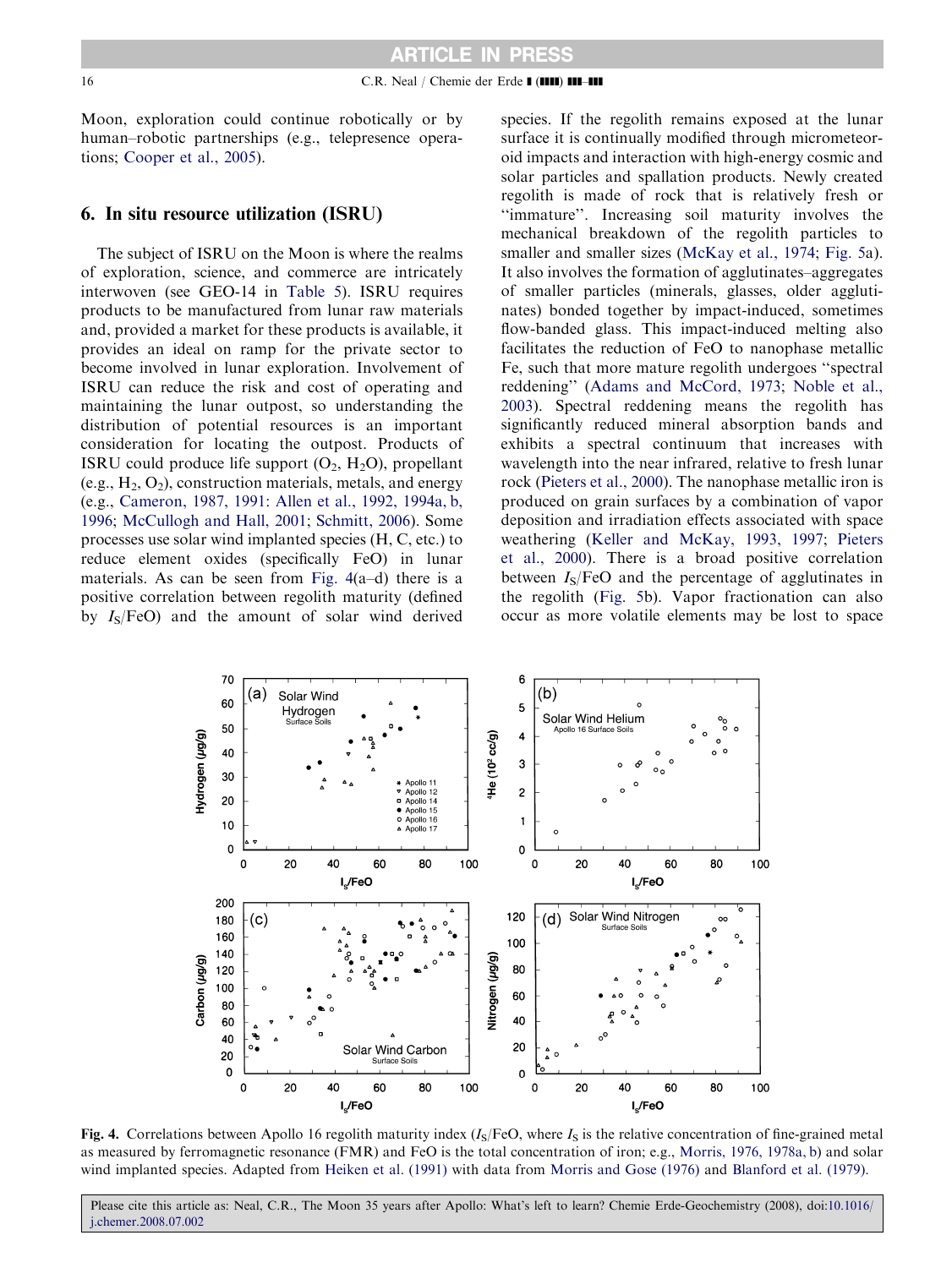<span id="page-16-0"></span>ARTICLE IN PRESS C.R. Neal / Chemie der Erde  $\blacksquare$  ( $\blacksquare$ )  $\blacksquare$ ] 17 70  $4<sub>0</sub>$  $(b)$  $(a)$ Immature 60 Agglutinates 50 Surface Soils Submature  $3<sub>\phi</sub>$ Agglutinates (%) Àverage Agglutinate 40 Mature Content 6 15.3% 30 Average Agglutinate  $2\phi$ Content 20 Apollo 14 ■ 36.5% Average Apollo 15 · Agglutinate Apollo 16 · Content 46.9% 10 Apollo 17 \* Orange Glass  $\mathbf 0$  $1\phi$  $2<sub>0</sub>$  $3<sub>0</sub>$  $4<sub>φ</sub>$ 5ф  $\mathbf 0$ 20 40 60 80 100  $250 \mu m$  $125 \mu m$  $62.5 \mu m$  $31.3 \mu m$  $I_s$ /FeO Mean Grain Size (M<sub>-</sub>)

Fig. 5. (a) Plot of  $I_{S}/FeO$  vs. particle size showing the relationship between grain size, sorting, and agglutinate content for 42 Apollo 17 regolith samples [\(McKay et al., 1974](#page-36-0)). The graphic Mean Grain Size (MZ) is plotted vs. the inclusive graphic standard deviation  $(\sigma_1)$ ; subcentimeter data only. Increased agglutinate content correlates with increased soil maturity. Adapted from [McKay et al.](#page-36-0) [\(1974\)](#page-36-0) and [Heiken et al. \(1991\)](#page-33-0). (b) Plot of  $I<sub>S</sub>/FeO$  vs. agglutinates showing the positive correlation between these two lunar soil maturity parameters. Adapted from [Heiken et al. \(1991\)](#page-33-0) with data from [Morris and Gose \(1976\)](#page-36-0) and [Blanford et al. \(1979\).](#page-29-0)

during energetic meteoroid impacts, although it is likely they recondense at other places on the Moon (e.g., cold traps).

# 6.1. Ilmenite

It has been recognized that ilmenite is particularly good at adsorbing solar wind and cosmic particles, such as H, N, C, and He (e.g., [Eberhardt et al., 1972;](#page-30-0) [Cameron, 1987, 1991](#page-29-0); [Taylor, 1994\)](#page-39-0). These elements are critical for sustaining a permanent lunar outpost as well as for sustainable commercial development of the Moon. The effect of ilmenite can be seen in [Fig. 6](#page-17-0) where the bulk 12001 soil shows increasing inert gas content with decreasing grain size (i.e., increasing maturity). Comparing the left panel with that of the ilmenite size fractions in the right panel of [Fig. 6](#page-17-0) shows a marked increase in the overall abundances of the gases at each grain size (although the smaller grain sizes still exhibit increasing gas content) compared to the same grain size in the bulk sample. Therefore, solar wind resources in the regolith are related to its composition and maturity.

Regolith composition is important for determining resources critical for sustaining a long-term lunar habitat (e.g., [Lingner et al., 1996\)](#page-35-0). For example, regolith rich in Ti contains relatively large abundances of the mineral ilmenite. Ilmenite has been highlighted as a potential feedstock for the production of oxygen through the simple reduction reaction (e.g., [Gibson](#page-32-0) [and Knudsen, 1985;](#page-32-0) [Williams, 1985](#page-40-0); [Cutler and Krag,](#page-30-0) [1985](#page-30-0)):

$$
FeTiO3Vacuum Heating Fe + TiO2 + 0.5O2
$$

As noted by [Heiken et al. \(1991 and references](#page-33-0) [therein\),](#page-33-0) there are broad positive correlations between C and other light volatile elements H, He, and N. The solar wind origin of these elements is seen in the positive correlation of their abundances with maturity ([Fig. 4\)](#page-15-0). The influence of ilmenite on the retention of solar wind implanted elements was described by [Stoenner et al.](#page-39-0) [\(1974\)](#page-39-0), where the H/He ratios of the Apollo 17 drill cores were similar to that of solar wind and the H and He abundances correlated positively. However, the H/He ratios of the Apollo 16 drill cores showed more variability ([Stoenner et al., 1974\)](#page-39-0), which was attributed to a lack of ilmenite that can retain He more efficiently than plagioclase. Indeed, the abundance of He in the regolith exhibits a broad positive correlation with bulk  $TiO<sub>2</sub>$  content [\(Fig. 7\)](#page-18-0).

If ilmenite is extracted from a relatively mature soil, it will contain higher abundances of solar wind implanted species, including hydrogen. Therefore, the above reaction can be modified:

$$
FeTiO3 + 2HVacuum Heating Fe + TiO2 + H2O
$$

The resulting water could be used for habitat support or split by electrolysis with H being recycled, and O going for habitat support.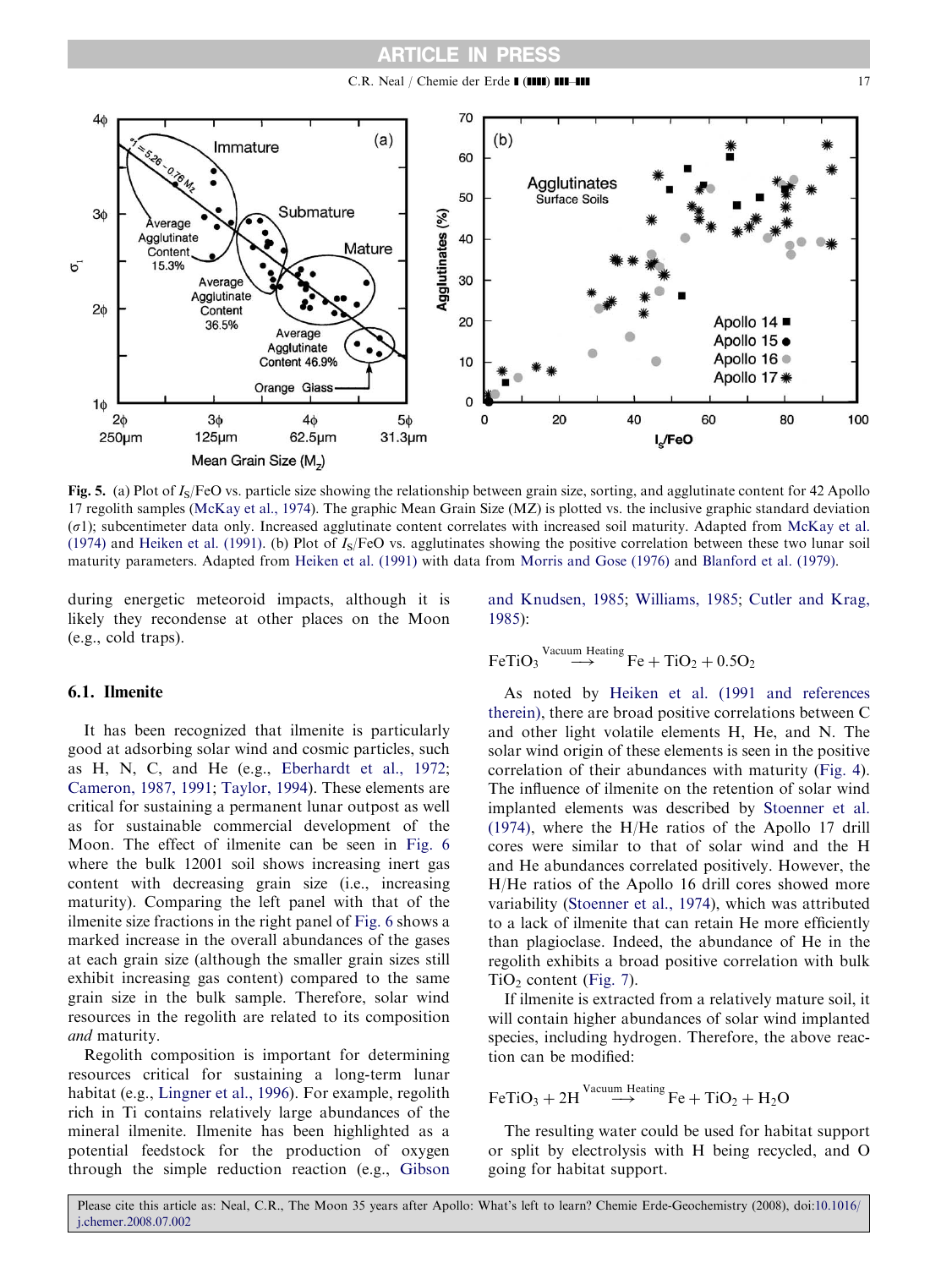<span id="page-17-0"></span>18 C.R. Neal / Chemie der Erde I (IIII) III-III



Fig. 6. Influence of grain size and ilmenite on retaining solar wind and cosmic particles (adapted from [Eberhardt et al., 1972](#page-30-0)). (a) Grain size dependency of the trapped solar wind implanted  ${}^{4}$ He,  ${}^{20}$ Ne,  ${}^{36}$ Ar,  ${}^{86}$ Kr, and  ${}^{132}$ Xe abundances in Apollo 12 regolith sample 12001. (b) Grain size dependency of the trapped solar wind implanted  ${}^{4}$ He,  ${}^{20}$ Ne,  ${}^{36}$ Ar,  ${}^{86}$ Kr, and  ${}^{132}$ Xe abundances in ilmenite separated from Apollo 12 regolith sample 12001. The grain size scale in (a) is de-emphasized beneath  $10 \mu m$  to make it consistent with the scale on panel (b).

While the abundances of implanted particles will depend on the maturity of the regolith, they also depend on the amount of gardening that the regolith has experienced from subsequent impacts. Energy from such impacts will release at least some of the previously implanted volatile species. This increases the importance of ilmenite in the regolith and shows that ilmenite is particularly good at holding on to implanted gaseous species during the gardening process. This is because of its close-packed hexagonal crystal structure (e.g., [Papike](#page-37-0) [et al., 1991\)](#page-37-0), and the fact that it is relatively refractory (melting point is  $\sim$ 1800 °C) so it is only melted by the most energetic impacts ([Figs. 8 and 9](#page-18-0)).

#### 6.2. Polar hydrogen deposits

[Arnold \(1979\)](#page-28-0) suggested the possibility of water ice being present at the lunar poles and the Clementine bistatic radar test gave a tantalizing suggestion that it could be present, at least at the lunar South Pole (Nozette et al., 1996). Lunar Prospector confirmed increased levels of H (up to  $\sim$ 1700 ppm) at the North and South Poles (e.g., [Feldman et al., 1998, 2000](#page-31-0)). As noted earlier, the exact nature of the polar H deposits is not known. For example, [Nozette et al. \(2001\)](#page-37-0) suggested the polar H signature represented water ice, but on the basis of theoretical modeling [Hodges \(2002\)](#page-33-0) concluded this was unlikely. [Campbell et al. \(2006\)](#page-29-0) using Earth-

based radar telescopes concluded that there was no water ice at the lunar South pole. [Crider and Vondrak](#page-30-0) [\(2002\)](#page-30-0) presented a model that showed solar wind H (as OH) could be transported to the permanently shadowed craters (and be preserved as  $H_2O$ ) of the lunar poles through a series of ballistic ''hops'', with the process taking  $\sim$ 7 Myr. Exogenous (cometary) and endogenous (fire-fountain eruptions) H sources have been proposed. Polar regions are now considered potential outpost sites not only because of the ISRU potential of the polar H deposits, but also because certain areas may be in permanent sunlight making available continuous solar power ([Bussey et al., 1999, 2003, 2005;](#page-29-0) [Burke, 2005\)](#page-29-0).

There have been many papers extolling the virtues of using lunar materials to produce different products ([Mendell, 1986](#page-36-0); [Allen et al., 1992, 1994a, b, 1996](#page-28-0); [Ruiz](#page-38-0) [and Duke, 2004\)](#page-38-0) that could sustain a lunar outpost. Many of these require application of known processes to the lunar situation. However, to date there has not been a technical demonstration of ISRU on the lunar surface and hence ISRU is not in the critical path of the current Lunar Architecture. The LEAG 2007 meeting in Houston, TX (see [http://www.lpi.usra.edu/meetings/](http://www.lpi.usra.edu/meetings/leag2007) [leag2007\)](http://www.lpi.usra.edu/meetings/leag2007) concluded that ISRU will be an enabling technology for the sustainability of any lunar outpost and that it is vital for a technology demonstration of ISRU potential to be placed on the lunar surface prior to outpost build up in order to reduce the risk of such capabilities. Returning to the Moon, establishing the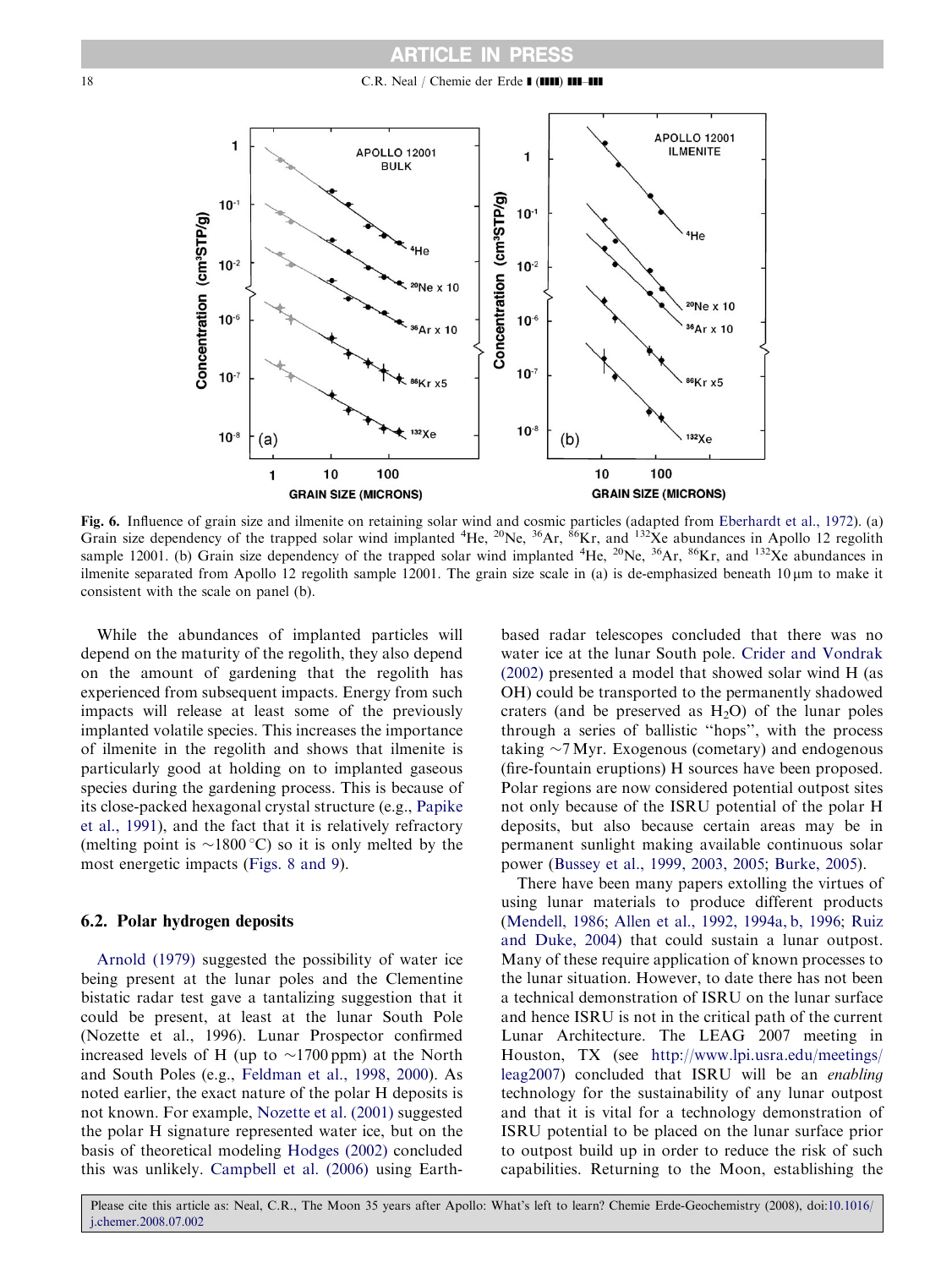C.R. Neal / Chemie der Erde **I (IIII) III-III** 19

<span id="page-18-0"></span>

Fig. 7. Correlation between solar wind implanted species in lunar regolith samples. Adapted from [Heiken et al. \(1991\)](#page-33-0) and references therein.

outpost, and learning to live off the land through ISRU has dramatic implications for the human exploration of the solar system. Using lunar raw materials to enhance our ability to live off planet will reduce the cost and risk of sending humans to Mars (see below).

# 6.3. Helium-3

The Moon also beckons to us because it contains in its regolith high abundances (relative to Earth) of the isotope helium-3, and it has been proposed that this will be the only economically viable export from the Moon



Fig. 8. Hydrogen and helium contents of the Apollo 16 and Apollo 17 drill cores. The positive correlation between these solar wind implanted species in the Apollo 17 samples and the lack of correlation from Apollo 16 has been attributed to the presence of ilmenite in the former. Data are from [Stoenner et](#page-39-0) [al. \(1974\).](#page-39-0)



Fig. 9. Relationship between  $TiO<sub>2</sub>$  (Ilmenite) and helium contents in lunar regolith samples.

back to Earth [\(Schmitt, 2006](#page-38-0) and references therein). Helium-3 is present in the lunar regolith as one of several important trapped solar wind species ([Fig. 4\)](#page-15-0). As with other solar wind implanted species, helium abundances are greatest in mature Ti-rich regolith (i.e., rich in ilmenite – [Taylor, 1993, 1994](#page-39-0)) (Fig. 7). [Cameron](#page-29-0) [\(1993\)](#page-29-0) estimated that the Ti-rich regolith in Mare Tranquilitatis contains at least 10,000 metric tons of  ${}^{3}$ He. Theoretically,  ${}^{3}$ He can be fused with deuterium to produce <sup>4</sup>He (an alpha particle), a proton, and energy, or <sup>3</sup>He can be fused with itself to produce <sup>4</sup>He and two hydrogen atoms (e.g., [Wittenberg et al., 1986\)](#page-40-0). As all products are stable there is no hazardous waste to dispose of. Calculations suggest that 40 metric tons of <sup>3</sup>He could fuel the United States for 1 year ([Kulcinski](#page-35-0)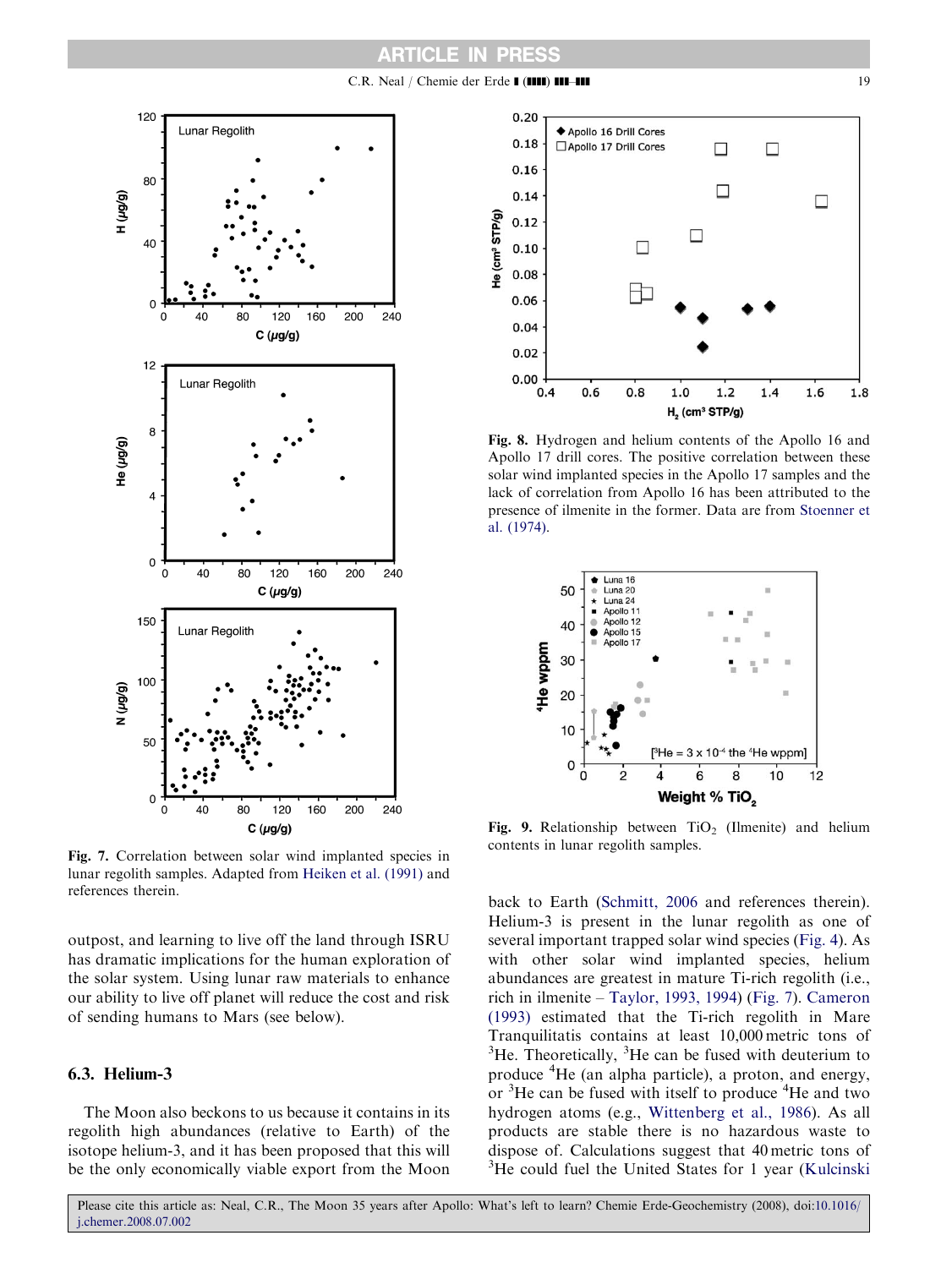[and Schmitt, 1992](#page-35-0)). Using an average lunar regolith concentration of  $25 \mu g/g$ <sup>3</sup>He, [Duke et al. \(2006\)](#page-30-0) estimated that in order to produce 1 metric ton of <sup>3</sup>He from low-Ti regolith,  $11 \text{ km}^2$  of regolith would need to be mined to a depth of 3 m. This amount would be less in areas of mature, Ti-rich regolith, where <sup>3</sup>He contents can reach 35–45 mg/g [\(Cameron, 1992\)](#page-29-0). While progress in this area is being made, the technology to realize such power generation is not yet developed. A detailed discussion of the Moon's potential for supplying nuclear fusion fuel can be found in [Schmitt \(2006\)](#page-38-0).

## 6.4. Solar power

[Criswell and Waldron \(1990\)](#page-30-0) proposed the collection of solar energy by photovoltaic cells on the lunar surface, conducting the electricity to a microwave transmitter than beams the energy, as microwaves, back to Earth. This concept has been refined by [Criswell](#page-30-0) [\(2002, 2005\)](#page-30-0) who concluded that as the lunar surface intercepts  $\sim$ 1000 times more solar power than the commercial output of all the terrestrial power stations combined, solar power could be an exportable commodity. Setting up solar arrays in the areas of permanent (or near permanent) sunlight (see [Bussey](#page-29-0) [et al., 1999, 2003, 2005\)](#page-29-0) would allow a relatively constant supply of energy to be gathered and transmitted via microwaves to distribution centers on Earth. [DuBose \(1985\)](#page-30-0) noted that all the raw materials needed to construct solar energy collection arrays, as well as conversion and power-beaming facilities in space or on the Moon are available from lunar materials. [Criswell](#page-30-0) [and Thompson \(1996\)](#page-30-0) and [Criswell \(1996\)](#page-30-0) conducted an analysis of space- and lunar-based power systems that would beam power back to Earth and noted that the cost of power production on the Moon could be up to a factor of 10 lower than the cost of power beamed to Earth from orbit. However, establishing the initial infrastructure would require considerable investment. See [Duke et al. \(2006\)](#page-30-0) for a full discussion of this issue.

At least three major questions remain for ISRU: (1) Will regolith processing methods and ISRU designs developed on Earth work on the lunar surface given different atmospheric pressure and gravitational conditions? If such processes do work on the Moon, ISRU will be pivotal in reducing cost and risk of establishing a lunar outpost [\(Sanders and Duke, 2005\)](#page-38-0); (2) How extensive are deposits that can be efficiently used for ISRU? Maturity and composition of the immediate global surface regolith are known from orbital data (e.g., [Lucey et al., 1995, 1998, 2000;](#page-35-0) [Morris, 1976](#page-36-0); [Morris et al., 1998\)](#page-36-0). For the polar deposits, resolution of the Lunar Prospector data is  $1.5^{\circ} \times 1.5^{\circ}$  $(\sim 45 \text{ km} \times 45 \text{ km})$  per pixel ([Feldman et al., 1998\)](#page-31-0), although some improvements have been made ([Feldman](#page-31-0) [et al., 2000](#page-31-0)). Therefore, understanding the geochemistry and maturity of the regolith with depth is a critical need for adequately assessing the extent of any in situ resource; (3) What is the exact nature of the H deposits at the lunar poles? The reader is directed to [Sanders and](#page-38-0) [Duke \(2005\)](#page-38-0) where the ISRU capability roadmap for lunar exploration is defined. This document contains many more details regarding ISRU implementation and capabilities than can be included here.

# 7. Lunar exploration in the 21st century

Questions that can guide lunar exploration during the 21st century have been posed above and encompass both basic and applied science. At the time of writing this paper, it will be 2018–2020 before humans set foot on the lunar surface again. This leaves 10–12 years for robotic exploration opportunities to address at least some of the questions raised above and pave the way for a sustained human presence on the Moon. Since the turn of the 21st century, interest in the Moon has increased dramatically and there are missions from various nations already at the Moon, scheduled for launch, or under concept study.

#### 7.1. Current and scheduled missions to the Moon

Currently, three orbital missions have been successfully launched and are in orbit around the Moon – the Japanese SELENE/Kaguya, the Chinese Chang'e 1, and the Indian Chandrayaan-1 missions. In addition, the United States (Lunar Reconnaissance Orbiter) has a lunar mission scheduled for launch in 2009 [\(Table 1](#page-2-0)). If all these are successful, some of the remaining lunar questions posed above could be answered. There follows a summary of these missions, their payloads, and the science questions/goals they are trying to address/achieve.

SELENE/Kaguya ([http://www.isas.ac.jp/e/enterp/](http://www.isas.ac.jp/e/enterp/missions/kaguya/index.shtml) [missions/kaguya/index.shtml\)](http://www.isas.ac.jp/e/enterp/missions/kaguya/index.shtml): The SELenological and Engineering Explorer is an orbital mission from the Japanese Space Agency (JAXA) to study the origin and evolution of the Moon, the lunar environment, and observe the solar-terrestrial plasma environment [\(Sasaki](#page-38-0) [et al., 2003;](#page-38-0) [Hisahiro et al., 2005;](#page-33-0) [Kato and Minamino,](#page-34-0) [2005;](#page-34-0) [Kato et al., 2006, 2007, 2008](#page-34-0)). It was launched on 14 September 2007 and is designed to maintain a circular polar orbit 100 km above the lunar surface for 1 year of science operations, with a 2nd year being considered at a lower (40–70 km) orbit. With its instrument suite [\(Table 8](#page-20-0)) SELENE will generate global data sets of elemental abundance, mineralogical composition, topography, geology, and surface structure, lunar gravity field. In addition, SELENE will also explore the lunar and solar-terrestrial plasma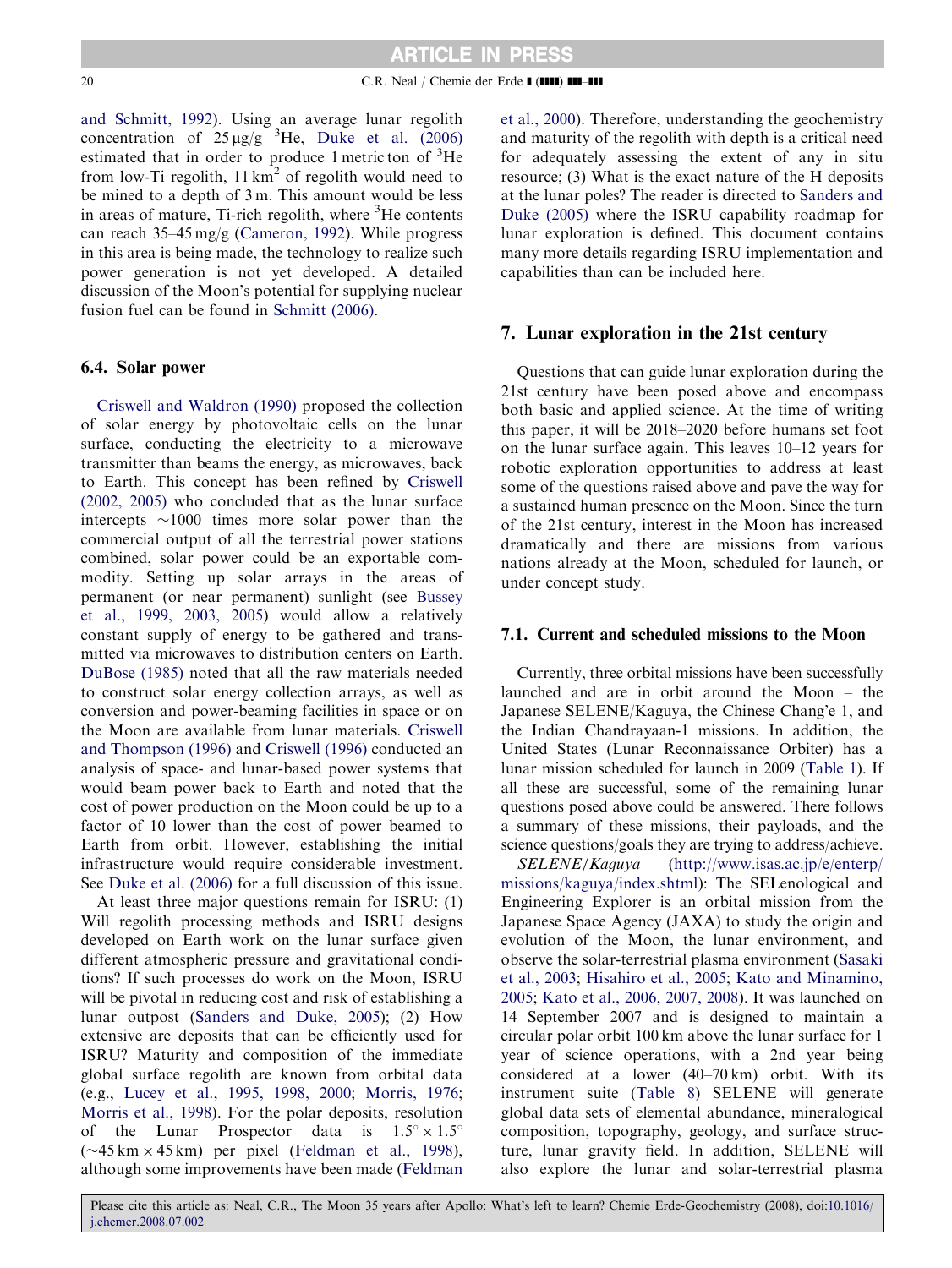<span id="page-20-0"></span>

| Name          | Country | Launch date     | Instruments                                                                                                                                                                                                                                                                 | References                                                                                                                                                                                                                                                                              |
|---------------|---------|-----------------|-----------------------------------------------------------------------------------------------------------------------------------------------------------------------------------------------------------------------------------------------------------------------------|-----------------------------------------------------------------------------------------------------------------------------------------------------------------------------------------------------------------------------------------------------------------------------------------|
| SELENE/Kaguya | Japan   | 16 August 2007  | X-ray and gamma-ray spectrometers (XRS and GRS):<br>20 km spatial resolution.<br>Spectral profiler: 0.5-2.6 µm; UV-VIS-IR spectrometer.<br>Spectral bands: 415, 750, 900, 1000, 1050, 1250, 1550 nm.<br>20 m resolution for VIS; 62 m for IR/Near-IR for a<br>100 km orbit. | Okada et al. (1999, 2002b, 2008), Ogawa et al.<br>(2006), Kobayashi et al. (2008).<br>Asada et al. (2007), Ohtake et al. (2006, 2007, 2008),<br>Matsunaga et al. (2008), Ogawa et al. (2008).                                                                                           |
|               |         |                 | High-resolution Terrain Camera (10 m/pixel); Radar<br>Sounder; Laser Altimeter (5 m vertical resolution).<br>Lunar gravity field: measurements using relay satellite<br>(RSAT); Very Long Baseline Interferometry (VLBI)<br>Radio (VRAD) satellite.                         | Araki et al. (1999, 2008), Haruyama et al. (2006,<br>2008), Honda et al. (2007), Demura et al. (2008).<br>Heki et al. (1999), Matsumoto et al. (1999, 2008),<br>Namiki et al. (1999, 2008), Iwata et al. (2007), Liu<br>et al. (2007), Kikuchi et al. (2008), Imamura et al.<br>(2008). |
|               |         |                 | Magnetometer: Flux-gate variety; upper atmosphere and<br>plasma imager; charged particle spectrometer.                                                                                                                                                                      | Nishimura et al. (2006).                                                                                                                                                                                                                                                                |
|               |         |                 | Lunar radar sounder.<br>Plasma energy angle and composition experiment -<br>PACE.                                                                                                                                                                                           | Ono et al. (2008).<br>Oyama et al. (2002), Nabatov et al. (2003), Saito et<br>al. (2008).                                                                                                                                                                                               |
|               |         |                 | High Definition TV Camera.                                                                                                                                                                                                                                                  | Honda et al. (2008).                                                                                                                                                                                                                                                                    |
| Chang'e 1     | China   | 24 October 2007 | Optical Imaging System:<br>• CCD Stereo Camera (120 m spatial resolution, 60 km<br>swath width);<br>• Interferometer;                                                                                                                                                       | Sun and Dai (2005), Huixian et al. (2005), Zhi-Jian<br>et al. (2005).                                                                                                                                                                                                                   |
|               |         |                 | Spectrometer Imager 0.48-0.96 µm<br>$(\sim 200 \text{ m}$ resolution; 25.6 km swath width);<br>Laser Altimeter (1 m resolution);                                                                                                                                            |                                                                                                                                                                                                                                                                                         |
|               |         |                 | Gamma/X-ray spectrometers;<br>Microwave radar system (at frequencies of 3, 8, 20 and<br>37 GHz penetrating the regolith to 30, 20, 10, and 1 m,<br>resp.).<br>Space environment monitor system:                                                                             |                                                                                                                                                                                                                                                                                         |
|               |         |                 | • High-energy solar particle detector;<br>• Low-energy ion detector.                                                                                                                                                                                                        |                                                                                                                                                                                                                                                                                         |
| Chandrayaan-1 | India   | 22 October 2008 | High Energy X-ray spectrometer (HEX: volatile $^{210}Pb$                                                                                                                                                                                                                    | Goswami et al. (2005), Sreekumar et al. (2007).                                                                                                                                                                                                                                         |
|               |         |                 | measurement). Spatial resolution $= 20$ km.<br>Hyper-Spectral Imaging spectrometer (HySI: determines<br>mineral composition using the spectral range 400–920 nm;<br>spatial resolution = $80 \text{ m}$ .                                                                   | Kumar and Chowdhury (2005a), RoyChowdhury<br>et al. (2007).                                                                                                                                                                                                                             |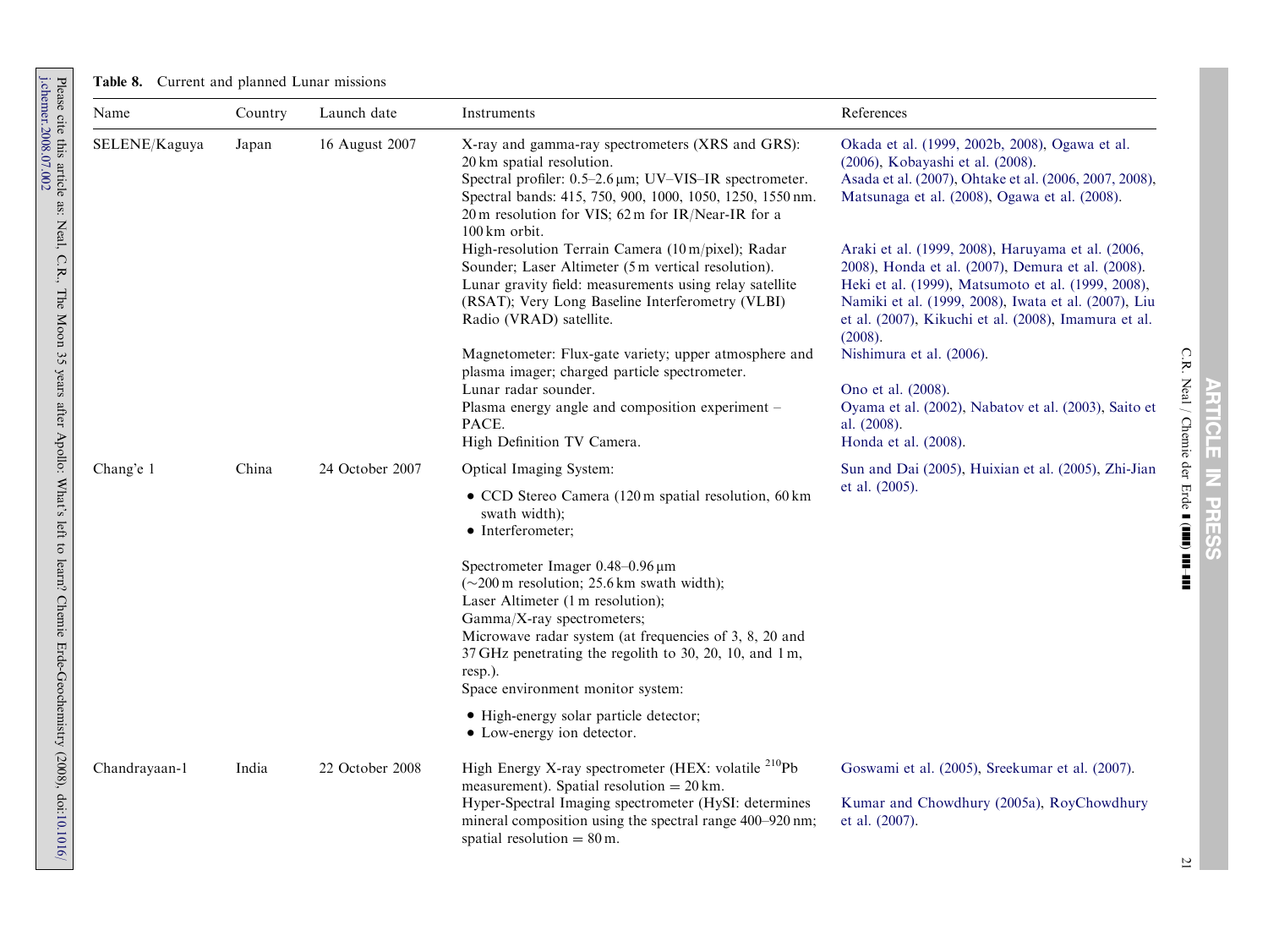| Name                                     | Country    | Launch date | Instruments                                                                                                                                                                                                                                                                                                                                                                                                                                                                                                                                                                                                                                                                              | References                                                              |
|------------------------------------------|------------|-------------|------------------------------------------------------------------------------------------------------------------------------------------------------------------------------------------------------------------------------------------------------------------------------------------------------------------------------------------------------------------------------------------------------------------------------------------------------------------------------------------------------------------------------------------------------------------------------------------------------------------------------------------------------------------------------------------|-------------------------------------------------------------------------|
|                                          |            |             | Terrain Mapping Camera (TMC): will provide a three-<br>dimensional map of the lunar surface with an elevation<br>resolution of $\sim$ 5 m (spatial resolution = 10 m).<br>Moon Impact Probe containing Radar Altimeter, Video<br>Imaging system, Mass Spectrometer.                                                                                                                                                                                                                                                                                                                                                                                                                      | Kumar and Chowdhury (2005b).                                            |
|                                          |            |             | Laser altimeter (LLRI: combined with the TMC data, an<br>elevation map with an accuracy of 10 m will be produced.                                                                                                                                                                                                                                                                                                                                                                                                                                                                                                                                                                        | Kamalakar et al. (2005).                                                |
|                                          |            |             | Miniature Imaging Radar Instrument (mini-SAR or mini-<br>RF: to map polar dark areas and look for polar ice).                                                                                                                                                                                                                                                                                                                                                                                                                                                                                                                                                                            | Spudis et al. (2005), Bussey et al. (2006, 2007).                       |
|                                          |            |             | Spatial resolution = $75 \text{ m/pixel}$ .<br>Sub Atomic Reflecting Analyzer (SARA), which consists<br>of three subsystems: a low-energy neutral atom or LENA<br>detector; a Solar Wind Monitor or SWIM; a digital                                                                                                                                                                                                                                                                                                                                                                                                                                                                      | Bhardwaj et al. (2005).                                                 |
|                                          |            |             | processing unit. Spatial resolution = $100 \text{ m}$ .<br>The Moon Mineral Mapper $(M3)$ . 430–3000 nm spectral<br>range. Spatial resolution = $30 \text{ m}$ .<br>Radiation Dose Monitor (RADOM).                                                                                                                                                                                                                                                                                                                                                                                                                                                                                      | Pieters et al. (2006, 2007), Green et al. (2007, 2008).                 |
|                                          |            |             | Chandrayaan-1 X-ray Spectrometer (C1XS) for<br>measuring Mg, Al, Si, Ca, Fe, Ti. (25 km spatial<br>resolution)<br>Near Infra Red spectrometer (SIR-2: 0.93-2.4 µm;                                                                                                                                                                                                                                                                                                                                                                                                                                                                                                                       | Grande et al. (2008), Narendranath et al. (2008),<br>Joy et al. (2008). |
|                                          |            |             | spectral resolution = $6 \text{ nm}$ ). Spatial resolution = $100 \text{ m}$ .                                                                                                                                                                                                                                                                                                                                                                                                                                                                                                                                                                                                           |                                                                         |
| Lunar<br>Reconnaissance<br>Orbiter (LRO) | <b>USA</b> | April 2009  | Lunar Orbiter Laser Altimeter - LOLA, to: determine<br>global geodetic lunar topography (to 0.1 m vertical<br>resolution, 5 m lateral resolution at poles, $>100 \text{ m}$ at<br>equator); characterize polar region illumination over 1<br>year and map permanently shadowed regions; determine<br>the distribution of meter-scale features (e.g., boulders);<br>identify (if present) polar surface ice.<br>Lunar Reconnaissance Orbiter Camera - LROC; contains<br>a narrow-angle and a wide-angle camera, with the latter<br>having multispectral capabilities. Resolution: 50 cm/pixel<br>images in Narrow Angle Camera; 100 m/pixel in 5<br>wavelengths in the Wide Angle Camera. |                                                                         |
|                                          |            |             | Lunar Exploration Neutron Detector - LEND. Neutron<br>flux measurements from the lunar subsurface to search for<br>significant accumulations of H (variations of 100 parts per<br>million) with a 5 km spatial resolution at the poles and<br>produce global H maps at a resolution of 5-20 km.<br>Lyman-Alpha Mapping Project - LAMP will: map the<br>lunar surface in the far UV; provide images and maps                                                                                                                                                                                                                                                                              | Sanin et al. (2006, 2007).                                              |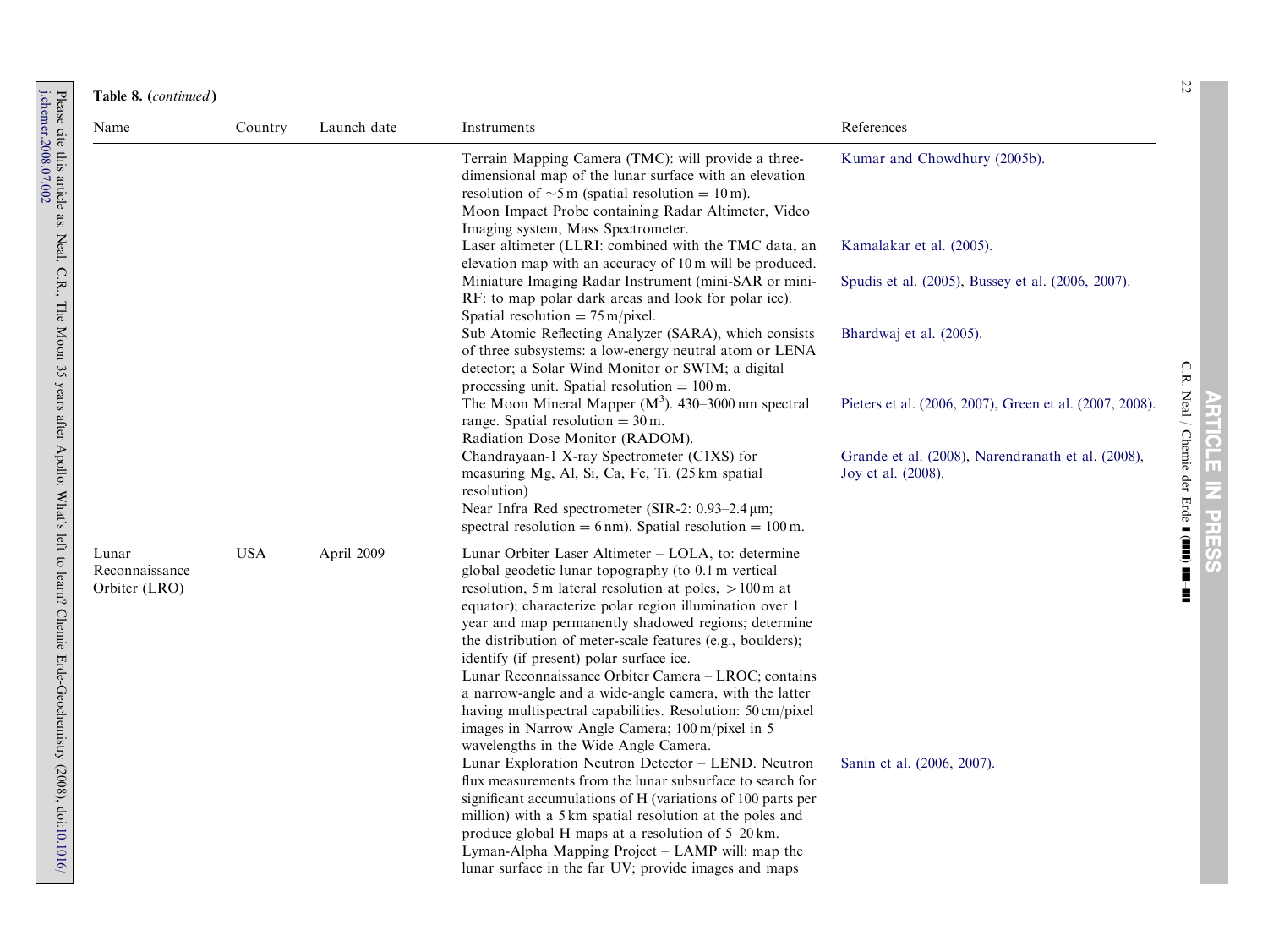|                                                           |            |                | (100 m resolution) of the permanently shadowed regions<br>using sky glow; assay the lunar exosphere and its<br>variability; search for ice/frost in the polar regions.<br>Diviner Lunar Radiometer Experiment – DLRE is a nine<br>channel infrared mapping radiometer. It will: chart the<br>lunar day/night surface temperature at $\sim$ 500 m resolution<br>to identify cold traps; characterize thermal environments<br>for habitability; determine global rock and mineral<br>variations. Spatial resolution: 500 m scale maps of surface<br>temperature, albedo, rock abundance, and ice stability.<br>Cosmic Ray Telescope for the Effects of Radiation –<br>CRaTER will use tissue-equivalent plastics to investigate<br>the effects of galactic cosmic rays on humans.<br>Mini-Radio-frequency technology demonstration - mini-<br>RF baseline includes S-band (13 cm) and X-band (4 cm),<br>two resolutions (baseline = $150 \text{ m}/75 \text{ m}$ pixels; zoom -<br>$15 \,\mathrm{m}/7.5 \,\mathrm{m}$ pixels), and dual polarization capabilities.<br>Lunar crater observation and sensing satellite $-$ LCROSS<br>will use the Earth departure upper stage of the Atlas 5 as a<br>2000 kg impactor into a permanently shadowed region of<br>the Moon. The 700 kg LCROSS satellite will actually pass<br>through the impact plume and impact several kilometers<br>from the initial impact to study heterogeneity of the lunar<br>regolith (e.g., H distribution). | Greenhagen and Paige (2006).<br>Heldmann et al. $(2007)$ , Chin et al. $(2007a, b)$ ,<br>Colaprete et al. (2008a, b), Ennico et al., (2008). |
|-----------------------------------------------------------|------------|----------------|----------------------------------------------------------------------------------------------------------------------------------------------------------------------------------------------------------------------------------------------------------------------------------------------------------------------------------------------------------------------------------------------------------------------------------------------------------------------------------------------------------------------------------------------------------------------------------------------------------------------------------------------------------------------------------------------------------------------------------------------------------------------------------------------------------------------------------------------------------------------------------------------------------------------------------------------------------------------------------------------------------------------------------------------------------------------------------------------------------------------------------------------------------------------------------------------------------------------------------------------------------------------------------------------------------------------------------------------------------------------------------------------------------------------------------------------------------------------------------|----------------------------------------------------------------------------------------------------------------------------------------------|
| Gravity Recovery<br>And Interior<br>Laboratory<br>(GRAIL) | <b>USA</b> | September 2011 | 2 twin spacecraft in a low-altitude (50 km), near-circular,<br>polar lunar orbit to perform high precision range-rate<br>measurements between them using a $K\alpha$ -band payload. A<br>high-resolution $(30 \times 30 \text{ km})$ high accuracy (<10 mGal)<br>global gravity field map will be produced.                                                                                                                                                                                                                                                                                                                                                                                                                                                                                                                                                                                                                                                                                                                                                                                                                                                                                                                                                                                                                                                                                                                                                                      | Zuber et al. $(2008)$ .                                                                                                                      |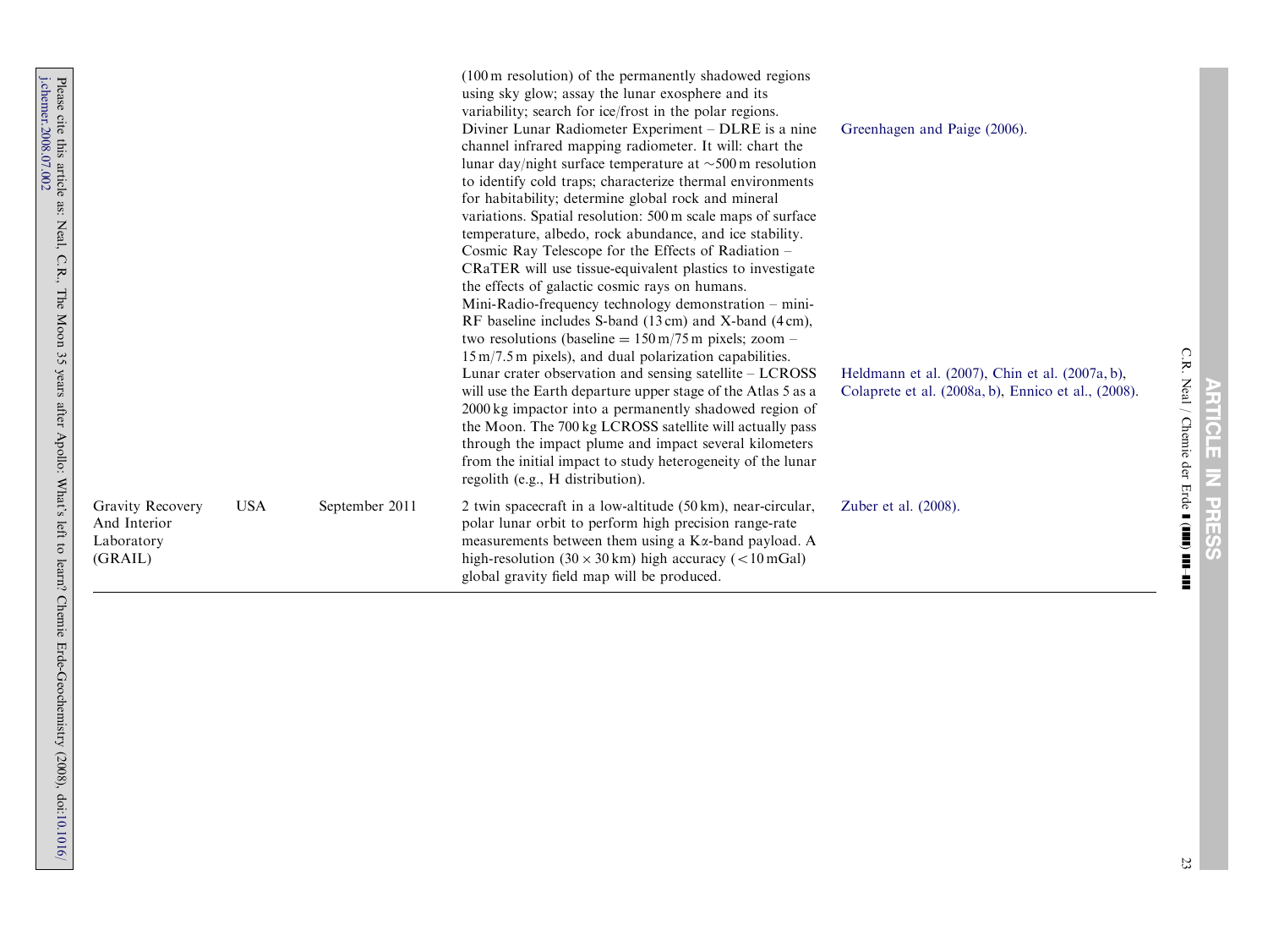environments, development critical technologies for future lunar exploration (e.g., lunar polar orbit injection, three-axis attitude stabilization, and thermal control; [Takano et al., 2005\)](#page-39-0), and the lunar surface using a high-definition TV camera for public outreach.

Chang'e 1 [\(http://www.cnsa.gov.cn/n615709/n772514/](http://www.cnsa.gov.cn/n615709/n772514/n772543/index.html) [n772543/index.html\)](http://www.cnsa.gov.cn/n615709/n772514/n772543/index.html): Chang'e 1 is the first in a series of lunar missions planned by the China National Space Administration and was launched in on 24 October 2007. It has four science objectives [\(Yue et al., 2007\)](#page-40-0):

- (1) obtain 3-D imagery of the lunar surface (excluding the poles) at a spatial resolution of 120 m and a swath width of 60 km;
- (2) detect the contents and distribution of a number of chemical elements on the lunar surface (e.g., K, Th, U, O, Si, Mg, Al, Ca, Te, Ti, Na, Mn, Cr, La, etc.);
- (3) preliminarily probe the depth of lunar soil (or regolith), and assessing its importance as a helium-3 resource; and
- (4) explore the cis-lunar space environment.

These four goals will be realized through an array of instruments that are summarized in [Table 8.](#page-20-0)

Chandrayaan-1 ([http://www.isro.org/chandrayaan/](http://www.isro.org/chandrayaan/htmls/home.htm) [htmls/home.htm\)](http://www.isro.org/chandrayaan/htmls/home.htm): This represents India's first mission to the Moon and is designed to orbit the Moon for a 2-year period and was launched on 22 October 2008. The primary objectives of the Chandrayaan-1 mission are simultaneous chemical, mineralogical, and topographic mapping of the lunar surface at high spatial resolution (see [Bhandari, 2005\)](#page-28-0). Chandrayaan-1 will carry five domestic instruments (High Energy Gamma-ray spectrometer – HEX; Hyper-Spectral Imaging spectrometer – HySI; Moon Imapct Probe – MIP; Terrain Mapping Camera – TMC; Laser altimeter – LLRI) and six contributed instruments from international partners (Miniature Imaging Radar Instrument – mini-SAR or mini-RF, from the USA; Near-infrared spectrometer – SIR-2, from Germany; Sub Atomic Reflecting Analyzer – SARA from ESA (Sweden); Radiation Dose Monitor – RADOM, from ESA; Moon Mineral Mapper –  $M^3$ , from the USA); the Chandrayaan-1 X-ray Spectrometer (C1XS) from the UK. See [Table 8](#page-20-0) for a summary of these instruments.

Lunar Reconnaissance Orbiter (LRO) [\(http://lunar.](http://lunar.gsfc.nasa.gov/) [gsfc.nasa.gov/\)](http://lunar.gsfc.nasa.gov/): The LRO represents NASA's first mission returning to the Moon since the launch of Lunar Prospector in 1998. The LRO mission is scheduled to launch during April, 2009, and will have a minimum duration of 12 months including a 2-month commissioning phase ([Chin et al., 2007a](#page-29-0)), with the possibility of extending the mission for up to 5 years. The LRO will be in a polar orbit at 40–50 km above the lunar surface and will contain seven instruments that will return data to define terrain roughness, usable resources, and the

radiation environment [\(Chin et al., 2006, 2007a, b](#page-29-0)). Such data will aid in choosing landing sites for future human exploration of the Moon. The instruments are: Lunar Orbiter Laser Altimeter (LOLA); Lunar Reconnaissance Orbiter Camera (LROC); Lunar Exploration Neutron Detector (LEND – contributed by Roscosmos, Russia); Diviner Lunar Radiometer Experiment (DLRE); Lyman-Alpha Mapping Project (LAMP); Cosmic Ray Telescope for the Effects of Radiation (CRaTER); Radio-Frequency Technology Demonstration (mini-RF); Lunar Crater Observation and Sensing Satellite (LCROSS). See [Table 8](#page-20-0) for more details. The LROC data will be used for landing site identification (with unambiguous identification of meter-scale hazards, such as boulder fields), mapping areas of permanent shadow and permanent sunlight, meter-scale mapping of polar regions, global mineral mapping (e.g., ilmenite), characterization regolith properties, creation of global base maps, and will undertake repeat observations to enable the derivation of meter-scale topography as well as determine the recent flux of small impactors. The mini-SAR will be carried as a technology demonstration as its synthetic aperture radar (SAR) imaging modes are relevant to the goals of LRO, namely the search for water ice at the poles. The data generated will complement those from other LRO instruments, especially LEND. The LCROSS companion satellite will be launched in the same Atlas 5 launch vehicle as LRO. The LCROSS satellite, along with Earth- and space-based (e.g., LRO, Chandrayaan-1, etc.) observations will characterize the ejecta from a permanently shadowed crater created by the LCROSS impactor using visible through mid-IR and UV through radio spectrometers and cameras.

Gravity Recovery And Interior Laboratory (GRAIL) (<http://moon.mit.edu/>): The recently selected Discovery-class mission GRAIL has two primary objectives: (1) determine the structure of the lunar interior (crust to core); (2) advance understanding of the thermal evolution of the Moon ([Zuber et al., 2008\)](#page-40-0). This will be achieved by using a lunar analog of the terrestrial GRACE (gravity recovery) mission [\(Tapley et al., 2004\)](#page-39-0). GRAIL will place two identical spacecraft in a 50 km circular polar orbit to perform high precision range-rate measurements between them [\(Zuber et al., 2008](#page-40-0); [Table 8\)](#page-20-0). It is predicted that a high-resolution  $(30 \text{ km} \times 30 \text{ km})$  high accuracy  $(<10 \text{ mGal})$  global gravity field will be produced.

#### 7.2. Future missions to the Moon: concept studies

The renewed focus on the Moon has inspired several nations to undertake mission concept studies and as such, there are a number of lunar missions being considered by various national space agencies. At the time of writing, no firm launch dates have been set. A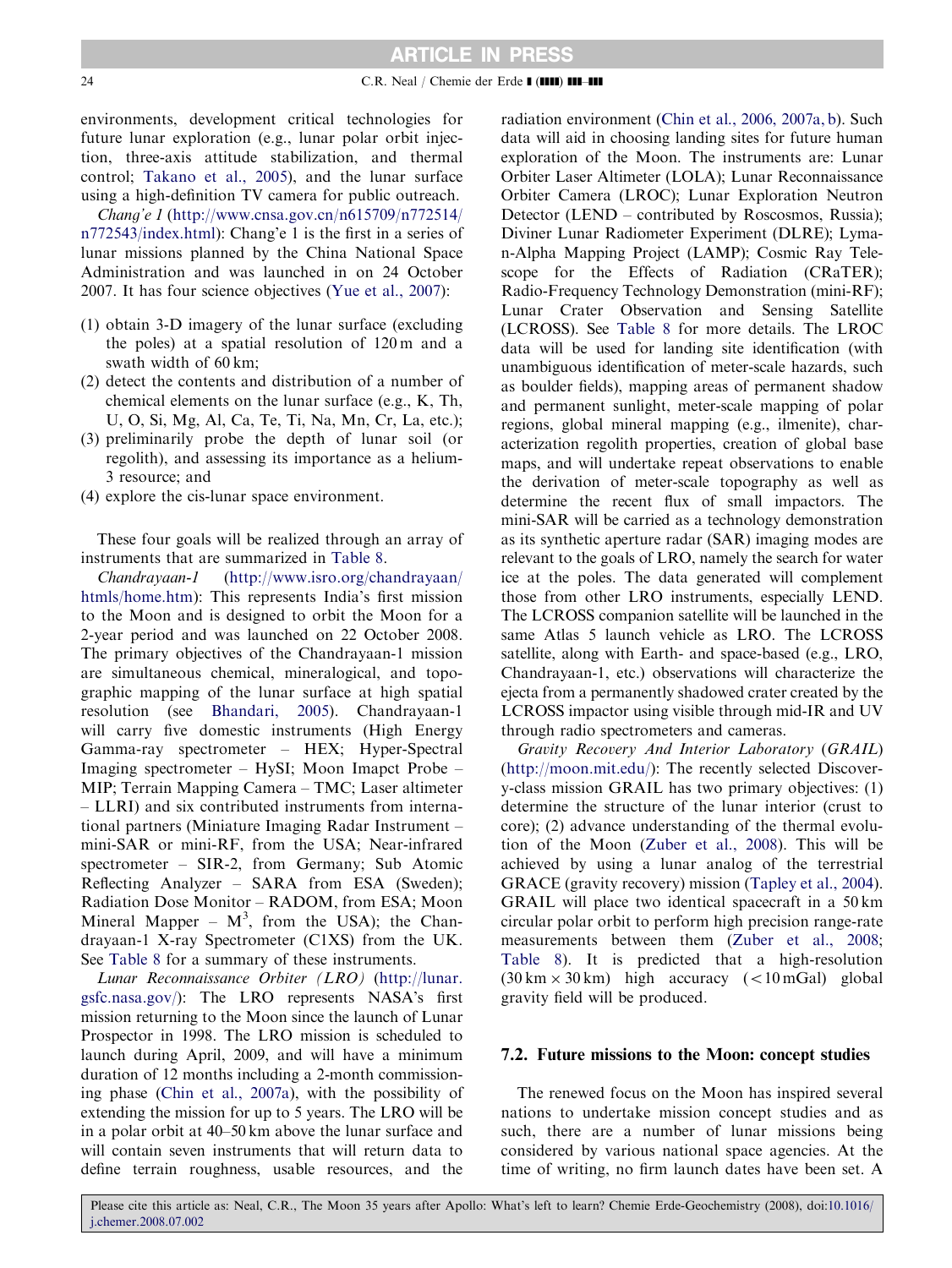# Table 9. A summary of lunar concept missions (as of June 2008)

<span id="page-24-0"></span>

| Country         | Mission name                                                                        | Mission<br>type                | Objectives                                                                                                                                                                                                         | Instrumentation                                                                                                                                                                                                                                                                                                                    | Nominal<br>launch<br>date | References                                                                                                                                                                        |  |  |
|-----------------|-------------------------------------------------------------------------------------|--------------------------------|--------------------------------------------------------------------------------------------------------------------------------------------------------------------------------------------------------------------|------------------------------------------------------------------------------------------------------------------------------------------------------------------------------------------------------------------------------------------------------------------------------------------------------------------------------------|---------------------------|-----------------------------------------------------------------------------------------------------------------------------------------------------------------------------------|--|--|
| China           | Chang'e 2                                                                           | Lander                         |                                                                                                                                                                                                                    | Rover.                                                                                                                                                                                                                                                                                                                             | 2012                      | Yan et al. (2006).                                                                                                                                                                |  |  |
| China           | Chang'e 3                                                                           | Lander                         |                                                                                                                                                                                                                    | Robotic sample return.                                                                                                                                                                                                                                                                                                             | 2017                      | Yan et al. (2006).                                                                                                                                                                |  |  |
| Space<br>Agency | European MoonNext                                                                   | Lander                         | Autonomous soft precision landing (200 m);<br>Hazard avoidance; Lunar internal structure<br>(ILN node); in situ geochemistry of the lunar<br>South pole area; study lunar South pole                               | TBD: Could include a rover.<br>Core Instruments from: Site imaging, camera,<br>Seismometer, Langmuir probe, Magnetometer,<br>Laser retroreflector, man made ecosystem,                                                                                                                                                             |                           | $2016 - 2020$ Crawford and Geelen (2007),<br>Carpenter et al. (2008), Houdou et al.<br>(2008), Koschny et al. (2008).                                                             |  |  |
|                 | environment, including the ULF/VLF<br>background radiation of the universe.         |                                | Reversible solid oxide fuel cell.<br>Other from: XRD, Gas analysis package,<br>Sample prep and dist system, Lunar radio env.,<br>IR Spectrometer, Lunar meteoroid env.,<br>remote Raman-LIBS.                      |                                                                                                                                                                                                                                                                                                                                    |                           |                                                                                                                                                                                   |  |  |
| Germany Lunar   | Exploration<br>Orbiter (LEO)                                                        | Low<br>Altitude<br>Orbiter     | Improve understanding of the lunar surface<br>structure and composition, surface ages,<br>mineralogy, physical properties, interior,<br>thermal history, gravity field, regolith structure,<br>and magnetic field. | Spectrometer: $0.2-14 \mu m$ , <1 m in stereo,<br>$<$ 10 m spectrally.                                                                                                                                                                                                                                                             | 2012                      | Jaumann et al. (2008).                                                                                                                                                            |  |  |
|                 |                                                                                     |                                | Mission length $=$ 4 years.                                                                                                                                                                                        | Hi-Res. Synthetic Aperture Radar (25 cm)<br>wavelength) and microwave instrument<br>(regolith structure to 2m); two subsatellites<br>with magnetometers.                                                                                                                                                                           |                           |                                                                                                                                                                                   |  |  |
| India           | Chandrayaan-2                                                                       | Lander                         | Chemical analyses of rocks and regolith at the<br>poles.                                                                                                                                                           | Rover with possible RTG power system.                                                                                                                                                                                                                                                                                              |                           | 2010–2011 www.chandrayaan-1.com/<br>chandrayaan2/index2.html                                                                                                                      |  |  |
| Italy           | Missione<br>Altimetrica<br>Gravimetrica<br>geochimica<br>Italiana lunAre<br>(MAGIA) | Orbiter<br>and<br>subsatellite | Fundamental physics: measurement of the<br>gravitational red shift; measurement of the<br>selenocenter.                                                                                                            | Atomic clock, laser retroreflector array.                                                                                                                                                                                                                                                                                          | 2014                      | Dell'Angelo et al. (2008)                                                                                                                                                         |  |  |
| Japan           | <b>SELENE-B</b><br>$(SELENE-2)$                                                     | Lander                         | Examine either the central peak of a large<br>impact crater or inside one of the permanently<br>shadowed craters at the poles.<br>Technology demonstration - survive the lunar<br>night.                           | Rover: multiband stereo imager, a gamma-ray<br>spectrometer, and a sampling tool,<br>magnetometer.<br>Lander: a multispectral telescopic imager, a<br>sampling system, and a sample analysis<br>package with an X-ray spectrometer/<br>diffractometer, a multiband microscope as well<br>as a sample cleaning and grinding device. |                           | 2010–2011 Sasaki et al. (2002), Shirai et al.<br>(2003), Kubota et al. (2005),<br>Matsumoto (2005a, b), Matsumoto et<br>al. (2006), Okada et al. (2006),<br>Tanaka et al. (2008). |  |  |
| Japan           | SELENE-C<br>(SELENE-3)                                                              | Lander                         | Exploring the polar regions of the Moon and<br>for testing technology for long-term survival of<br>the lunar night, sample return, and in situ<br>resource utilization.                                            | Rover: TBD.                                                                                                                                                                                                                                                                                                                        |                           | 2013–2015 Matsumoto et al. (2006).                                                                                                                                                |  |  |

25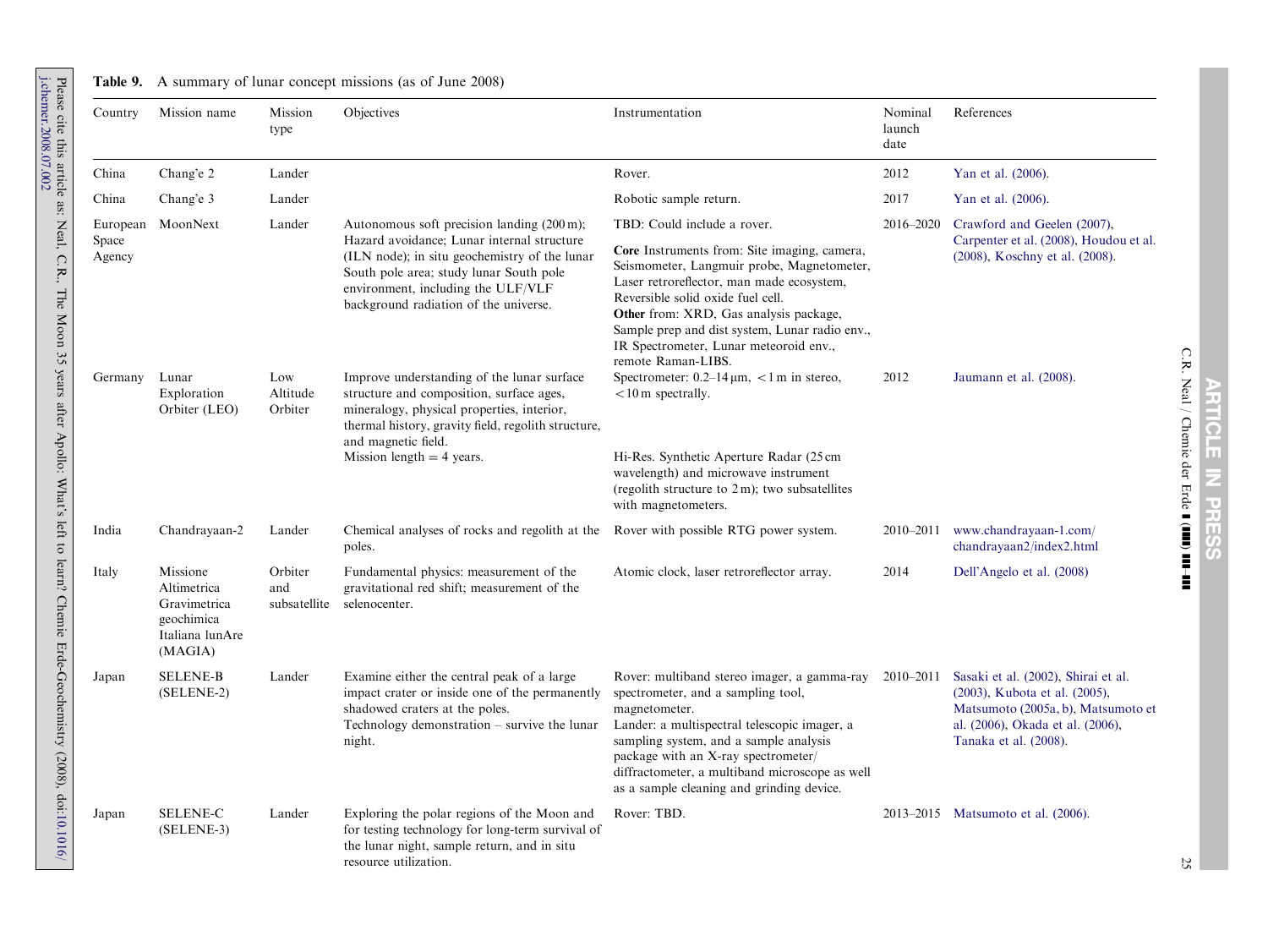|  | Table 9. (continued) |
|--|----------------------|
|--|----------------------|

| Country           | Mission name                                                               | Mission<br>type                | Objectives                                                                                                                                                                                                                                                                                                                                                                                                                                | Instrumentation                                                                                                                                                                                                                                                                                                                                                                                                                                                 | Nominal<br>launch<br>date | References                                                                                   |
|-------------------|----------------------------------------------------------------------------|--------------------------------|-------------------------------------------------------------------------------------------------------------------------------------------------------------------------------------------------------------------------------------------------------------------------------------------------------------------------------------------------------------------------------------------------------------------------------------------|-----------------------------------------------------------------------------------------------------------------------------------------------------------------------------------------------------------------------------------------------------------------------------------------------------------------------------------------------------------------------------------------------------------------------------------------------------------------|---------------------------|----------------------------------------------------------------------------------------------|
| Russia            | Lunar Glob                                                                 | Orbiter<br>with<br>penetrators | Explore the internal structure of the Moon and<br>also polar volatiles.                                                                                                                                                                                                                                                                                                                                                                   | 3 broad-band seismometers deployed using<br>penetrator-landers (a semi-hard landing of<br>$80 \pm 20$ m/s). 2 deployed near the A11 and A12<br>sites, 1 at S pole (Shackleton Crater?). Ten<br>high-speed $(2.5 \text{ km/s})$ penetrators deploy a<br>dense seismic network in Mare Fecunditatis.<br>Orbiter: gamma-ray, neutron, Vis-IR<br>spectrometers; space environment studies<br>(plasma, particles and magnetic field).                                | 2012                      | Galimov (2005), Covault (2006).                                                              |
| Ukraine           | Ukrselena                                                                  | Orbiter                        | Study the global distribution of surface<br>roughness in mm-cm scales (including the<br>permanently shadowed regions). Investigate<br>physical properties of the lunar surface (e.g.,<br>determination of average particle size of the<br>regolith; examination of the arrangement of the<br>regolith in mm-scales).                                                                                                                      | Synthetic aperture imaging radar working in<br>mm-range.<br>An imaging optical spectropolarimeter.                                                                                                                                                                                                                                                                                                                                                              |                           | Shkuratov et al. (2003, 2007).                                                               |
| United<br>Kingdom | Moon<br>Lightweight<br>Interior and<br>Telecom<br>Experiment<br>(MoonLITE) | Orbiter<br>with<br>penetrators | Investigate: the origin, differentiation, internal<br>structure and early geological evolution of the<br>Moon; the origin and flux of volatiles in the<br>Earth-Moon system; 'ground truth'<br>geochemical data to complement orbital<br>remote-sensing observations.                                                                                                                                                                     | 4 penetrators containing seismometer, heat flow 2011-2013 Phipps and Gao (2006), Gao et al.<br>sensors, X-ray spectrometer, and mutual<br>impedance probe/calorimetric analyzer/<br>pressure sensor/optical spectrometer/miniature<br>ion trap mass spectrometer. Operational life of<br>1 year. The orbiter will also carry technology<br>demonstration experiments for navigation and<br>telecommunication technologies that will<br>support future missions. |                           | (2007, 2008), Ball (2007), Davies<br>(2007), Crawford et al. (2008), Smith<br>et al. (2008). |
| USA and<br>Others | <b>ILN</b><br>(International<br>Lunar Network)                             | Landers                        | Understand the internal structure of the Moon,<br>along with its thermal evolution.                                                                                                                                                                                                                                                                                                                                                       | Two landers containing the first nodes of the<br>network. Seismometer, heat flow sensors,<br>magnetometer, laser retroreflector.                                                                                                                                                                                                                                                                                                                                | 2012–2014                 | Cohen et al. (2008), Stern et al.<br>(2008), http://nasascience.nasa.gov/<br>missions/iln.   |
| <b>USA</b>        | Lunar<br>Atmosphere and<br>Dust<br>Environment<br>Explorer<br>(LADEE)      | Orbiter                        | Determine the global density, composition, and<br>time variability of the fragile lunar atmosphere<br>before it is perturbed by further human activity;<br>determine if the Apollo astronaut sightings of<br>diffuse emission at 10s of km above the surface<br>were Na glow or dust; document the dust<br>impactor environment (size-frequency) to help<br>guide design engineering for the outpost and<br>also future robotic missions. | Dust detector; neutral mass spectrometer.                                                                                                                                                                                                                                                                                                                                                                                                                       | September<br>2011         | Leshin et al. $(2008)$ , http://<br>nasascience.nasa.gov/missions/ladee.                     |

26 C.R. Neal / Chemie der Erde  $\blacksquare$  ( $\blacksquare$  )  $\blacksquare$ C.R. Neal / Chemie der Erde ARTICLE IN PRESS **RTICLE IN PRE** ] (]]]]) 77 ]]]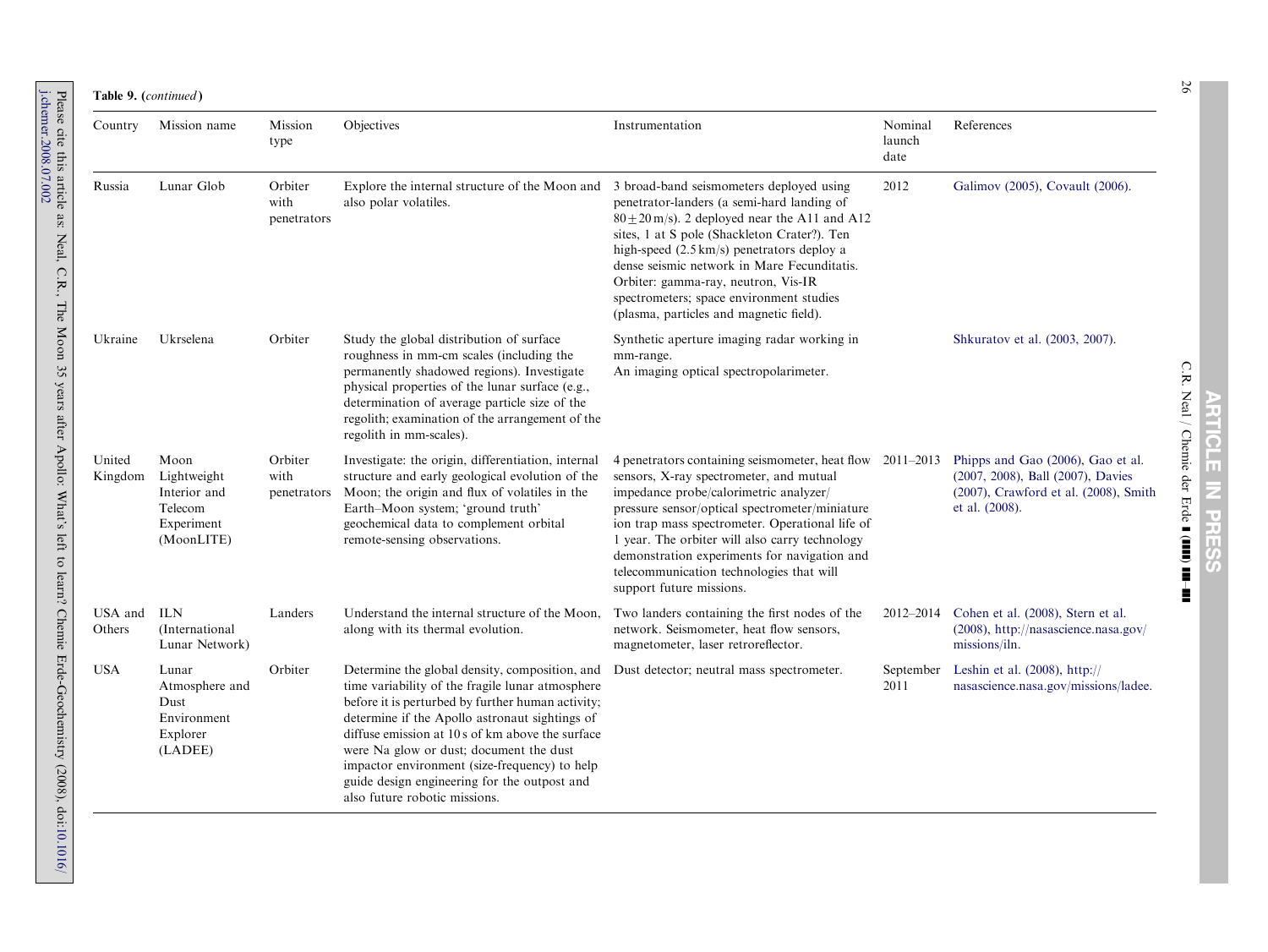summary of these mission concepts, including scientific objectives and instrumentation, is presented in [Table 9](#page-24-0) along with the relevant references.

# 8. Technological developments

The next era of lunar exploration has highlighted several areas that require significant technological developments in order to enhance or, in some cases, facilitate scientific investigations. The NASA Advisory Council Tempe workshop [\(Jolliff, 2007\)](#page-34-0) made recommendations concerning technological investments needed to achieve several of the highest-ranked scientific objectives. These include (but are not limited to) the following:

- Imaging, ranging, position determination and other aids to field exploration and sample documentation.
- Interfacing of human and robotic field exploration capabilities.
- Long-lived (6-year lifetime minimum) power supplies, especially in the 1–15 W range – vital for network science.
- Hard vs. soft landing options (capabilities) for deploying instrument packages from orbit to establish network stations.
- Development of robotically deployable heat-flow probes.
- Analytical capabilities in the field efficient sample documentation and analysis by astronauts on EVAs and by robotic field assistants (e.g., hand-held laser Raman spectrometer, X-ray fluorescence spectrometer, etc.).
- Field exploration equipment development and systems integration for lunar fieldwork.
- Automated instrumentation/equipment deployment capabilities.
- Automated (robotic) sample return.
- Technologies to sample, document samples, and make measurements in extreme (e.g., permanently shadowed) environments.
- Integration of scientific equipment and systems with surface mobility systems, including rovers, flyers, and space suits.

It is critical for the success of the next stage of lunar exploration that such technology developments are to be encouraged. As noted in NAC Recommendation S-07- PSS-4 (Technology Development Needs), such technologies need not be lunar-specific, but can feed forward to Mars (and beyond).

# 9. Getting ready for Mars

While the above discussion concentrates on the science aspects of returning to the Moon, there are many other considerations. These are highlighted by concentrating upon the aspect of the exploration strategy that puts the Moon in the critical path to go to Mars and beyond. Although Mars is distinct from the Moon because it has an atmosphere and liquid water was present on the surface at some point in its history, many of the science questions regarding the Moon may also be asked of Mars. This is especially true of the planetary interior questions, regolith development, and volatile budgets, as well as thermal and bombardment histories. For example, the Moon can be used to develop, test, and establish network science instrumentation off planet. This could then be fed forward to Mars. Networks could be established for geophysical, atmospheric, and radiation monitoring – the data would be equally useful for the Moon and Mars.

## 9.1. ISRU

One of the four ''Goals and Objectives'' of President [Bush's \(2004\)](#page-29-0) speech was to ''Extend human presence across the solar system, starting with a human return to the Moon by the year 2020, in preparation for human exploration of Mars and other destinations''. In order to do this, ISRU will be critical for any human Mars mission. Therefore, involvement of ISRU in any lunar outpost scenario will mitigate risk for Mars by, at the very least, demonstrating the capability of manipulating regolith in a non-terrestrial environment. A robotic pilot plant that can generate fuel and life support constituents from regolith could be demonstrated on the Moon. Such a demonstration would greatly help reduce risk if it can be shown to be applicable to Mars and could be sent ahead of human arrival.

#### 9.2. Planetary protection

Planetary protection protocols are not required for the Moon, although recently it was designated a ''category II body'', meaning documentation of mission operations and an inventory of organic materials carried by visiting spacecraft must be made [\(Conley, 2008\)](#page-30-0). The Moon can, however, provide an excellent testbed for developing technologies that will enable human exploration of planetary bodies that are protected, such as Mars. Such technologies would include those that limit human-associated contamination, as well as limiting organic contamination from equipment required for exploration. At the Tempe Workshop ([Jolliff, 2007\)](#page-34-0), the Planetary Protection Subcommittee of the NAC submitted six recommendations that have distinct feedforward implications for Mars. These were given different priorities and are summarized in [Table 10.](#page-27-0)

#### 9.3. Mission development

[Drake \(2007\)](#page-30-0) succinctly presented what needed to be learned at the Moon in order to support subsequent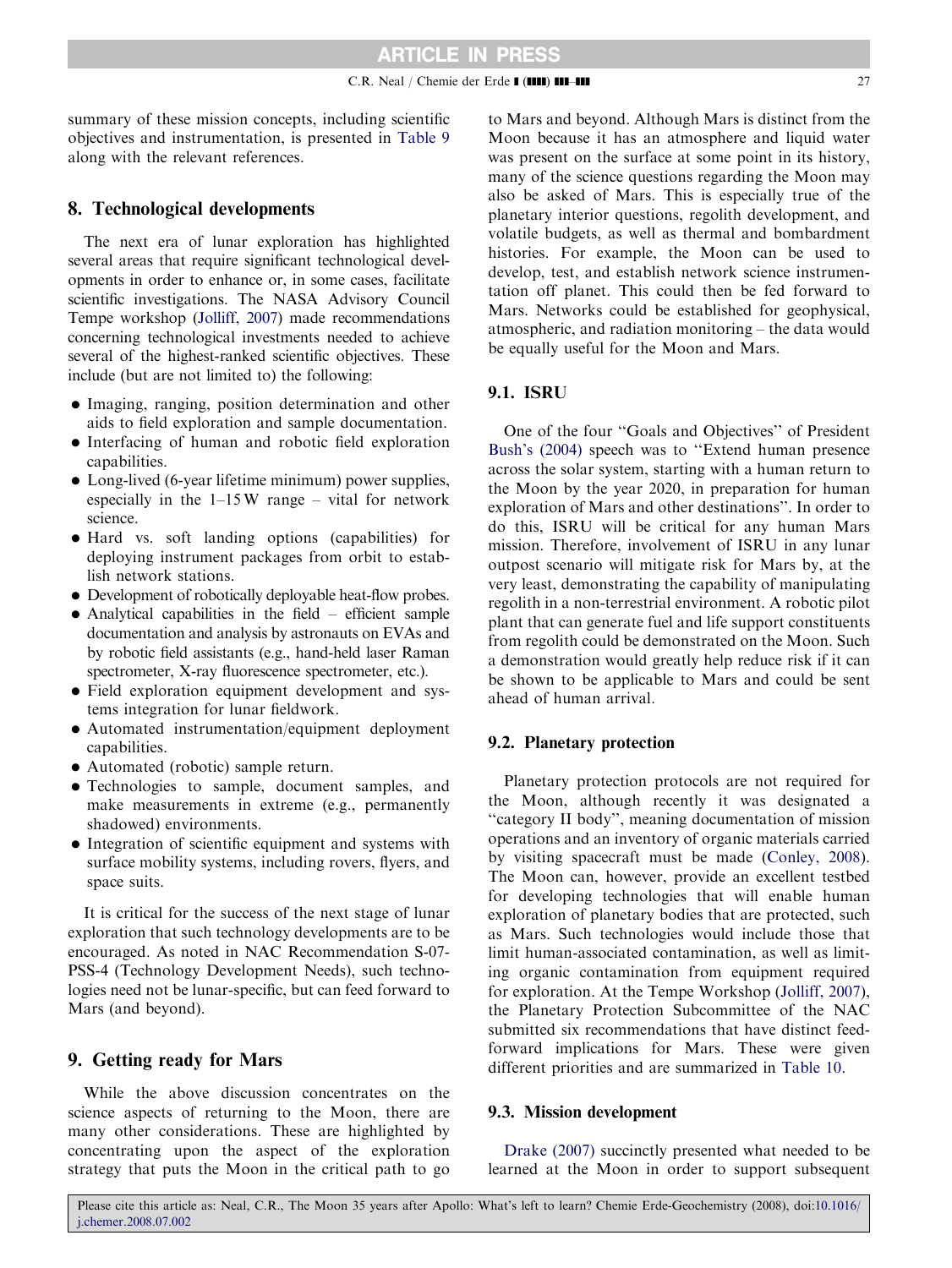#### <span id="page-27-0"></span>28 C.R. Neal / Chemie der Erde **[(IIII) III-III**

Table 10. Planetary protection priorities for the Moon as defined by the Planetary Protection Subcommittee of the NASA Advisory Council

| Priority | Level |  |  |
|----------|-------|--|--|
|----------|-------|--|--|

| Perform in situ investigations of a variety of locations on the Moon by highly sensitive instruments designed to<br>search for biologically derived organic compounds to assess the contamination of the Moon by lunar spacecraft and<br>astronauts.                                                                                                                                                                                                                                                                        | High   |
|-----------------------------------------------------------------------------------------------------------------------------------------------------------------------------------------------------------------------------------------------------------------------------------------------------------------------------------------------------------------------------------------------------------------------------------------------------------------------------------------------------------------------------|--------|
| Understand possible contamination of lunar ices with non-organically-clean spacecraft. Evaluate and develop<br>technologies to reduce possible contamination of lunar ices to address both mission science and resource<br>contamination concerns.<br>Use the Moon and lunar transit/orbits as a testbed for planetary protection procedures and technologies involved<br>with implementing human Mars mission requirements prior to planning human Mars missions.                                                          |        |
| Perform chemical and microbiological studies on the effects of terrestrial contamination and microbial survival,<br>both during lunar robotic and human missions (dedicated experiments and "natural" experiments in a variety of<br>lunar environments/depths, etc.) and during the Apollo missions (study Apollo sites).<br>Develop technologies for effective containment of samples collected by humans to feed forward into designs that<br>will help prevent forward and backward contamination during Mars missions. | Medium |
| $\mathbf{r}$ and $\mathbf{r}$ and $\mathbf{r}$ and $\mathbf{r}$ and $\mathbf{r}$ and $\mathbf{r}$ and $\mathbf{r}$ and $\mathbf{r}$                                                                                                                                                                                                                                                                                                                                                                                         |        |

Use the lunar surface as a Mars analog site, to test proposed life detection systems in a sterile environment that are designed to go to Mars.  $\Gamma_{\text{OM}}$ 

human exploration of Mars. These suggestions were based upon a 900-day Mars mission scenario with 500 days on the Martian surface and included:

- (1) Development and testing of long-term life support systems through long-duration Moon missions:
	- closed-loop systems (e.g., water,  $O_2$ );
	- $\bullet$  integrated testing of multiple systems  $(O_2)$ generation;  $CO<sub>2</sub>$  removal; reliability of crop production);
	- validation and demonstration of radiation protection systems, medical equipment, food systems (including storage);
	- protocols for plant growth (nutrition and psychological health);
	- validation of the effectiveness and performance of countermeasure equipment over the long term (years);
	- development of dust mitigation strategies.
- (2) The Moon can serve as a vital planetary venue for demonstration of:
	- developing efficient human–machine interactions;
	- surface EVA in greater numbers and durations for system validation;
	- validate EVA traverse mapping and route planning techniques;
	- system performance and reliability;
	- integration of technology for efficient sampling, documentation, and mapping in the field;
	- high grading of samples at the outpost for return to Earth;
	- planetary protection (forward and backward) protocols.

# 9.4. Science goals

Some of the science objectives for the Moon developed by the LEAG GEO-SAT have direct relevance for the feed forward to Mars, as evaluated by MEPAG. Generally, the highest priority science goals in terms of feed forward to Mars are the high priority objectives for the Moon ([Table 5](#page-11-0)) and these are: (A) determine the internal structure and dynamics of the Moon to constrain the origin, composition, and structure of the Moon and other planetary bodies; (B) characterize impact cratering over the Moon's geologic history, to understand early solar system history; and (C) study the lunar regolith to understand the nature and history of solar emissions, galactic cosmic rays, and the local interstellar medium.

# 10. Summary

The next two decades will see a flotilla of spacecraft heading to the Moon to conduct scientific exploration in order to answer at least some of the questions that remain for the Moon and pave the way for much more detailed human exploration that was conducted during Apollo. The major difference between this ''renewed spirit'' of lunar exploration and the Apollo era is that it is broader in scope: it is a multinational effort and will build up a lunar outpost for human occupation lasting several months. Coordination between different space agencies is critical for ensuring the safety of multiple craft orbiting the Moon at any one time and integration of data sets from the various missions. It is unclear how this will be achieved at present, but will require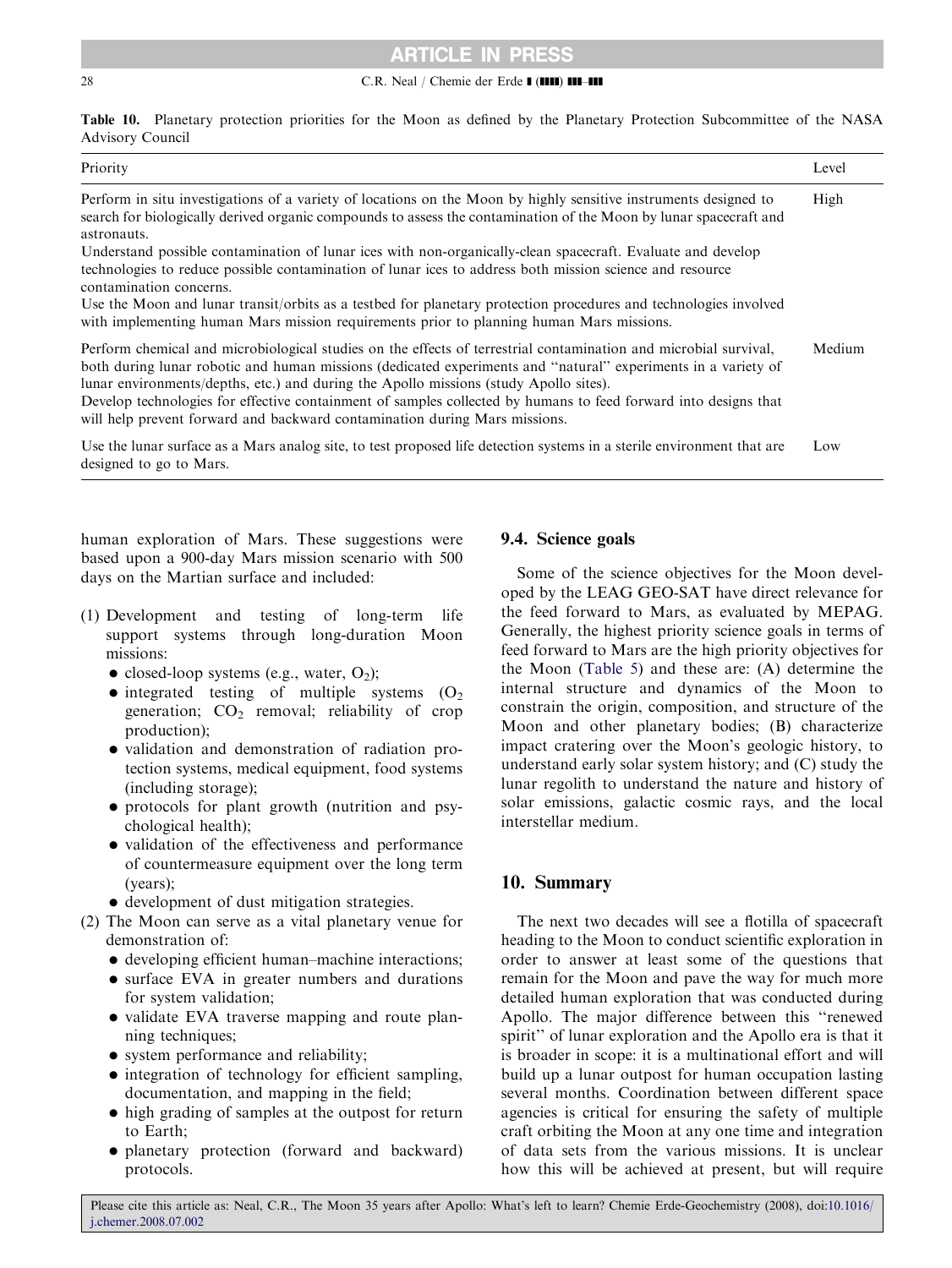<span id="page-28-0"></span>international cooperation heretofore unseen in the history of space exploration (e.g., Abdul-Kalam, 2005). The [Global Exploration Strategy \(2007\)](#page-32-0) is a good first step towards this enhanced international cooperation, as is the proposed Internal Lunar Network (see [Table 9](#page-24-0)).

It is also vital that the big picture be kept in focus while developing a long-term exploration program. In the case of human return to the lunar surface it is linked to developing knowledge, protocols and instrumentation to allow humans to travel beyond the Moon. NASA will need a transition strategy in order for it to go beyond the Moon. The infrastructure established on the Moon should not be abandoned, but be given over/ leased to commercial enterprises to use and maintain. Therefore, it is vital that on ramps for commercial participation be built in to the lunar architecture as early as possible (e.g., [Sadeh et al., 2005\)](#page-38-0). The inclusion of ISRU in the sustainability of the lunar outpost is one way to achieve this (e.g., [Duke et al., 2003\)](#page-30-0).

This broad framework will allow important scientific exploration to be conducted and technological discoveries to be made. It will stimulate the youth to become involved in science and engineering as well as open up an exciting new area of commercial opportunities. After nearly a decade in the exploration wilderness, the Moon is back in a brighter spotlight that clearly shows how much we still have and need to learn from our closest neighbor in the Solar System.

# Acknowledgments

This paper greatly benefitted from thoughtful and detailed reviews by Chip Shearer, Paul Spudis, and Klaus Keil, whose time and efforts are greatly appreciated. This research was partially supported by NASA Cosmochemistry Grant NNG06GF11G-S1.

# References

- Abdul-Kalam, A.P.J., 2005. International partnership in lunar missions. J. Earth Syst. Sci. 114, 577–585.
- Adams, J.B., McCord, T.B., 1973. Vitrification darkening in the lunar highlands and identification of Descartes material at the Apollo 16 site. In: Proceedings of the 4th Lunar Science Conference, pp. 163–177.
- Allen, C.C., Hines, J.A., McKay, D.S., Morris, R.V., 1992. Sintering of lunar glass and basalts. In: Sadeh, W.Z., Sture, S., Miller, R.J. (Eds.), Engineering, Construction and Operations in Space, vol. III. American Society of Civil Engineers, pp. 1209–1218.
- Allen, C.C., Morris, R.V., McKay, D.S., 1994a. Experimental reduction of lunar mare soil and volcanic glass. J. Geophys. Res. 99, 23173–23185.
- Allen, C.C., Graf, J.C., McKay, D.S., 1994b. Sintering bricks on the Moon. In: Galloway, R.G., Lokaj, S. (Eds.),

Engineering, Construction and Operations in Space, vol. IV. American Society of Civil Engineers, pp. 1220–1229.

- Allen, C.C., Morris, R.V., McKay, D.S., 1996. Oxygen extraction from lunar soils and pyroclastic glass. J. Geophys. Res. 101, 26,085–26,095.
- Andre, C.G., El-Baz, F., 1981. Regional chemical setting of the Apollo 16 landing site and the importance of the Kant Plateau. In: Proceedings of the 12th Lunar and Planetary Science Conference, pp. 767–779.
- Andre, C.G., Wolfe, R.W., Adler, I., 1979. Are early magnesium-rich basalts widespread on the Moon? In: Proceedings of the 10th Lunar Planetary Science Conference, pp. 1739–1751.
- Araki, H., Ooe, M., Tsubokawa, T., Kawano, N., Hanada, H., Heki, K., 1999. Lunar laser altimetry in the SELENE project. Adv. Space Res. 23, 1813–1816.
- Araki, H., Tazawa, S.T., Noda, H., Ishihara, Y., Migita, E.M., Sasaki, S., Kawano, N.K., Kamiya, I.K., Oberst, J., 2008. Present status and preliminary results of the Lunar topography by Kaguya-LALT mission. Lunar Planet. Sci. XXXIX (CD-ROM) (Abstract #1510. Lunar & Planetary Institute, Houston).
- Arnold, J.R., 1979. Ice at the lunar poles. J. Geophys. Res. 84, 5659–5668.
- Asada, N., Kimura, K., Hodokuma, T., Demura, H., Hirata, N., Ohtake, M., Haruyama, J., Matsunaga, T., 2007. Detection possibility of mantle materials by multi-band imager. Lunar Planet. Sci. XXXVIII (CD-ROM) (Abstract #1261. Lunar & Planetary Institute, Houston).
- Ball, A.J., 2007. Low-cost lunar mission options: MoonLITE and MoonRaker. Geohys. Res. Abs. (European Geosciences Union) 9, 10649.
- Belton, M., Head, J.W., Pieters, C.M., Greeley, R., McEwen, A.S., Neukum, G., Klaasen, K.P., Anger, C.D., Carr, M.H., Chapman, C.R., 1992. Lunar impact basins and crustal heterogeneity – new western limb and farside data from Galileo. Science 255, 570–576.
- Belton, M., Greeley, R., Greenberg, R., McEwen, A.S., Klaasen, K.P., Head, J.W., Pieters, C.M., Neukum, G., Chapman, C.R., Geissler, P., Heffernan, C., Bremerman, H., Anger, C., Carr, M.H., Davies, M.E., Fanale, F.P., Gierasch, P.J., Ingersoll, A.P., Johnson, T.V., Pilcher, C.B., Thompson, W.R., Veverka, J., Sagan, C., 1994. Galileo multi-spectral imaging of the north polar and eastern limb regions of the Moon. Science 264, 1112–1115.
- Benz, W., Cameron, A.G.W., Melosh, H.J., 1989. The origin of the Moon and the single impact hypothesis III. Icarus 81, 113–131.
- Bhandari, N., 2005. Chandrayaan-1: science goals. J. Earth Syst. Sci. 114 (6), 701–709.
- Bhardwaj, A., Barabash, S., Futaana, Y., Kazama, Y., Asamura, K., McCann, D., Sridharan, R., Holmstrom, M., Wurz, P., Lundin, R., 2005. Low energy neutral atom imaging on the Moon with the SARA instrument aboard Chandrayaan-1 mission. J. Earth Syst. Sci. 114, 749–760.
- Bienhoff, D.G., 2007. Is a LEO propellant depot commercially viable? LEAG Workshop on Enabling Exploration: The Lunar Outpost and Beyond (Abstract #3040. Lunar & Planetary Institute, Houston).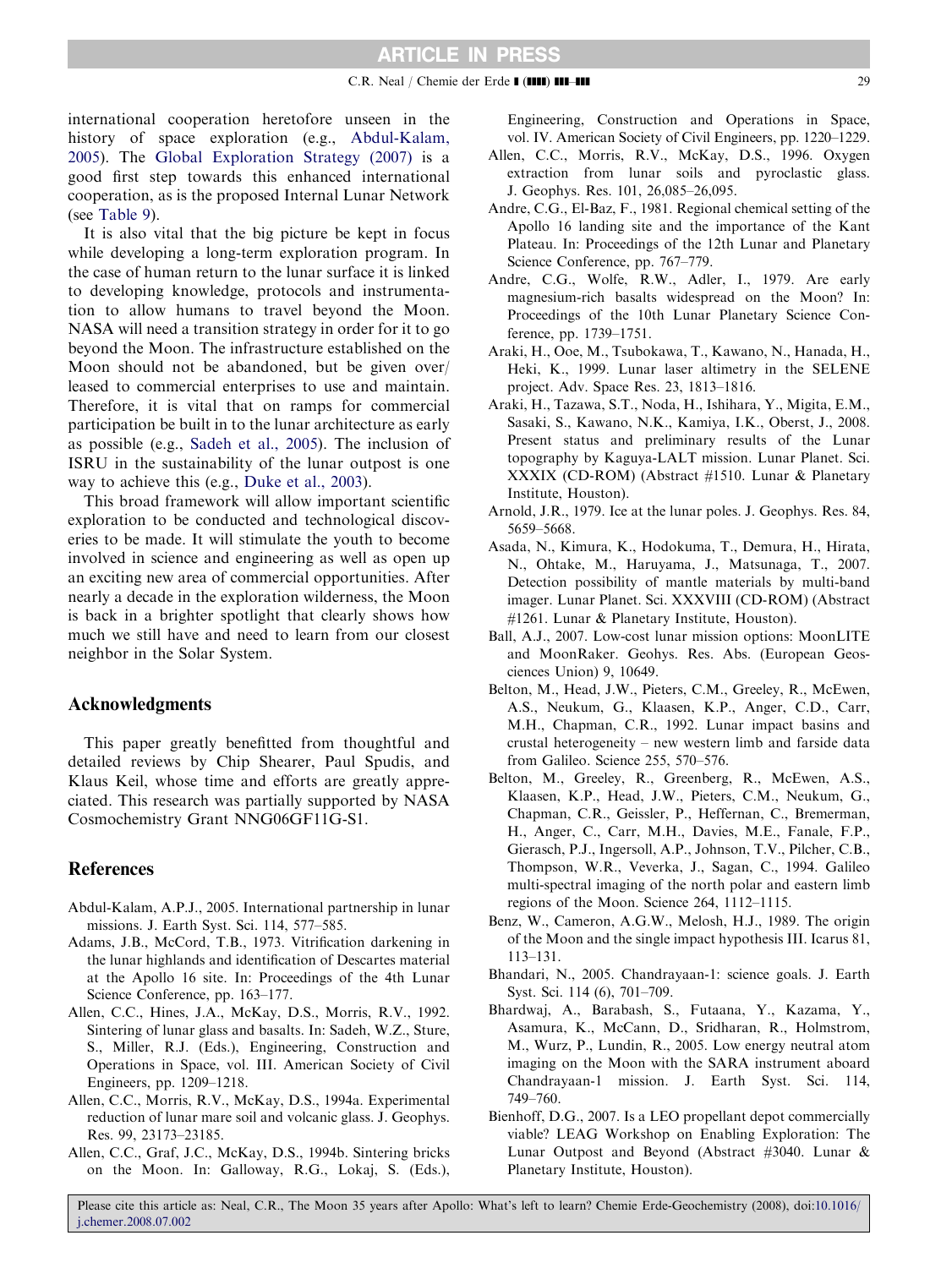- <span id="page-29-0"></span>Bills, B.G., Ferrari, A.J., 1977. A lunar density model consistent with topographic, gravitational, librational, and seismic data. J. Geophys. Res. 82, 1306–1314.
- Binder, A.B., 1998. Lunar Prospector: overview. Science 281, 1475–1476.
- Blanchard, D.P., Budhan, J.R., 1979. Remnants from the ancient crust: clasts from consortium breccia 73255. In: Proceedings of the 10th Lunar and Planetary Science Conference, pp. 803–816.
- Blanford, G.E., Blanford, J., Hawkins, J.A., 1979. Irradiation stratigraphy and depositional history of the Apollo 16 double drive tube 60009/10. In: Proceedings of the 10th Lunar and Planetary Science Conference, pp. 1333–1349.
- Bogard, D.D., Johnson, P., 1983. Trapped nobel gases indicate lunar origin for Antarctic meteorite. Geophys. Res. Lett. 10, 801–803.
- Borg, L.E., Shearer, C.K., Asmeron, Y., Papike, J.J., 2004. Prolonged KREEP magmatism on the Moon indicated by the youngest dated lunar igneous rock. Nature 432, 209–211.
- Burke, J.D., 2005. Energy conversion evolution at lunar polar sites. J. Earth Syst. Sci. 114, 633–635.
- Bush, G.W., 2004. A renewed spirit of discovery.  $\langle$  [http://](http://www.whitehouse.gov/space/renewed_spirit.html) [www.whitehouse.gov/space/renewed\\_spirit.html](http://www.whitehouse.gov/space/renewed_spirit.html)  $\rangle$ .
- Bussey, D.B.J., Spudis, P.D., Robinson, M.S., 1999. Illumination conditions at the lunar south pole. Geophys. Res. Lett. 26, 1187–1190.
- Bussey, D.B.J., Lucey, P.G., Steutel, D., Robinson, M.S., Spudis, P.D., Edwards, K.D., 2003. Permanent shadow in simple craters near the lunar poles. Geophys. Res. Lett. 30, 1278–1281.
- Bussey, D.B.J., Fristad, K.E., Schenk, P.M., Robinson, M.S., Spudis, P.D., 2005. Constant illumination at the lunar north pole. Nature 434, 842.
- Bussey, D.B.J., Spudis, P.D., Lichtenberg, C., Marinelli, W., Nozette, S., 2006. Mini-SAR: an imaging radar for the Chandrayaan 1 and Lunar Reconnaissance Orbiter missions to the Moon. Lunar Planet. Sci. XXXVII (CD-ROM) (Abstract #9013. Lunar & Planetary Institute, Houston).
- Bussey, D.B.J., Spudis, P.D., Nozette, S., Lichtenberg, C., Raney, R.K., Marinelli, W., Winters, H.L., 2007. Mini-RF: imaging radars for exploring the lunar poles. Lunar Planet Sci. XXXVIII (CD-ROM) (Abstract #1610. Lunar & Planetary Institute, Houston).
- Cameron, A.G.W., 1997. The origin of the Moon and the single impact hypothesis V. Icarus 126, 126–137.
- Cameron, A.G.W., 2000. Higher-resolution simulations of the giant impact. In: Canup, R.M., Righter, K. (Eds.), Origin of the Earth and Moon. Univ. of Arizona Press, Tucson, pp. 133–144.
- Cameron, A.G.W., Benz, W., 1991. The origin of the Moon and the single impact hypothesis IV. Icarus 92, 204–216.
- Cameron, E.N., 1987. Titanium in lunar regoliths and its use in selecting He-3 mining sites. Report No. WCSAR-TR-AR3-9107-1, Wisconsin Center for Space Automation and Robotics, 48pp.
- Cameron, E.N., 1991. A review of helium-3 resources and acquisition for use as fusion fuel. Report No. WCSAR-TR-AR3-8708, Wisconsin Center for Space Automation and Robotics, 68pp.
- Cameron, E.N., 1992. Helium mining on the Moon: site selection and evaluation. Lunar Bases Space Activities 21st Century 2, 189–198.
- Cameron, E.N., 1993. Evaluation of the regolith of Mare Tranquilitatis as a source of volatile elements. Technical Report WCSAR-TR-AR3-9301-1, Wisconsin Center for Space Automation and Robotics, University of Wisconsin, 17pp.
- Campbell, B.A., Campbell, D.B., Chandler, J., 2005. New 70-cm radar mapping of the Moon. Lunar Planet. Sci. XXXVI (CD-ROM) (Abstract #1385. Lunar & Planetary Institute, Houston).
- Campbell, B.A., Campbell, D.B., Carter, L.M., Margot, J.-L., Stacy, N.J.S., 2006. No evidence for thick deposits of ice at the lunar south pole. Nature 443, 835–837.
- Campbell, B.A., Campbell, D.B., Margot, J.-L., Ghent, R.R., Nolan, M., Carter, L.M., Stacy, N.J.S., 2007. Looking below the Moon's surface with radar. EOS Trans. Am. Union 88 (2), 13–18.
- Canup, R.M., Asphaug, E., 2001. Origin of the Moon in a giant impact near the end of the Earth's formation. Nature 412, 708–712.
- Canup, R.M., Ward, W.R., Cameron, A.G.W., 2001. A scaling relationship for satellite-forming impacts. Icarus 150, 288–296.
- Canup, R.M., Asphaug, E., Pierazzo, E., Melosh, H.J., 2002. Simulations of Moon-forming impacts. Lunar Planet. Sci. XXXIII, 1641–1642 (Lunar & Planetary Institute, Houston).
- Carpenter, J.D., Houdou, B., Koschny, D., Crawford, I., Falcke, I., Kempf, S., Lognonné, P., Ricci, C., Pradier, A., 2008. The MoonNEXT mission: A European lander at the lunar South Pole. Joint Annual Meeting of the Lunar Exploration Analysis Group, the International Conference on the Exploration and Ultilisation of the Moon, and the Space Resources Roundtable, October 28–31, 2008. (Abstract #4037. Lunar & Planetary Institute, Houston).
- Chenet, H., Lognonné, P., Wieczorek, M., Mitzutani, H., 2006. Lateral variations of lunar crustal thickness from the Apollo seismic data set. Earth Planet. Sci. Lett. 243, 1–14.
- Chin, G., Bartels, A., Brylow, S., Foote, M., Garvin, J., Kaspar, J., Keller, J., Mitrofanov, I., Raney, K., Robinson, M., Smith, D., Spence, H., Spudis, P., Stern, S.A., Zuber, M., 2006. Lunar reconnaissance orbiter overview: the instrument suite and mission. Lunar Planet. Sci. XXXVII (CD-ROM) (Abstract #1949. Lunar & Planetary Institute, Houston).
- Chin, G., Brylow, S., Foote, M., Garvin, J., Kaspar, J., Keller, J., Litvak, M., Mitrofanov, I., Paige, D., Raney, K., Robinson, M., Sanin, A., Smith, D., Spence, H., Spudis, P., Stern, S.A., Zuber, M., 2007a. Lunar reconnaissance orbiter overview: the instrument suite and mission. Space Sci. Rev. 129, 391–419.
- Chin, G., Bartels, A., Brylow, S., Foote, M., Garvin, J., Kaspar, J., Keller, J., Mitrofanov, I., Raney, K., Robinson, M., Smith, D., Spence, H., Spudis, P., Stern, S.A., Zuber, M., 2007b. Update on the Lunar Reconnaissance Orbiter: the instrument suite and mission. Lunar Planet. Sci. XXXVIII (CD-ROM) (Abstract #1764. Lunar & Planetary Institute, Houston).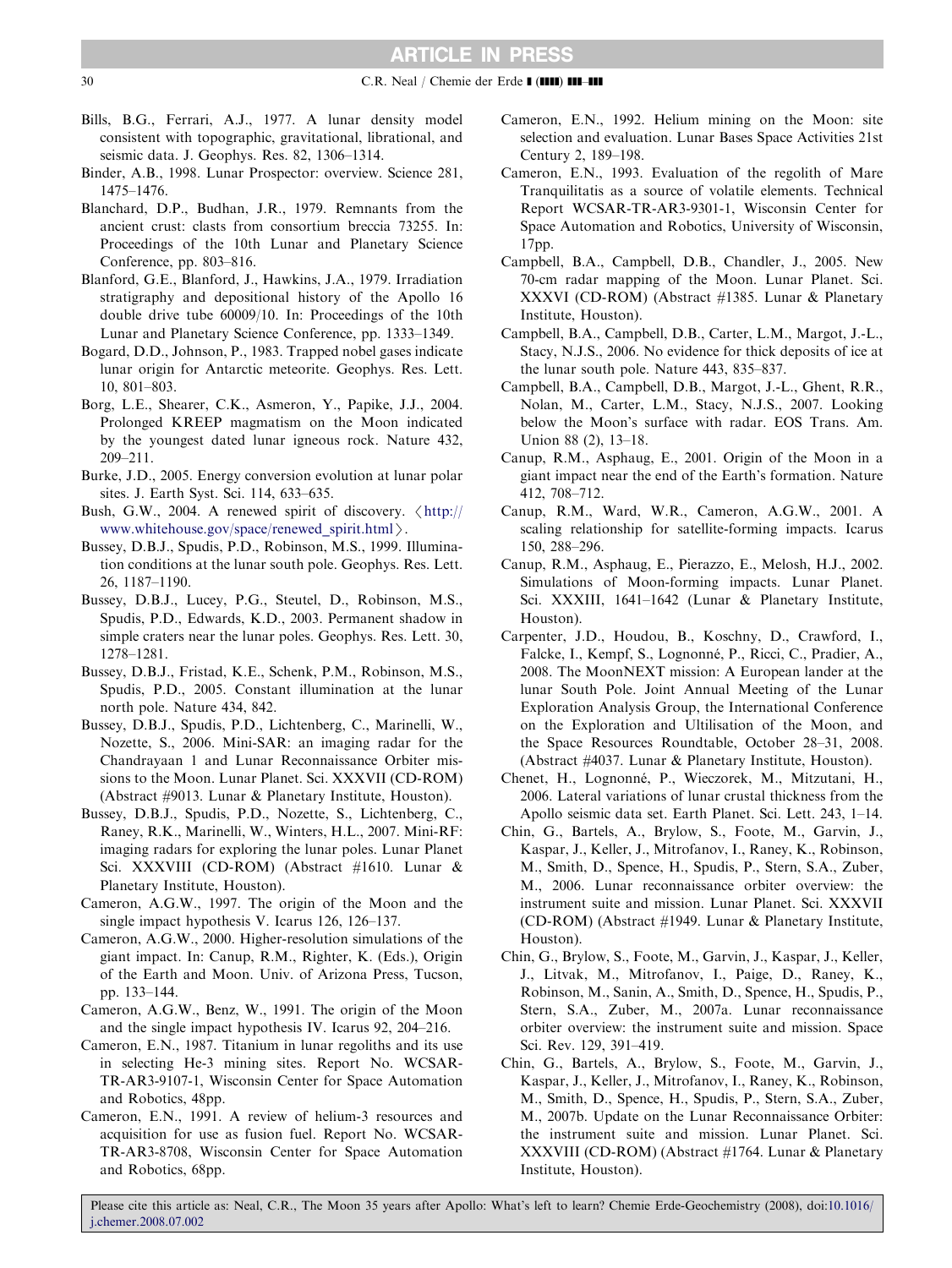- <span id="page-30-0"></span>Cohen, B.A., Swindle, T.D., Kring, D.A., 2005. Geochemistry and  ${}^{40}Ar-{}^{39}Ar$  geochronology of impact-melt clasts in feldspathic lunar meteorites: implications for lunar bombardment history. Meteor. Planet. Sci. 40, 755–777.
- Cohen, B.A., ILN Science Definition Team, MSFC/APL ILN Engineering Team, 2008. The international lunar network anchor nodes mission: an update. NASA Lunar Science Conference 1 (Abstract #2051. Lunar & Planetary Institute, Houston).
- Colaprete, A., Briggs, G., Ennico, K., Heldmann, J.L., Sollitt, L.S., Asphaug, E., Korycansky, D.G., Schultz, P.H., Christensen, A., Galal, K., 2008a. An overview of the Lunar Crater Observation and Sensing Satellite (LCROSS) mission – a mission to investigate lunar polar hydrogen. Lunar Planet. Sci. XXXIX (CD-ROM) (Abstract #1838. Lunar & Planetary Institute, Houston).
- Colaprete, A., Briggs, G., Ennico, K., Wooden, D., Heldmann, J., Sollitt, L., Asphaug, E., Korycansky, D., Schultz, P., Christensen, A., Galal, K., LCROSS Team, 2008b. An overview of the Lunar Crater Observation and Sensing Satellite (LCROSS) mission – an ESMD mission to investigate lunar polar hydrogen. NASA Lunar Science Conference 1 (Abstract #2012. Lunar & Planetary Institute, Houston).
- Conley, C., 2008. Planetary Protection for the Moon: Policy and Implementation. Joint Annual Meeting of the Lunar Exploration Analysis Group, the International Conference on the Exploration and Ultilisation of the Moon, and the Space Resources Roundtable, October 28–31, 2008. (Abstract #4127. Lunar & Planetary Institute, Houston).
- Cooper, B.L., Sharpe, B., Schrunk, D., Thangavelu, M., 2005. Telerobotic exploration and development of the Moon. J. Earth Syst. Sci. 114, 815–822.
- Covault, C., 2006. Russia's lunar return. Aviat. Week Space Tech., 20–22 (June 5).
- Crawford, I., Geelen, K., 2007. A lunar sample return mission to Oceanus Procellarum: A proposal for ESA's NEXT mission. In: Proceedings of the 9th International Conference on the Exploration and Ultilisation of the Moon.
- Crawford, I.A., Ball, A.J., Wilson, L., Smith, A., Gao, Y., 2008. MoonLITE: the scientific case. Lunar Planet. Sci. XXXIX (CD-ROM) (Abstract #1069. Lunar & Planetary Institute, Houston).
- Crider, D.H., Vondrak, R.R., 2002. Hydrogen migration to the lunar poles by solar wind bombardment of the Moon. Adv. Space Res. 30, 1869–1874.
- Criswell, D.R., 1996. Lunar solar power system: review of the technology base of an operational LSP system. Paper IAF-96-R.2.04, American Institute of Aeronautics and Astronautics, Reston, VA.
- Criswell, D.R., 2002. Energy prosperity within the 21st century and beyond: options and the unique roles of the Sun and the Moon. In: Watts, R. (Ed.), Innovative Energy Solutions to CO<sub>2</sub> Stabilization. Cambridge University Press, Cambridge, pp. 345–410.
- Criswell, D.R., 2005. Sustainable human prosperity: Earth, Moon, and beyond. Space Resources Roundtable VII  $\langle$ <http://www.lpi.usra.edu/leag2005> $\rangle$ .
- Criswell, D.R., Thompson, R.G., 1996. Data envelopment analysis of space and terrestrially-based large scale commercial power systems for Earth: a prototype analysis of

their relative economic advantages. Sol. Energy 56, 119–131.

- Criswell, D.R., Waldron, R.D., 1990. Lunar system to supply solar electric power to Earth. In: Proceedings of the 25th Intersociety Energy Conversion Engineering Conference, vol. 1, pp. 62–71.
- Cutler, A.H., Krag, P., 1985. A carbothermal scheme for lunar oxygen production. In: Mendell, W.W. (Ed.), Lunar Bases and Space Activities of the 21st Century. Lunar and Planetary Institute, Houston, pp. 559–569.
- Dasch, E., Shih, C.-Y., Bansal, B.M., Weismann, H., Nyquist, L.E., 1987. Isotopic analysis of basaltic fragments from lunar breccia 14321: chronology and petrogenesis of pre-Imbrium mare volcanism. Geochim. Cosmochim. Acta 51, 3241–3254.
- Davies, P., 2007. UK lunar science missions: MoonLITE and MoonRaker. Aeronautics and Space Technologies Institute (ASTIN), Turkish Air Force Academy, Turkey, p. 169  $\langle$  <http://papers.rast.org.tr/viewabstract.php?id=169&cf=1> $\rangle$ .
- Delano, J.W., 1986. Pristine lunar glasses: criteria, data, and implications. In: Proceedings of the 16th Lunar and Planetary Science Conference; J. Geophys. Res. 91, D201–D213.
- Delano, J.W., 1990. Pristine mare glasses and mare basalts: evidence for a general dichotomy of source regions. In: Workshop on Lunar Volcanic Glasses: Scientific and Resource Potential. LPI Technical Report 90-02. Lunar & Planetary Institute, Houston, pp. 30–31.
- Delano, J.W., Livi, K., 1981. Lunar volcanic glasses and their constraints on mare petrogenesis. Geochim. Cosmochim. Acta 45, 2137–2149.
- Dell'Angelo, S., Currie, D., Delle Monache, G., Vittori, R., Bellettini, G., March, R., Tauraso, R., Boni, A., Cantone, C., Garattini, M., Lops, C., Martini, M., Prosperi, C., 2008. Fundamental physics with the ASI lunar mission MAGIA (Phase A study). Lunar Planet. Sci. XXXIX (CD-ROM) (Abstract #2146. Lunar & Planetary Institute, Houston).
- Demura, H., Hodokuma, T., Hirata, N., Asada, N., Haruyama, J., Ohtake, M., Matsunaga, T., Yokota, Y., Morota, T., Honda, C., Ogawa, Y., Torii, M., Araki, H., 2008. Preliminary integration of digital terrain model (LISM) and topographic profile (LALT), Kaguya. Lunar Planet. Sci. XXXIX (CD-ROM) (Abstract #1792. Lunar & Planetary Institute, Houston).
- DiCara, D.M., Estublier, D., 2005. SMART-1: an analysis of flight data. Acta Astronaut. 57, 250–256.
- Drake, B.G., 2007. From the Moon to mars: the things we most need to learn at the Moon to support the subsequent human exploration of Mars. Annual Meeting of the Lunar Exploration Analysis Group.  $\langle$ [http://www.lpi.usra.edu/](http://www.lpi.usra.edu/meetings/leag2007/presentations) [meetings/leag2007/presentations](http://www.lpi.usra.edu/meetings/leag2007/presentations)  $\rangle$ .
- DuBose, P., 1985. Solar power satellite built of lunar materials. Space Power 6 (special issue), (98pp.).
- Duke, M.B., Blair, B.R., Diaz, J., 2003. Lunar resource utilization: implications for commerce and exploration. Adv. Space Res. 21, 2413–2419.
- Duke, M.B., Gaddis, L.R., Taylor, G.J., Schmitt, H.H., 2006. Devlopment of the Moon. In: Jolliff, B.J., Wieczorek, M., Shearer, C.K., Neal, C.R. (Eds.), New Views of the Moon; Reviews in Mineralogy, vol. 60. American Mineralogical Society.
- Eberhardt, P., Geiss, J., Graf, H., Grögler, N., Mendia, M.D., Mörgelli, M., Schwaller, H., Stettler, A., Krähenbühl, U.,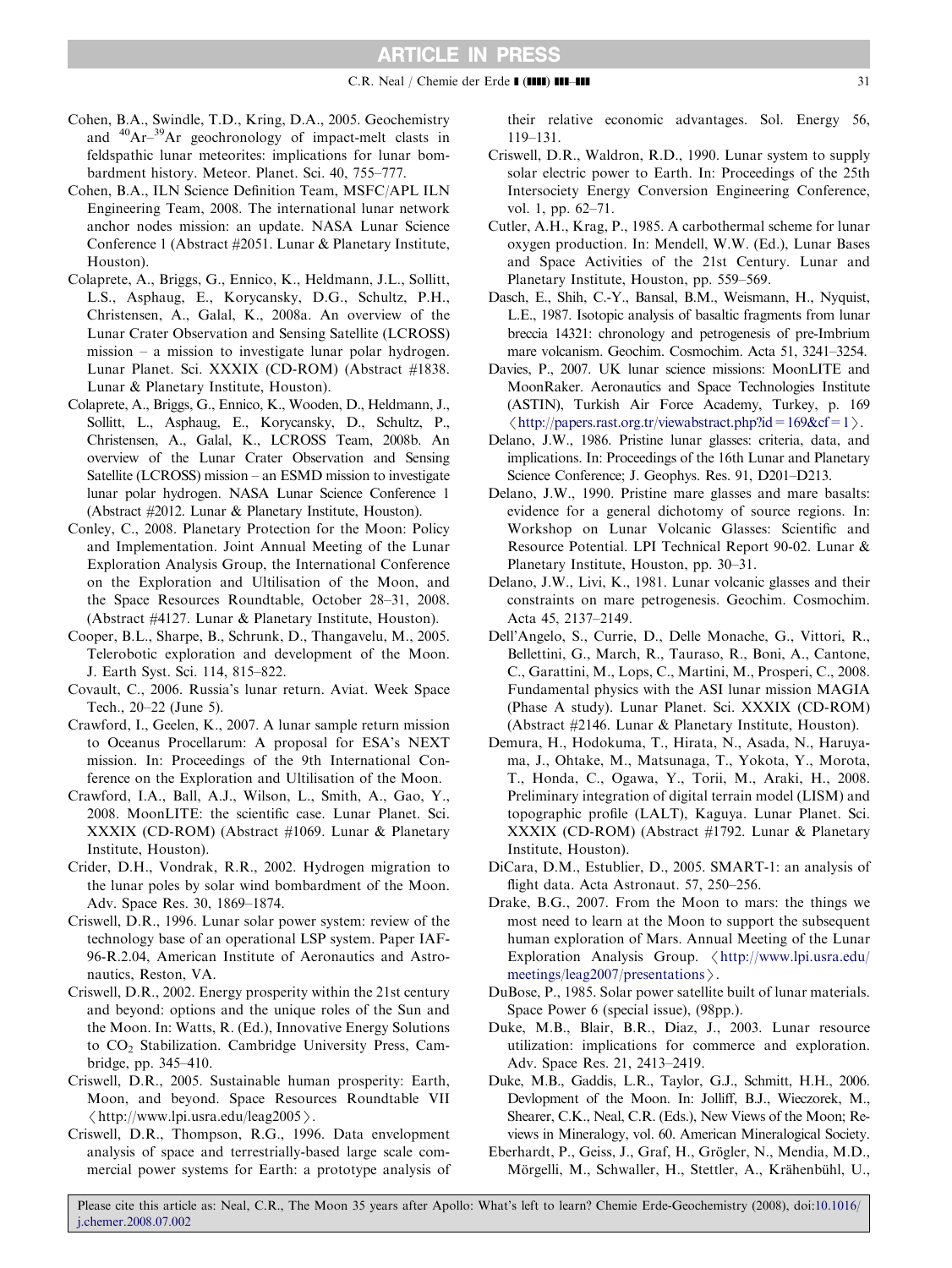<span id="page-31-0"></span>von Gunten, H.R., 1972. Trapped solar wind noble gases in Apollo 12 lunar fines 12001 and Apollo 11 breccia 10046. In: Proceedings of the 3rd Lunar Science Conference, pp. 1821–1856.

- Ehrenfreund, P., Foing, B.H., Veillet, C., Wooden, D., Gurvits, L., Cook, A.C., Koschny, D., Biver, N., Buckley, D., Ortiz, J.L., Di Martino, M., Dantowitz, R., Cooke, B., Reddy, V., Wood, M., Vennes, S., Albert, L., Sugita, S., Kasuga, T., Meech, K., Tokunaga, A., Lucey, P., Krots, A., Palle, E., Montanes, P., Trigo-Rodriguez, J., Cremonese, G., Barbieri, C., Ferri, F., Mangano, V., Bhandari, N., Chandrasekhar, T., Kawano, N., Matsumoto, K., Taylor, C., Hanslmeyer, A., Vaubaillon, J., Schultz, R., Erd, C., Gondoin, P., Levasseur-Regourd, A.C., Khodachenko, M., Rucker, H., Burchell, M., Cole, M., Koschny, D., Svedhem, H., Rossi, A., Colaprete, T., Goldstein, D., Schultz, P.H., Alkalai, L., Banerdt, B., Kato, M., Graham, F., Ball, A., Taylor, E., Baldwin, E., Berezhnoy, A., Lammer, H., Koschny, D., Talevi, M., Landeau-Constantin, J., v. Weyhe, B., Ansari, S., Lawton, C., Lebreton, J.P., Friedman, L., Betts, B., Buoso, M., Williams, S., Cirou, A., David, L., Sanguy, O., Burke, J.D., Maley, P.D., de Morais, V.M., Marchis, F., Munoz, J.M.H., Dighaye, J.- L., Taylor, C., 2007. SMART-1 impact ground-based campaign. Lunar Planet. Sci. XXXVIII (CD-ROM) (Abstract #2446. Lunar & Planetary Institute, Houston).
- Elphic, R.C., Lawrence, D.J., Feldman, W.C., Barraclough, B.L., Maurice, S., Binder, A.B., Lucey, P.G., 1998. Lunar Fe and Ti abundances: comparison of Lunar Prospector and Clementine data. Science 281, 1493–1496.
- Elphic, R.C., Lawrence, D.J., Feldman, W.C., Barraclough, B.L., Gasnault, O.M., Maurice, S., Lucey, P.G., Blewett, D.T., Binder, A.B., 2002. Lunar Prospector neutron spectrometer constraints on TiO<sub>2</sub>. J. Geophys. Res. 107.
- Ennico, K., Colaprete, A., Wooden, D., Heldmann, J.L., Kojima, G., Shirley, M., 2008. LCROSS science payload ground development, test and calibration results. Lunar Planet. Sci. XXXIX (CD-ROM) (Abstract #1474. Lunar & Planetary Institute, Houston).
- Feldman, W.C., Maurice, S., Binder, A.B., Barraclough, B.L., Elphic, R.C., Lawrence, D.J., 1998. Fluxes of fast and epithermal neutrons from Lunar Prospectior: evidence for water ice at the lunar poles. Science 281, 1496–1500.
- Feldman, W.C., Lawrence, D.J., Elphic, R.C., Vaniman, D.T., Thomsen, D.R., Barraclough, B.L., Binder, A.B., 2000. Chemical information content of lunar thermal and epithermal neutrons. J. Geophys. Res. 105, 20347–20363.
- Feldman, W.C., Ahola, K., Barraclough, B.L., Belian, R.D., Black, R.K., Elphic, R.C., Everett, D.T., Fuller, K.R., Kroesche, J., Lawrence, D.J., Lawson, S.L., Longmire, J.L., Maurice, S., Miller, M.C., Prettyman, T.H., Storms, S.A., Thornton, G.W., 2004. Gamma-ray, neutron, and alpha-particle spectrometers for the Lunar Prospector mission. J. Geophys. Res. 109.
- Foing, B.H., Racca, G.R., SMART-1 Team, 1999. The ESA SMART-1 mission to the Moon with solar electric propulsion. Adv. Space Res. 23 (11), 1865–1870.
- Foing, B.H., Racca, G.D., Marini, A., Heather, D.J., Koschny, D., Grande, M., Huovelin, J., Keller, H.U., Nathues, A., Josset, J.L., Malkki, A., Schmidt, W., Noci,

G., Birkl, R., Iess, L., Sodnik, Z., McManamon, P., 2003. SMART-1 mission to the Moon: technology and science goals. Adv. Space Res. 31 (11), 2323–2333.

- Foing, B.H., Racca, G.D., Marini, A., Evrard, E., Stagnaro, L., Almeida, M., Koschny, D., Frew, D., Zender, J., Heather, D., Grande, M., Huovelin, J., Keller, H.U., Nathues, A., Josset, J.L., Malkki, A., Schmidt, W., Noci, G., Birkl, R., Iess, L., Sodnik, Z., McManamon, P., 2005. SMART-1 after lunar capture: first results and perspectives. J. Earth Syst. Sci. 114 (6), 689–697.
- Foing, B.H., Racca, G.D., Marini, A., Evrard, E., Stagnaro, L., Almeida, M., Koschny, D., Frew, D., Zender, J., Heather, J., Grande, M., Huovelin, J., Keller, H.U., Nathues, A., Josset, J.L., Malkki, A., Schmidt, W., Noci, G., Birkl, R., Iess, L., Sodnik, Z., McManamon, P., 2006. SMART-1 mission to the Moon: status, first results and goals. Adv. Space Res. 37 (1), 6–13.
- Foing, B.H., Camino, O., Schoenmakers, J., de Bruin, J., Gestal, D., Alonso, M., Blake, R., Ricken, S., Pardo, P., Koschny, D., Frew, D., Almeida, M., Sarkarati, M., Volp, J., Schwehm, G., Josset, J.-L., Beauvivre, S., Sodnik, Z., Grande, M., Keller, H.U., Nathues, A., Ehrenfreund, P., Racca, G.D., 2007a. SMART-1 mission overview from launch, lunar orbit to impact. Lunar Planet. Sci. XXXVIII (CD-ROM) (Abstract #1915. Lunar & Planetary Institute, Houston).
- Foing, B.H., Grande, M., Huovelin, J., Josset, J.-L., Keller, H.U., Nathues, A., Noci, G., Kellett, B., Beauvivre, S., Cerroni, P., Pinet, P., Makkinen, H., Mall, U., Almeida, M., Frew, D., Volp, J., Sarkarati, M., Heather, D., Koschny, D., Zender, J., McMannamon, P., Camino, O., 2007b. SMART-1 Mission: highlights of lunar results. Lunar Planet. Sci. XXXVIII (CD-ROM) (Abstract #1953. Lunar & Planetary Institute, Houston).
- Foing, B.H., Koschny, D., Grieger, B., Josset, J.-L., Beauvivre, S., Grande, M., Huovelin, J., Keller, H.U., Mall, U., Nathues, A., Malkki, A., Noci, G., Sodnik, Z., Kellett, B., Pinet, P., Chevrel, S., Cerroni, P., De Sanctis, M.C., Barucci, M.A., Erard, S., Despan, D., Muinonen, K., Shevchenko, V., Shkuratov, Y., Ellouzi, M., Peters, S.T.M., Almeida, M., Frew, D., Volp, J., Heather, D.J., McMannamon, P., Camino, O., Racca, G., and the SMART-1 Science Technology Team, 2008. SMART-1 lunar highlights. Lunar Planet. Sci. XXXIX (CD-ROM) (Abstract #1987. Lunar & Planetary Institute, Houston).
- Fujiwara, A., Mukai, T., Kawaguchi, J., Uesugi, K.T., 2000. Sample return mission to NEA: MUSES-C. Adv. Space Res. 25, 231–238.
- Galileo, G., 1610. Sidereus Nuncius, translated by van Helden A. (1989) Sidereal Messenger. University of Chicago Press, Chicago, (127pp.).
- Galimov, E.M., 2005. Lunar-Glob project in the context of the past and present lunar exploration in Russia. J. Earth Syst. Sci. 114, 801–806.
- Gao, Y., Phipps, A., Taylor, M., Clemmet, J., Parker, D., Crawford, I.A., Ball, A.J., Wilson, L., da Silva Curiel, A., Davies, P., Sweeting, M., Baker, A., 2007. UK lunar science missions: MoonLITE and MoonRaker. In: DGLR International Symposium ''To Moon and Beyond,'' Bremen, Germany, 14–16 March, 2007, 10pp.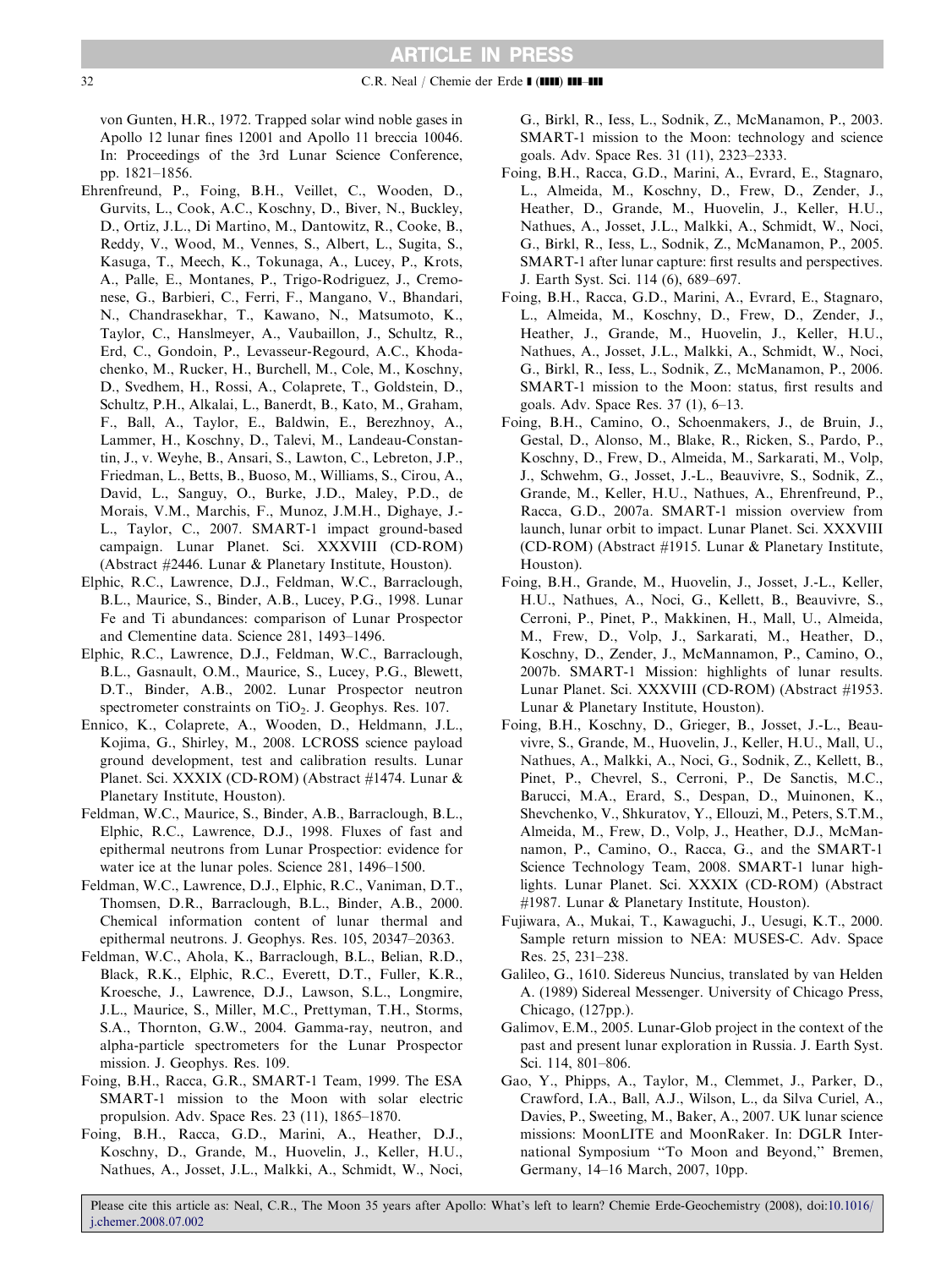- <span id="page-32-0"></span>Gao, Y., Phipps, A., Taylor, M., Crawford, I.A., Ball, A.J., Wilson, L., Parker, D., Clemmet, J., Sweeting, M., da Silva Curiel, A., Davies, P., Baker, A., Pike, W.T., Smith, A., Gowen, R., 2008. Lunar science with affordable small spacecraft technologies: MoonLITE and MoonRaker. Planet. Space Sci. 56, 368–377.
- Gibson, M.A., Knudsen, C.W., 1985. Lunar oxygen production from ilmenite. In: Mendell, W.W. (Ed.), Lunar Bases and Space Activities of the 21st Century. Lunar and Planetary Institute, Houston, pp. 543–550.
- Giguere, T.A., Taylor, G.J., Hawke, B.R., Lucey, P.G., 2000. The titanium contents of lunar mare basalts. Meteor. Planet. Sci. 35, 193–200.
- Gillis, J.J., Jolliff, B.L., Elphic, R.C., 2003. A revised algorithm for calculating  $TiO<sub>2</sub>$  from Clementine UVVIS data: a synthesis of rock, soil, and remotely sensed  $TiO<sub>2</sub>$ concentrations. J. Geophys. Res. 108.
- Gillis, J.J., Jolliff, B.L., Korotev, R.L., 2004. Lunar surface geochemistry: global concentrations of Th, K, and FeO as derived from Lunar Prospector and Clementine data. Geochim. Cosmochim. Acta 68, 3791–3805.
- Global Exploration Strategy: The Framework for Coordination, 2007. ASI (Italy), BNSC (United Kingdom), CNES (France), CNSA (China), CSA (Canada), CSIRO (Australia), DLR (Germany), ESA (European Space Agency), ISRO (India), JAXA (Japan), KARI (Republic of Korea), NASA (United States of America), NSAU (Ukraine), Roscosmos (Russia).  $\langle$ [http://www.nasa.gov/pdf/178109main\\_ges\\_](http://www.nasa.gov/pdf/178109main_ges_framework.pdf) [framework.pdf](http://www.nasa.gov/pdf/178109main_ges_framework.pdf) $\rangle$ .
- Goswami, J.N., Banerjee, D., Bhandari, N., Shanmugam, M., Acharya, Y.B., Subhedar, D.V., Sharma, M.R., Umapathy, C.N., Sreekumar, P., Sudhakar, M., Abraham, L., Agrawal, P.C., 2005. High energy  $X-\gamma$  ray spectrometer on the Chandrayaan-1 mission to the Moon. J. Earth Syst. Sci. 114, 733–738.
- Grande, M., Dunkin, S., Heather, D., Kellett, B., Perry, C.H., Browning, R., Waltham, N., Parker, D., Kent, B., Swinyard, B., Fereday, J., Howe, C., Huovelin, J., Muhli, P., Hakala, P.J., Vilhu, O., Thomas, N., Hughes, D., Alleyne, H., Grady, M., Russell, S., Lundin, R., Barabash, S., Baker, D., Clark, P.E., Murray, C.D., Christou, A., Guest, J., Casanova, I., d'Uston, L.C., Maurice, S., Foing, B., Kato, M., 2002. The D-CIXS X-ray spectrometer, and its capabilities for lunar science. Adv. Space Res. 30, 1901–1907.
- Grande, M., Kellett, B.J., Howe, C., Perry, C.H., Swinyard, B., Dunkin, S., Huovelin, J., Alha, L., D'Uston, L.C., Maurice, S., Gasnault, O., Barabash, S., Joy, K.H., Crawford, I.A., Lawrence, D., Fernandes, V., Casanova, I., Wieczorek, M., Thomas, N., Mall, U., Foing, B., Hughes, D., Alleyne, H., Russell, S., Grady, M., Lundin, R., Baker, D., Murray, C.D., Guest, J., Christou, A., 2007. Observations of past lunar landing sites by the D-CIXS X-ray spectrometer on SMART-1. Lunar Planet. Sci. XXXVIII (CD-ROM) (Abstract #1154. Lunar & Planetary Institute, Houston).
- Grande, M., Maddison, B., Sreekumar, P., Huovelin, J., Kellett, B., Howe, C.J., Crawford, I.A., Holland, A., 2008. The C1XS X-ray spectrometer on Chandrayaan-1. Lunar

Planet. Sci. XXXIX (CD-ROM) (Abstract #1620. Lunar & Planetary Institute, Houston).

- Greeley, R., Belton, M., Bolef, L., Carr, M., Chapman, C., Davies, M., Doose, L., Fanale, F., Gaddis, L., Greenberg, R., Head, J., Hoffman, H., Jauman, R., Johnson, T., Klaasen, K., Kolvoord, R., McEwen, A., Murchie, S., Neukum, G., Oberst, J., Pieters, C., Pilcher, C., Plutchak, J., Robinson, M., Sullivan, R., Sunshine, J., Veverka, J., 1991. Lunar maria and related deposits: preliminary Galileo imaging results. Lunar Planet. Sci. XXII, 491–492.
- Greeley, R., Kadel, S.D., Williams, D.A., Gaddis, L.R., Head, J.W., McEwen, A.S., Murchie, S.L., Nagel, E., Neukum, G., Pieters, C.M., Sunshine, J.M., Wagner, R., Belton, M., 1993. Galileo imaging observations of lunar maria and related deposits. J. Geophys. Res. 98, 17183–17206.
- Green, R.O., Pieters, C., Mouroulis, P., Sellars, G., Eastwood, M., Geier, S., Shea, J., 2007. The Moon Mineralogy Mapper: characteristics and early laboratory calibration results. Lunar Planet Sci. XXXVIII (CD-ROM) (Abstract #2354. Lunar & Planetary Institute, Houston).
- Green, R.O., Pieters, C.M., Mouroulis, P., Sellar, G., Eastwood, M., Geier, S., Shea, J., and the  $M<sup>3</sup>$  Team, 2008. Calibration, shipment and initial spacecraft integration of the Moon Mineralogy Mapper  $(M^3)$  imaging spectrometer for the Chandrayaan-1 mission. Lunar Planet. Sci. XXXIX (CD-ROM) (Abstract #1803. Lunar & Planetary Institute, Houston).
- Greenhagen, B.T., Paige, D.A., 2006. Mapping lunar surface petrology using the mid-infrared emissivity maximum with the LRO Diviner radiometer. Lunar Planet. Sci. XXXVII (CD-ROM) (Abstract #2407. Lunar & Planetary Institute, Houston).
- Grieger, B., Foing, B.H., Koschny, D., Josset, J.L., Beauvivre, S., Frew, D., Almeida, M., Sarkarati, M., Volp, J., Pinet, P., Chevrel, S., Cerroni, P., De Sanctis, M.C., Barucci, M.A., Erard, S., Despan, D., Muinonen, K., Shevchenko, V., Shkuratov, Y., Ellouzi, M., Peters, S., Cook, A.C., 2008. Coverage and pointing accuracy of SMART-1/AMIE images. Lunar Planet. Sci. XXXIX (CD-ROM) (Abstract #2221. Lunar & Planetary Institute, Houston).
- Haines, E.L., Metzger, A.E., 1980. Lunar highland crustal models based on iron concentrations: isostasy and centerof-mass displacement. In: Proceedings of the 11th Lunar and Planetary Science Conference, pp. 689–718.
- Haines, E.L., Etchegaray-Ramirez, M.I., Metzger, A.E., 1978. Thorium concentrations in the lunar surface II. Deconvolution, modeling and its application to the regions of Aristarchus and Mare Smythii. In: Proceedings of the 9th Lunar and Planetary Science Conference, pp. 2985–3013.
- Halekas, J.S., Lin, R.P., Mitchell, D.L., 2003. Magnetic fields of lunar multiring impact basins. Meteor. Planet. Sci. 38, 565–578.
- Hartmann, W.K., Quantin, C., Mangold, N., 2007. Possible long-term decline in impact rates 2. Lunar impact-melt data regarding impact history. Icarus 186, 11–23.
- Haruyama, J., Ohtake, M., Matunaga, T., Morota, T., Yoshizawa, A.M., and the LISM Working Group, 2006. Planned digital terrain model products from SELENE terrain camera data. Lunar Planet. Sci. XXXVII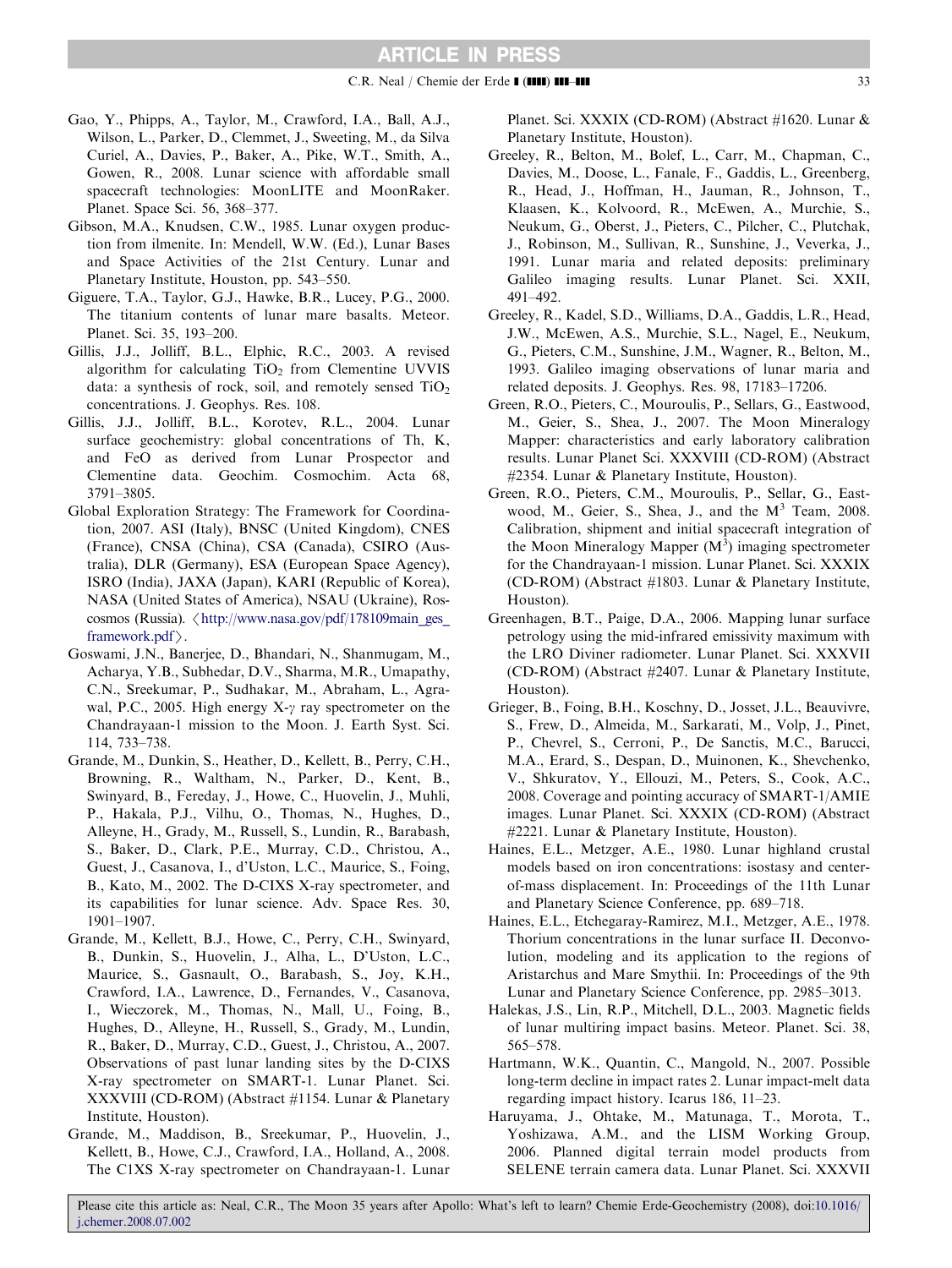## <span id="page-33-0"></span>34 C.R. Neal / Chemie der Erde I (IIII) III-III

(CD-ROM) (Abstract #1132. Lunar & Planetary Institute, Houston).

- Haruyama, J., Ohtake, M., Matsunaga, T., Morota, T., Honda, C., Torii, M., Yokota, Y., Ogawa, Y., Abe, M., Hara, S., Hioki, K., and the LISM Working Group, 2008. KAGUYA (SELENE)/Terrain camera initial results and perspectives. Lunar Planet. Sci. XXXVII (CD-ROM) (Abstract #1308. Lunar & Planetary Institute, Houston).
- Haskin, L.A., 1998. The Imbrium impact event and the thorium distribution at the lunar highlands surface. J. Geophys. Res. 103, 1679–1689.
- Haskin, L.A., Gillis, J.J., Korotev, R.L., Jolliff, B.L., 2000. The materials of the lunar Procellarum KREEP Terrane: a synthesis of data from geomorphological mapping, remote sensing, and sample analyses. J. Geophys. Res. 105, 20403–20415.
- Hawke, B.R., Bell, J.F., 1981. Remote sensing studies of lunar dark-halo impact craters: preliminary results and implications for early volcanism. In: Proceedings of the 12th Lunar and Planetary Science Conference, pp. 665–678.
- Hawke, B.R., Spudis, P.D., 1980. Geochemical anomalies on the eastern limb and farside of the Moon. In: Papike, J.J., Merrill, R.B. (Eds.), Proceedings of the Conference Lunar Highlands Crust, Geochim. Cosmochim. Acta Supplement, vol. 12, pp. 467–481.
- Hawke, B.R., Etchegaray-Ramirez, M.I., Haines, E.L., Metzger, A.E., 1981. Geochemical studies of the Apollo orbital gamma-ray data for the Imbrium Basin and adjacent regions. Lunar Planet. Sci. XII, 415–417 (Lunar and Planetary Institute, Houston).
- Hawke, B.R., Lawrence, D.J., Belwett, D.T., Lucey, P.G., Smith, G.A., Spudis, P.D., Taylor, G.J., 2003. Hansteen Alpha: a volcanic construct in the lunar highlands. J. Geophys. Res. 108, 5069.
- Head, J.W., Wilson, L., 1992. Lunar mare volcanism: stratigraphy, eruption conditions, and the evolution of secondary crusts. Geochim. Cosmchim. Acta 56, 2155–2175.
- Head, J.W., Belton, M., Carr, M., Chapman, C., Davies, M., Fanale, F., Fischer, E., Greeley, R., Greenberg, R., Kolvoord, R., Doose, L., Helfenstein, P., Hoffman, H., Jauman, R., Johnson, T., Klaasen, K., McEwen, A., Becker, T., Murchie, S., Neukum, G., Oberst, J., Pieters, C., Pilcher, C., Plutchak, J., Robinson, M., Sullivan, R., Sunshine, J., Veverka, J., 1991. Orientale and South Pole-Aitken basins: preliminary Galileo imaging results. Lunar Planet. Sci. XXII, 547–548 (Lunar and Planetary Institute, Houston).
- Head, J.W., Murchie, S., Mustard, J.F., Pieters, C.M., Neukum, G., McEwan, A., Greeley, R., Nagel, E., Belton, M., 1993. Lunar impact basins: new data from the western limb and farside (Orientale and South-Pole Aitken basins) from the first lunar Galileo flyby. J. Geophys. Res. 98, 17149–17182.
- Heiken, G.H., Vaniman, D.T., French, B.M., 1991. Lunar Source Book: A User's Guide to the Moon. Cambridge University Press, Cambridge, (736pp.).
- Heki, K., Matsumoto, K., Floberghagen, R., 1999. Threedimensional tracking of a lunar satellite with differential

very-long-baseline-interferometry. Adv. Space Res. 23, 1821–1824.

- Heldmann, J.L., Colaprete, T., Wooden, D., Asphaug, E., Schultz, P., Plesko, C.S., Ong, L., Korycansky, D., Galal, K., Briggs, G., 2007. Lunar Crater Observation and Sensing Satellite (LCROSS) mission: opportuities for observations of the impact plumes from ground-based and space-based telescopes. Lunar Planet. Sci. XXXVIII (CD-ROM) (Abstract #1369. Lunar & Planetary Institute, Houston).
- Hiesinger, H., Head III, J.W., Wolf, U., Jaumann, R., Neukum, G., 2003. Ages and stratigraphy of mare basalts in Oceanus Procellarum, Mare Nubium, Mare Cognitum, and Mare Insularum. J. Geophys. Res. 108 (E7), 5065.
- Hisahiro, K., et al., 2005. SELENE project status. J. Earth Syst. Sci. 114 (6), 771–775.
- Hodges, R., 2002. Ice in the lunar polar regions revisited. J. Geophys. Res. 107, 5011.
- Honda, C., Morota, T., Yokota, Y., Haruyama, J., Ohtake, M., Matsunaga, T., Ogawa, Y., Denura, H., Hirata, N., Iwasaki, A., Kodama, S., Hara, S., Hioki, K., and the LISM Working Group, 2007. Preliminary test of accuracy of digital terrain model derived from SELENE/LISM/TC data. Lunar Planet. Sci. XXXVIII (CD-ROM) (Abstract #1899. Lunar & Planetary Institute, Houston).
- Honda, R., Mitsuhashi, S., Yamazaki, J., Yamauchi, M., Tachino, J., Shirao, M., 2008. Initial results of imaging of lunar features by high-definition television (HDTV) onboard SELENE (Kaguya). Lunar Planet. Sci. XXXIX (CD-ROM) (Abstract #1876. Lunar & Planetary Institute, Houston).
- Hood, L.L., Mitchell, D.L., Lin, R.P., Acuna, M.H., Binder, A.B., 1999. Initial measurements of the lunar induced magnetic dipole moment using Lunar Prospector magnetometer data. Geophys. Res. Lett. 26, 2327–2330.
- Houdou, B., Pradier, A., Koschny, D., Vaujoir, P.-D., 2008. MoonNEXT: ESA Phase A mission study of a lunar lander with in-situ science and mobility. Geophys. Res. Abs. 10, EGU2008-A-09766.
- Huixian, S., Shuwu, D., Jianfeng, Y., Jingshan, J., 2005. Scientific objectives and payloads of Chang'e-1 lunar satellite. J. Earth Syst. Sci. 114, 789–794.
- Huovelin, J., Alha, L., Andersson, H., Andersson, T., Browning, R., Drummond, D., Foing, B., Grande, M., Hämäläinen, K., Laukkanen, J., Lämsä, V., Muinonen, K., Murray, M., Nenonen, S., Salminen, A., Sipilä, H., Taylor, I., Vilhu, O., Waltham, N., Lopez-Jorkama, M., 2002. The SMART-1 X-ray solar monitor (XSM): calibrations for D-CIXS and independent coronal science. Planet. Space Sci. 50, 1345–1353.
- Imamura, T., Iwata, T., Yamamoto, Z., Oyama, K.-I., Nabatov, A., Kono, Y., Matsumoto, M., Liu, Q., Noda, H., Hanada, H., Futaana, Y., Saito, A., 2008. Initial results of the lunar ionosphere observation with SELENE radio science. Lunar Planet. Sci. XXXIX (CD-ROM) (Abstract #1659. Lunar & Planetary Institute, Houston).
- Iwata, T., Namiki, N., Hanada, H., Minamino, H., Takano, T., Kawano, N., Matsumoto, K., Sasaki, S., 2007. SELENE small sub-satellites for lunar gravity observation.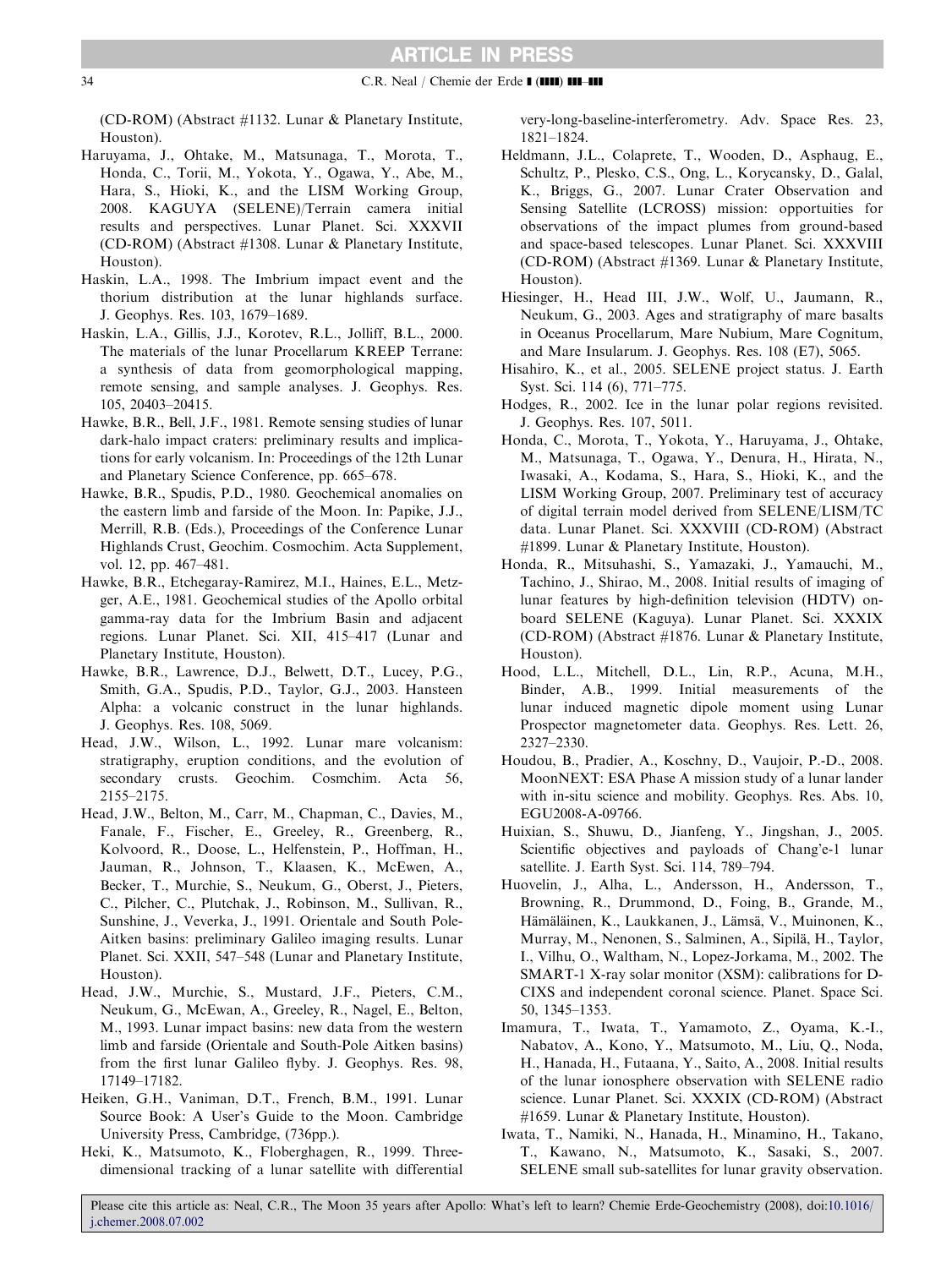<span id="page-34-0"></span>Lunar Planet. Sci. XXXVIII (CD-ROM) (Abstract #1557. Lunar & Planetary Institute, Houston).

- James, O.B., Flohr, M.K., 1983. Subdivision of the Mg-suite noritic rocks into Mg-gabbronorites and Mg-norites. In: Proceeding of the 13th Lunar and Planetary Science Conference; J. Geophys. Res. 88, A603–A614.
- Jaumann, R., Spohn, T., Hiesinger, H., Jessberger, E.K., Neukum, G., Oberst, J., Helbert, J., Christensen, U., Keller, H.U., Mall, U., Hartogh, P., Glassmeier, K.-H., Auster, H.-U., Moreira, A., Werner, M., Pätzold, M., Palme, H., Wimmer-Schweingruber, R., Mandea, M., Flechtner, F., Lesur, V., Häusler, B., Srama, R., Kempf, S., Hördt, A., Eichentopf, K., Hauber, E., Hoffmann, H., Köhler, U., Kuhrt, E., Michaelis, H., Pauer, M., Sohl, F., Denk, T., van Gasselt, S., 2008. German Lunar Exploration Orbiter (LEO): providing a globally covered, highly resolved integrated geological, geochemical, and geophysical data base of the Moon. Lunar Planet. Sci. XXXIX (CD-ROM) (Abstract #1253. Lunar & Planetary Institute, Houston).
- Jolliff, B.L., 1991. Fragments of quartz monzodiorite and felsite in Apollo 14 soil particles. In: Proceedings of the 21st Lunar and Planetary Science Conference, pp. 101–118.
- Jolliff, B.L., 2007. NASA Advisory Council workshop on ''Science associated with the lunar exploration architecture, February 27–March 2, 2007, Tempe, AZ.  $\langle$  [http://www.](http://www.hq.nasa.gov/office/oer/nac/) [hq.nasa.gov/office/oer/nac/](http://www.hq.nasa.gov/office/oer/nac/) $\rangle$ .
- Jolliff, B.L., Korotev, R.L., Haskin, L.A., 1991. Geochemistry of 2–4 mm particles from Apollo 14 soil (14181) and implications regarding igneous components and soil-forming processes. In: Proceedings of the 21st Lunar and Planetary Science Conference, pp. 193–219.
- Jolliff, B.L., Gillis, J.J., Haskin, L.A., Korotev, R.L., Wieczorek, M.A., 2000. Major lunar crustal terranes: surface expressions and crust-mantle origins. J. Geophys. Res. 105, 4197–4216.
- Jolliff, B.L., Wieczorek, M.A., Shearer, C.K., Neal, C.R., 2006. New views of the Moon. Rev. Mineral. 60 (American Mineralogical Society, 721pp.).
- Joosten, B.K., Guerra, L.A., 1993. Early lunar resource utilization: a key to human exploration. In: AIAA 93- 4784, AIAA Space Programs and Technologies Conference, Huntsville, AL.
- Josset, J.-L., Beauvivre, S., Cerroni, P., De Sanctis, M.C., Pinet, P., Chevrel, S., Langevin, Y., Barucci, M.A., Plancke, P., Koschny, D., Almedia, M., Sodnik, Z., Mancuso, S., Hofmann, B.A., Muinonen, K., Shevchenko, V., Shkuratov, Yu., Ehrenfreund, P., Foing, B.H., 2006. Science objectives and first results from the SMART-1/ AMIE multicolour micro-camera. Adv. Space Res. 37, 14–20.
- Josset, J.-L., Beauvivre, S., Cerroni, P., De Sanctis, M.C., Pinet, P., Chevrel, S., Langevin, Y., Barucci, M.A., Despan, D., Erard, S., Plancke, P., Koschny, D., Almedia, M., Sodnik, Z., Mancuso, S., Hofmann, B.A., Muinonen, K., Shevchenko, V., Shkuratov, Yu., Kaydash, V., Kreslavsky, M., Ehrenfreund, P., Foing, B.H., 2007. SMART-1/AMIE camera results. Lunar Planet. Sci. XXXVIII (CD-ROM) (Abstract #1767. Lunar & Planetary Institute, Houston).
- Joy, K.H., Crawford, I.A., Kellett, B., Grande, M., and the C1XS Science Team, 2008. The scientific case for the Chandrayaan-1 X-ray spectrometer. Lunar Planet. Sci. XXXIX (CD-ROM) (Abstract #1070. Lunar & Planetary Institute, Houston).
- Kamalakar, J.A., Bhaskar, K.V.S., Laxmi Prasad, A.S., Ranjith, R., Lohar, K.A., Venketeswaran, R., Alex, T.K., 2005. Lunar ranging instrument for Chandrayaan-1. J. Earth Syst. Sci. 114, 725–731.
- Kato, M., Minamino, H., 2005. The SELENE project status. In: International Lunar Conference/International Conference on the Exploration and Utilisation of the Moon, vol. 7.
- Kato, M., Takizawa, Y., Sasaki, S., SELENE Project Team, 2006. SELENE, the Japanese lunar orbiting satellites mission: present status and science goals. Lunar Planet. Sci. XXXVII (CD-ROM) (Abstract #1233. Lunar & Planetary Institute, Houston).
- Kato, M., Takizawa, Y., Sasaki, S., and SELENE Project Team, 2007. The SELENE mission: present status and science goals. Lunar Planet. Sci. XXXVIII (CD-ROM) (Abstract #1211. Lunar & Planetary Institute, Houston).
- Kato, M., Takizawa, Y., Sasaki, S., and SELENE Project Team, 2008. The Kaguya (SELENE) mission: present status and science. NASA Lunar Science Conference, vol. 1 (Abstract #2038. Lunar & Planetary Institute, Houston).
- Kaula, W.M., Schubert, G., Lingenfelter, R.E., Sjogren, W.L., Wollenhaupt, W.R., 1972. Analysis and interpretation of lunar laser altimetry. In: Proceeding of the 2nd Lunar Science Conference, pp. 2189–2204.
- Kaula, W.M., Schubert, G., Lingenfelter, R.E., Sjogren, W.L., Wollenhaupt, W.R., 1974. Apollo laser altimetry and inferences as to lunar structure. In: Proceedings of the 5th Lunar Science Conference, pp. 3049–3058.
- Keller, L.P., McKay, D.S., 1993. Discovery of vapor deposits in the lunar regolith. Science 261, 1305–1307.
- Keller, L.P., McKay, D.S., 1997. The nature and origin of rims on lunar soil grains. Geochim. Cosmochim. Acta 61, 2331–2341.
- Kellet, B.J., Grande, M., and the D-CIXS Science team, 2006. X-ray fluorescence observations of the Moon – highlights from the first year of observations from D-CIXS on SMART-1. Lunar Planet. Sci. XXXVII (CD-ROM) (Abstract #1897. Lunar & Planetary Institute, Houston).
- Khan, A., Mosegaard, K., 2002. An inquiry into the lunar interior: a nonlinear inversion of the Apollo lunar seismic data. J. Geophys. Res. 107 (E6).
- Khan, A., Moosegaard, K., Rasmussen, K.L., 2000. A new seismic velocity model for the Moon from a Monte Carlo inversion of the Apollo lunar seismic data. Geophys. Res. Lett. 27, 1591–1594.
- Kikuchi, F., Liu, Q., Petrova, N., Matsumoto, K., Ishihara, Y., Goossens, S., Asari, K., Tsuruta, S., Ishikawa, T., Noda, H., Hanada, H., Iwata, T., Namiki, N., Kawano, N., Sasaki, S., 2008. Preliminary results for VRAD mission of Kaguya (SELENE). Lunar Planet. Sci. XXXIX (CD-ROM) (Abstract #1562. Lunar & Planetary Institute, Houston).
- Kobayashi, M., Hasebe, N., Shibamura, E., Miyachi, T., Takashima, T., Okudaira, O., Yamashita, N., Kobayashi,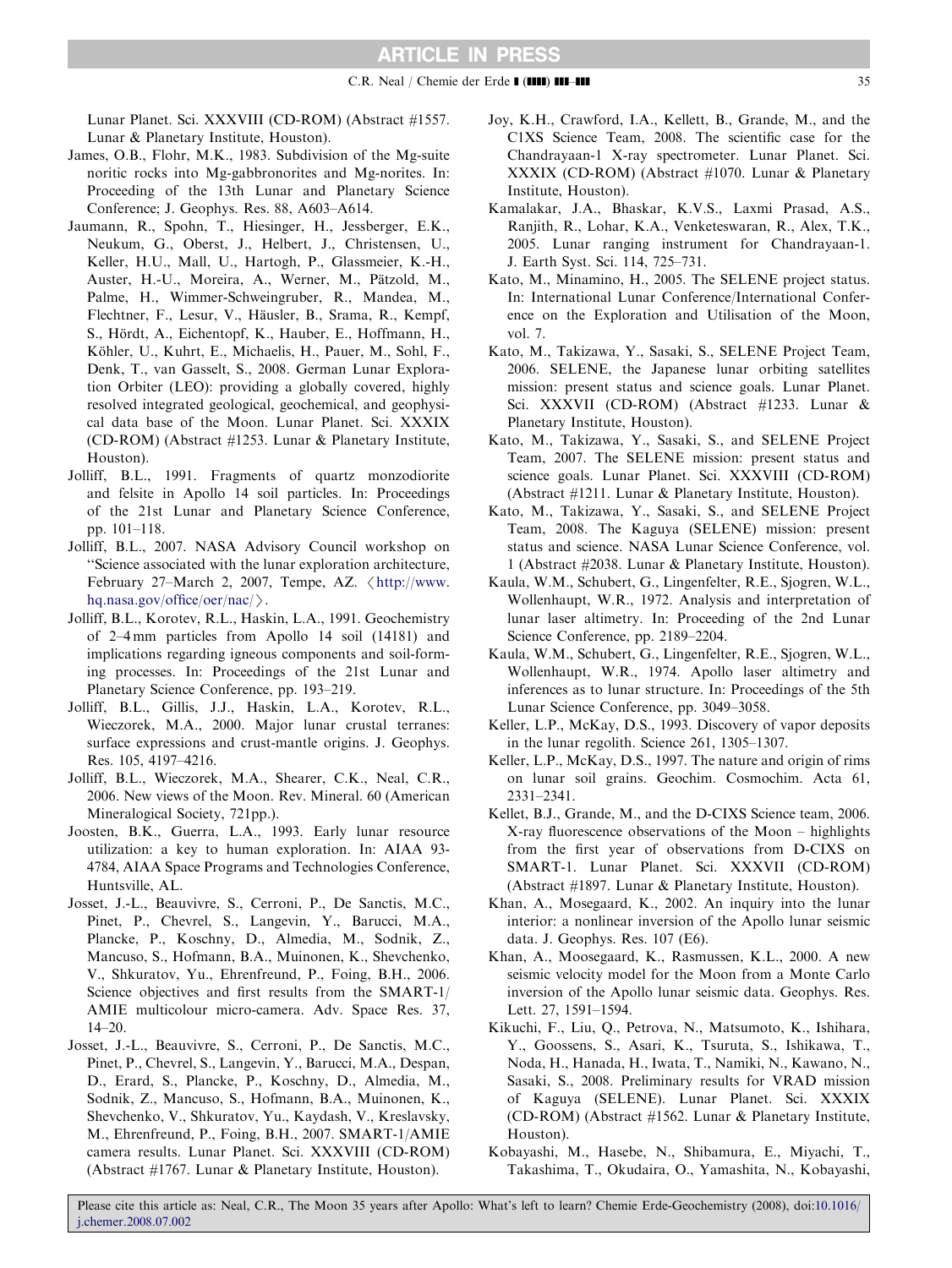#### <span id="page-35-0"></span>36 C.R. Neal / Chemie der Erde **[(IIII) III-III**

S., Hareyama, M., Karouji, Y., Kodaira, S., Ebihara, M., Arai, T., Sugihara, T., Takeda, H., Iwabuchi, K., Hayatsu, K., Nemoto, S., Hihara, T., d'Uston, C., Maurice, S., Gasnault, O., Diez, B., Reedy, R.C., 2008. Current status of the gamma-ray spectrometer on SELENE (Kaguya). Lunar Planet. Sci. XXXIX (CD-ROM) (Abstract #2012. Lunar & Planetary Institute, Houston).

- Konopliv, A.S., Binder, A.B., Hood, L.L., Kucinskas, A.B., Sjogren, W.L., Williams, J.G., 1998. Improved gravity field of the Moon from Lunar Prospector. Science 281, 1476–1480.
- Konopliv, A.S., Asmar, S.W., Carranza, E., Sjogren, W.L., Yuan, D.N., 2001. Recent gravity models as a result of the Lunar Prospector mission. Icarus 150, 1–18.
- Korotev, R.L., 2005. Lunar geochemistry as told by lunar meteorites. Chem. der Erde 65, 297–346.
- Koschny, D., Crawford, I., Houdou, B., Kempf, S., Lognonné, P., Pradier, A., Ricci, C., Vaujoir, P.-D., 2008. Science goals of MoonNEXT, an ESA study to put a lander on the Moon. Geophys. Res. Abs. 10, EGU2008-A-03423.
- Kubota, T., Kunii, Y., Kuroda, Y., Working Group, 2005. Japanese lunar robotics exploration by co-operation with lander and rover. J. Earth Syst. Sci. 114, 777–785.
- Kulcinski, G.L., Schmitt, H.H., 1992. Fusion power from lunar resources. Fusion Technol. 21, 2221–2228.
- Kumar, A.S.K., Chowdhury, A.R., 2005a. Hyper-spectral imager in visible and near-infrared band for lunar compositional mapping. J. Earth Syst. Sci. 114, 721–724.
- Kumar, A.S.K., Chowdhury, A.R., 2005b. Terrain mapping camera for Chandrayaan-1. J. Earth Syst. Sci. 114, 717–720.
- Lawrence, D.J., Feldman, W.C., Barraclough, B.L., Binder, A.B., Elphic, R.C., Maurice, S., Thomsen, D.R., 1998. Global elemental maps of the Moon: the Lunar Prospector gamma-ray spectrometer. Science 281, 1484–1489.
- Lawrence, D.J., Feldman, W.C., Barraclough, B.L., Binder, A.B., Elphic, R.C., Maurice, S., Miller, M.C., Prettyman, T.H., 2000. Thorium abundances on the lunar surface. J. Geophys. Res. 105, 20307–20331.
- Lawrence, D.J., Elphic, R.C., Feldman, W.C., Prettyman, T.H., Gasnault, O., Maurice, S., 2003. Small-area thorium features on the lunar surface. J. Geophys. Res. 108, 5102.
- Lawrence, D.J., Maurice, S., Feldman, W.C., 2004. Gammaray measurements from Lunar Prospector: time series data reduction for the gamma-ray spectrometer. J. Geophys. Res. 109, E07S05.
- Lawrence, D.J., Hawke, B.R., Hagerty, J.J., Elphic, R.C., Feldman, W.C., Prettyman, T.H., Vaniman, D.T., 2005. Evidence for a high-Th, evolved lithology on the Moon at Hansteen Alpha. Geophys. Res. Lett. 32, L07201.
- Lawrence, D.J., Puetter, R.C., Elphic, R.C., Feldman, W.C., Hagerty, J.J., Prettyman, T.H., Spudis, P.D., 2007. Global spatial deconvolution of Lunar Prospector Th abundances. Geophys. Res. Lett. 34, L03201.
- Lemoine, F.G.R., Smith, D.E., Zuber, M.T., Neumann, G.A., Rowlands, D.D., 1997. A 70th degree lunar gravity model (GLGM-2) from Clementine and other tracking data. J. Geophys. Res. 102, 16339–16359.
- Leshin, L.A., Farrell, W.M., Crider, D.H., Elphic, R.C., Feldman, P.D., Hodges, R., Horanyi, M., Kasprzak, W.T.,

Vondrak, R., McClard, S., Hine, B.P., Marshall, W.S., Morgan, T., Noble, S., Snook, K., 2008. The Lunar Atmosphere and Dust Environment Explorer (LADEE) mission. NASA Lunar Science Conference, vol. 1 (Abstract #2163. Lunar & Planetary Institute, Houston).

- LExSWG (Lunar Exploration Science Working Group), 1992. A Planetary Science Strategy for the Moon. JSC Publication 25920, 29pp.  $\langle$  http://www.lpi.usra.edu/lunar  $resources/strategy.pdf$ .
- LExSWG (Lunar Exploration Science Working Group), 1995. Lunar surface exploration strategy – Final Report.  $\langle$  [http://](http://www.higp.hawaii.edu/lexswg/LExSWG.pdf) [www.higp.hawaii.edu/lexswg/LExSWG.pdf](http://www.higp.hawaii.edu/lexswg/LExSWG.pdf)  $\rangle$ .
- Lin, R.P., Mitchell, D.L., Curtis, D.W., Anderson, K.A., Carlson, C.W., McFadden, J., Acuira, M.H., Hood, L.L., Binder, A.B., 1998. Lunar surface magnetic fields and their interaction with the solar wind: results from Lunar Prospector. Science 281, 1480–1484.
- Lingner, S., Müller, E.W., Reichert, M., Seboldt, W., 1996. Lunar base support by indigenous oxygen. Adv. Space Res. 18, 129.
- Liu, Q., Kikuchi, F., Matsumoto, K., Asari, K., Tsuruta, S., Ping, J., Hanada, H., Kawano, N., 2007. Error analysis of same-beam differential VLBI technique using two SELENE satellites. Adv. Space Res. 40, 51–57.
- Lognonne, P.L., Gagnepain-Beyneix, J., Chenet, H., 2003. A new seismic model of the Moon: implications for structure, thermal evolution and formation of the Moon. Earth Planet. Sci. Lett. 211, 27–44.
- Longhi, J., 1987. On the connection between mare basalts and picritic volcanic glasses. In: Proceedings of the 17th Lunar and Planetary Science Conference; J. Geophys. Res. 92, E349–E360.
- Longhi, J., 1990. Differentiates of the picritic glass magmas: the missing mare basalts. In: Delano, J.W., Heiken, G.H. (Eds.), Workshop on Lunar Volcanic Glasses: Scientific and resource Potential; LPI Technical Report 90-02. Lunar & Planetary Institute, Houston, pp. 46–47.
- Longhi, J., 1992. Experimental petrology and petrogenesis of mare volcanics. Geochim. Cosmochim. Acta 56, 2235–2252.
- Longhi, J., 1993. Liquidus equilibria of lunar analogs at high pressure. Lunar Planet. Sci. XXIV, 895–896 (Lunar & Planetary Institute, Houston).
- Lucey, P.G., Taylor, G.J., Malaret, E., 1995. Abundance and distribution of iron on the Moon. Science 268, 1150–1153.
- Lucey, P.G., Blewett, D.T., Hawke, B.R., 1998. Mapping the FeO and TiO<sub>2</sub> content of the lunar surface with multispectral imagery. J. Geophys. Res. 103, 3679–3699.
- Lucey, P.G., Blewett, D.T., Jolliff, B.L., 2000. Lunar iron and titanium abundance algorithms based on final processing of Clemenitne ultraviolet-visibile images. J. Geophys. Res. 105, 20297–20308.
- Maccone, C., 2001. The Lunar SETI Cosmic Study of IAA: Current Status and Perspectives, Paper IAA-01-IAA.9.1.05, International Academy of Astronautics, Paris.
- Marini, A.E., Racca, G.D., Foing, B.H., 2002. SMART-1 technology preparation for future planetary missions. Adv. Space Res. 30, 1895–1900.
- Marvin, U.B., Lindstrom, M.M., Holmberg, B.B., Martinez, R.R., 1991. New observations on the quartz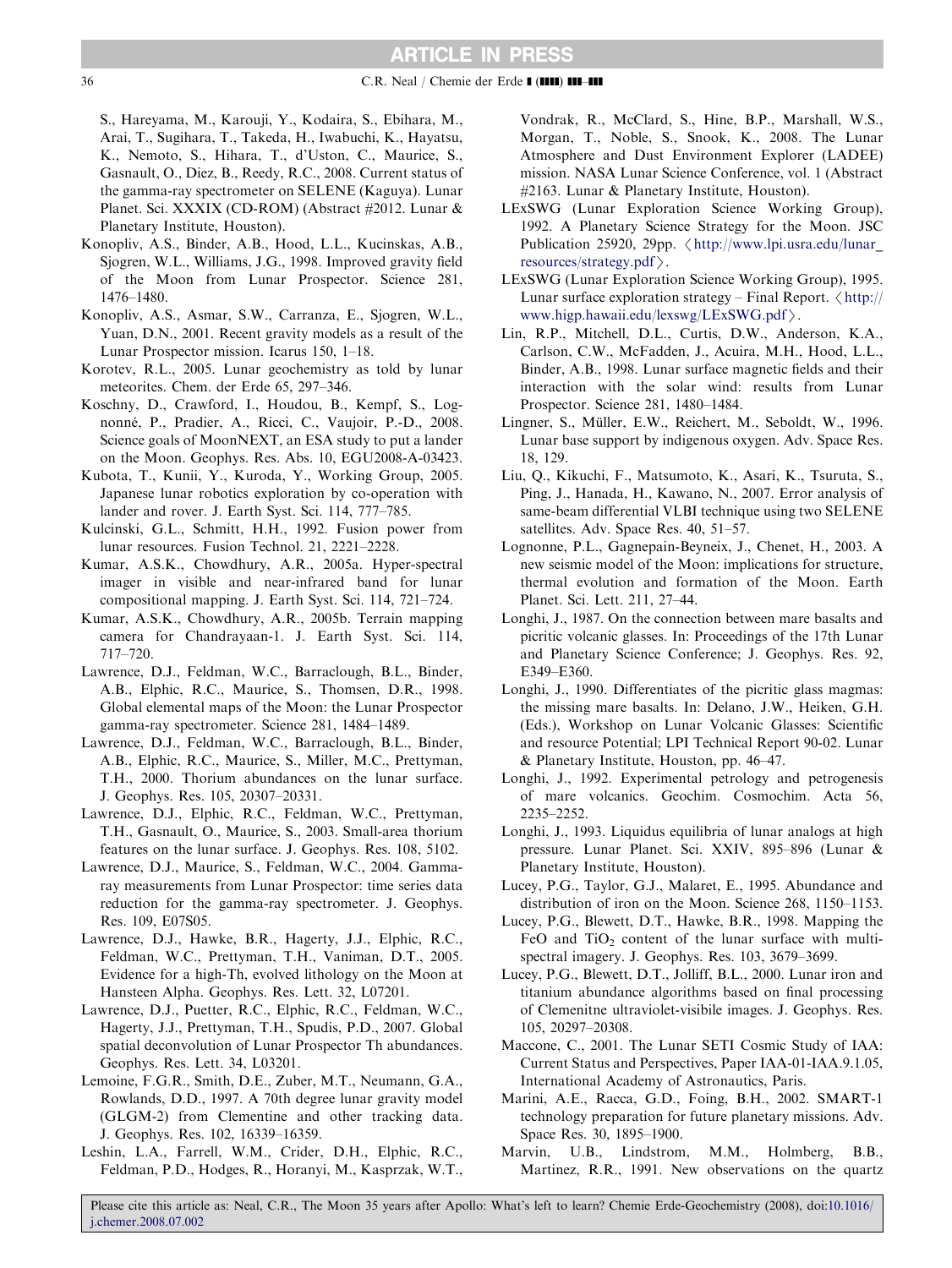#### C.R. Neal / Chemie der Erde  $\blacksquare$  ( $\blacksquare$ )  $\blacksquare$

<span id="page-36-0"></span>monzodiorite-granite suite. In: Proceedings of the 21st Lunar and Planetary Science Conference, pp. 119–135.

- Matsumoto, K., 2005a. The science scenario of the SELENE-2 mission. In: International Lunar Conference/International Conference of the Exploration and Utilisation of the Moon, vol. 7.
- Matsumoto, K., 2005b. Japanese long term Moon exploration plan and Moon lander concept. In: International Lunar Conference/International Conference on the Exploration and Utilisation of the Moon, vol. 7.
- Matsumoto, K., Heki, K., Rowlands, D.D., 1999. Impact of far-side satellite tracking on gravity estmation in the SELENE project. Adv. Space Res. 23, 1809–1812.
- Matsumoto, K., Kamimori, N., Takizawa, Y., Kato, M., Oda, M., Wakabayashi, S., Kawamoto, S., Okada, T., Iwata, T., Ohtake, M., 2006. Japanese lunar exploration long-term plan. Acta Astronaut. 59, 68–76.
- Matsumoto, K., Goossens, S., Liu, Q., Iwata, T., Namiki, N., Noda, H., Hanada, H., Kikuchi, F., Ishihara, Y., Kawano, N., Tsuruta, S., Asari, K., Ishikawa, T., Sasaki, S., 2008. Current status of acquisition and processing of tracking data from SELENE (Kaguya) satellites for lunar gravity field estimation. Lunar Planet. Sci. XXXIX (Abstract #1541. Lunar & Planetary Institute, Houston).
- Matsunaga, T., Ohtake, M., Haruyama, J., Ogawa, Y., Yokota, Y., Morota, T., Honda, C., Torii, M., Nakamura, R., Kodama, S., 2008. Kaguya (SELENE)/spectral profiler: in-flight performance and future plan. Lunar Planet. Sci. XXXIX (Abstract #2226. Lunar & Planetary Institute, Houston).
- McCullogh, E.D., Hall, A., 2001. ISRU lunar processing research at Boeing. Am. Inst. Aeronaut. Astronaut. 01- 0938, 1–11.
- McEwan, A.S., Gaddis, L.R., Neukum, G., Hoffmann, H., Pieters, C.M., Head, J.W., 1993. Galileo observations of post-Imbrium lunar craters during the first Earth–Moon fly-by. J. Geophys. Res. 98, 17207–17234.
- McKay, D.S., Fruland, R.M., Heiken, G.H., 1974. Grain size and evolution of lunar soils. In: Proceedings of the 5th Lunar Science Conference, pp. 887–906.
- Mendell, W.W., 1986. Lunar Bases and Space Activities of the 21st Century. Lunar & Planetary Institute, Houston.
- Metzger, A.E., Haines, E.L., Parker, R.E., Radoncinski, R.G., 1977. Thorium concentrations on the lunar surface. I: regional values and crustal content. In: Proceedings of the 8th Lunar Science Conference, pp. 949–999.
- Morris, R.V., 1976. Surface exposure indices of lunar rocks: a comparative FMR study. In: Proceedings of the 7th Lunar Science Conference, pp. 315–335.
- Morris, R.V., 1978a. In situ reworking (gardening) of the lunar surface: evidence from the Apollo cores. In: Proceedings of the 9th Lunar and Planetary Science Conference, pp. 1801–1811.
- Morris, R.V., 1978b. The surface exposure (maturity) of lunar soils; some concepts and Is/FeO compilation. In: Proceedings of the 9th Lunar and Planetary Science Conference, pp. 2287–2297.
- Morris, R.V., Gose, W.A., 1976. Ferromagnetic resonance and magnetic studies of cores 60009/10 and 60003: composi-

tional and surface-exposure stratigraphy. In: Proceedings of the 7th Lunar Science Conference, pp. 1–11.

- Morris, R.V., Klingelhofer, G., Korotev, R.L., Shelfer, T.D., 1998. Mössbauer mineralogy on the Moon: the lunar regolith. Hyperfine Interact. 117, 405–432.
- Muinonen, K., Shkuratov, Yu., Ovcharenko, A., Piironen, J., Stankevich, D., Miloslavskaya, O., Kaasalainen, S., Josset, J.-L., 2002. The SMART-1 AMIE experiment: implication to the lunar opposition effect. Planet. Space Sci. 50, 1339–1344.
- Mukai, T., Araki, H., Mizuno, T., Hatanaka, N., Nakamura, A.M., Kamei, A., Nakayama, H., Cheng, A., 2002. Detection of mass, shape and surface roughness of target asteroid of MUSES-C by LIDAR. Adv. Space Res. 29, 1231–1235.
- Mukai, T., Nakamura, A.M., Sakai, T., 2006. Asteroidal surface studies by laboratory light scattering and LIDAR on HAYABUSA. Adv. Space Res. 37, 138–141.
- Mumma, M.J., Smith, H.J., 1990. Astrophysics from the Moon. In: AIP Conference Proceedings, vol. 207. American Institute of Physics, New York.
- Nabatov, A.S., Imamura, T., Savich, N.A., Oyama, K.-I., Noguchi, K., 2003. Detectability of lunar plasma clouds from SELENE radio occulations. Adv. Space Res. 31, 2369–2375.
- Nakamura, Y., Latham, G.V., Dorman, H.J., 1982. Apollo lunar seismic experiment – final summary. In: Proceedings of the 13th Lunar and Planetary Science conference; J. Geophys. Res. 87, A117–A123.
- Namiki, N., Hanada, H., Tsubokawa, T., Kawano, N., Ooe, M., Heki, K., Iwata, T., Ogawa, M., Takano, T., RSAT/ VRAD/LALT Mission Groups, 1999. Selenodetic experiments of SELENE: relay subsatellite, differential VLBI, and laser altimeter. Adv. Space Res. 23, 1817–1820.
- Namiki, N., Iwata, T., Matsumoto, K., Hanada, H., Noda, H., Ogawa, M., Kawano, N., Asari, K., Tsuruta, S., Goossens, S., Liu, Q., Kikuchi, F., Ishihara, Y., Ishikawa, T., Sasaki, S., Aoshima, C., 2008. Initial results of gravity experiment by four-way Doppler measurement of Kaguya (SELENE). Lunar Planet. Sci. XXXIX (CD-ROM) (Abstract #1596. Lunar & Planetary Institute, Houston).
- Narendranath, S., Sreekumar, P., Kellet, B.J., Wallner, M., Howe, C.J., Maddison, B., Erd, C., Grande, M., 2008. Instrument response of the Chandrayaan-1 X-ray spectrometer (C1XS). Lunar Planet. Sci. XXXIX (CD-ROM) (Abstract #1136. Lunar & Planetary Institute, Houston).
- National Research Council of the National Academies, 2007. The Scientific Context for Exploration of the Moon. National Academies Press, Washington, DC, (112pp.).
- Neal, C.R., Taylor, L.A., 1992. Petrogenesis of mare basalts: a record of lunar volcanism. Geochim. Cosmochim. Acta 56, 2177–2211.
- Nishimura, J., Kashiwagi, T., Takashima, T., Okuno, S., Yoshida, K., Mori, K., Itoh, M., Saeki, K., Furuchi, K., 2006. Radon alpha-ray detector on-board lunar mission SELENE. Adv. Space Res. 37, 34–37.
- Noble, S.K., Pieters, C.M., Keller, L.P., 2003. The optical properties of nanophase iron: investigation of a space weathering analog. Lunar Planet. Sci. XXXIV (CD-ROM) (Abstract #1172. Lunar & Planetary Institute, Houston).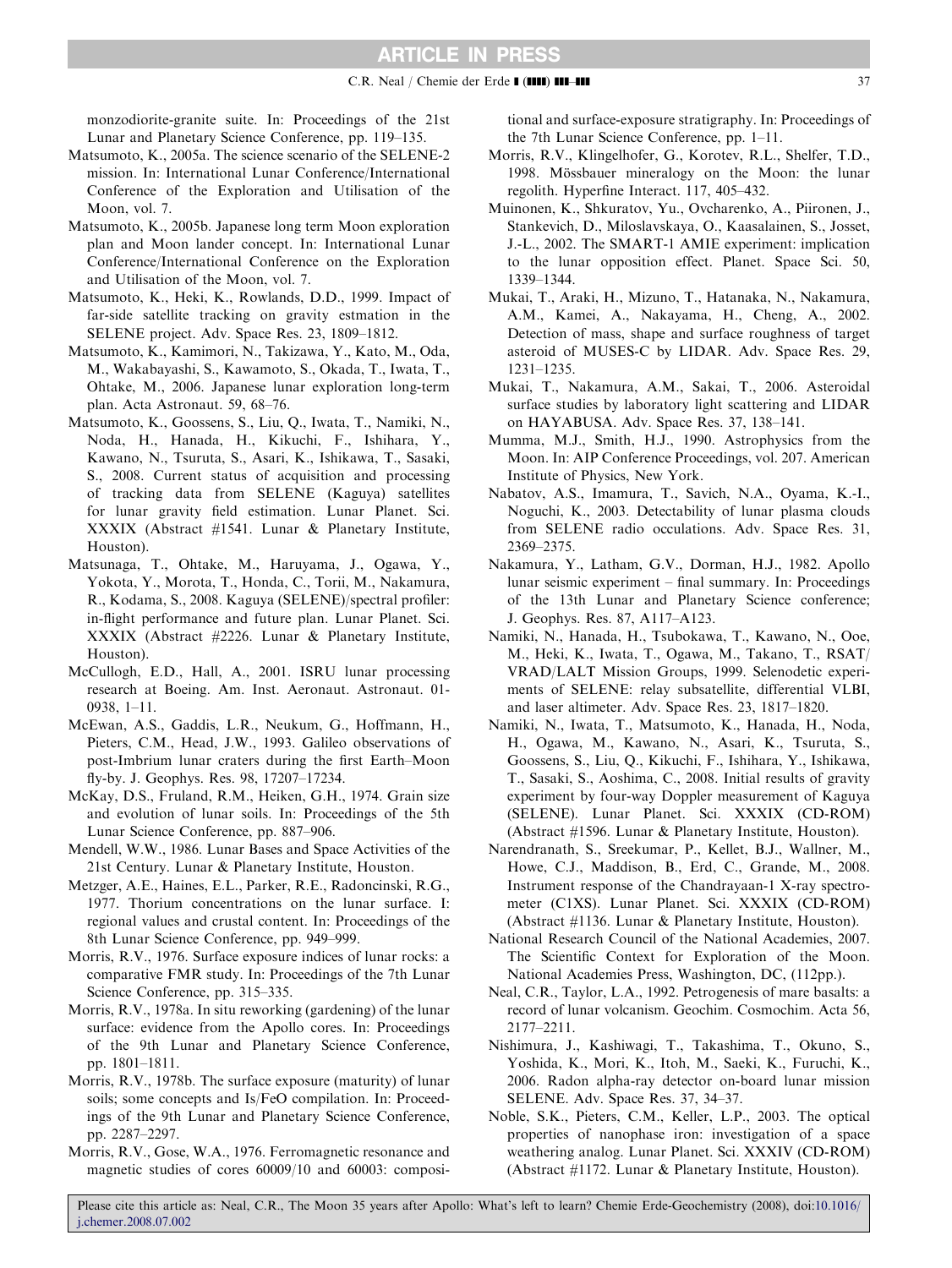<span id="page-37-0"></span>38 C.R. Neal / Chemie der Erde **[(IIII) III-III** 

- Nozette, S., et al., 1994. The Clementine mission to the Moon: scientific overview. Science 266, 1835–1839.
- Nozette, S., Lichtenberg, C.L., Spudis, P., Bonner, R., Ort, W., Malaret, E., Robinson, M., Shoemaker, E.M., 1996. The Clementine bistatic radar experiment. Science 274, 1495–1498.
- Nozette, S., Spudis, P.D., Robinson, M.S., Bussey, D.B.J., Lichtenberg, C., Bonner, R., 2001. Integration of lunar polar remote sensing data sets: evidence for ice at the lunar south pole. J. Geophys. Res. 106, 23253–23266.
- Nyquist, L.E., Shih, C.-Y., 1992. The isotopic record of lunar volcanism. Geochim. Cosmochim. Acta 56, 2213–2234.
- Ogawa, K., Okada, T., Shirai, K., Yamamoto, Y., Arai, T., Shirashi, H., Hosono, K., Inoue, T., Maruyama, Y., Arakawa, M., Kato, M., 2006. Development of X-ray fluorescence spectrometer onboard SELENE. Lunar Planet Sci. XXXVII (CD-ROM) (Abstract #2244. Lunar & Planetary Institute, Houston).
- Ogawa, Y., Matsunaga, T., Ohtake, M., Haruyama, J., Yokota, Y., Morota, T., Honda, C., Torii, M., Nakamura, R., Kodama, S., 2008. LISM working group initial calibration of the spectral profiler and some examples of the observed lunar surface spectral signatures. Lunar Planet. Sci. XXXIX (CD-ROM) (Abstract #2498. Lunar & Planetary Institute, Houston).
- Ohtake, M., Haruyama, J., Mastunaga, S., Morota, T., Kodama, S., and LISM Team, 2006. Observation and data analyses plan of the SELENE multiband imager. Lunar Planet. Sci. XXXVII (CD-ROM) (Abstract #1536. Lunar & Planetary Institute, Houston).
- Ohtake, M., Haruyama, J., Mastunaga, S., Morota, T., Yokota, Y., Honda, C., Yamamoto, Y., Arai, T., Takeda, H., and LISM Team, 2007. Objectives of the SELENE multiband imager and spectral study. Lunar Planet. Sci. XXXVIII (CD-ROM) (Abstract #1536. Lunar & Planetary Institute, Houston).
- Ohtake, M., Haruyama, J., Mastunaga, T., Yokota, Y., Morota, T., Honda, C., Torii, M., Ogawa, Y., and the LISM Team, 2008. First results of the SELENE multiband imager. Lunar Planet. Sci. XXXIX (CD-ROM) (Abstract #1568. Lunar & Planetary Institute, Houston).
- Okada, T., Kato, M., Fujimura, A., Tsunemi, H., Kitamoto, S., 1999. X-ray fluorescence spectrometry with the SE-LENE orbiter. Adv. Space Res. 23, 1833–1836.
- Okada, T., Kato, M., Fujimura, A., Tsunemi, H., Kitamoto, S., 2000. X-ray fluorescence spectrometer onboard MUSES-C. Adv. Space Res. 25, 345–348.
- Okada, T., Kato, M., Shirai, K., Yamamoto, Y., Matsuda, T., Tsunemi, H., Kitamoto, S., 2002a. Elemental mapping of asteroid 1989ML from MUSES-C orbiter. Adv. Space Res. 29, 1237–1242.
- Okada, T., Kato, M., Yamashita, Y., Shirai, K., Yamamoto, Y., Matsuda, T., Tsunemi, H., Kitamoto, S., 2002b. Lunar X-ray spectrometer experiment on the SELENE mission. Adv. Space Res. 30, 1909–1914.
- Okada, T., Arai, T., Hosono, K., Shirai, K., Yamamoto, Y., Ogawa, K., Kato, M., 2005. First X-ray observation of the lunar farside from Hayabusa X-ray spectrometer. Lunar Planet. Sci. XXXVI (CD-ROM) (Abstract #1175. Lunar & Planetary Institute, Houston).
- Okada, T., Sasaki, S., Sugihara, T., Saiki, K., Akiyama, H., Ohtake, M., Takeda, H., Hasebe, N., Kobayashi, M., Haruyama, J., Shirai, K., Kato, M., Kuboto, T., Kunii, Y., Kuroda, Y., and the SELENE-B Rover Science Group, 2006. Lander and rover exploration on the lunar surface: a study for SELENE-B mission. Adv. Space Res. 37, 88–92.
- Okada, T., Shirai, K., Yamamoto, Y., Arai, T., Ogawa, K., Shiraishi, H., Iwasaki, M., Kawamura, T., Morito, H., Kato, M., and the SELENE XRS Team, 2008. X-ray fluorescence experiments on the SELENE (Kaguya) spacecraft. Lunar Planet. Sci. XXXIX (CD-ROM) (Abstract #1960. Lunar & Planetary Institute, Houston).
- Ono, T., Kumamoto, A., Yamaguchi, Y., Yamaji, A., Kobayashi, T., Kasahara, Y., Nakagawa, H., Oshigami, S., Oya, H., 2008. Initial results of Lunar Radar Sounder (LRS) experiment on-board the Kaguya (SELENE) spacecraft. Lunar Planet. Sci. XXXIX (CD-ROM) (Abstract #1572. Lunar & Planetary Institute, Houston).
- Oyama, K.-I., Nabatov, A.S., Savich, N.A., Imamura, T., Yamamoto, Z., Noguchi, K., 2002. Cislunar plasma exploration with the SELENE radio science system. Adv. Space Res. 30, 1915–1919.
- Papike, J.J., Taylor, L.A., Simon, S.E., 1991. Lunar minerals. In: Heiken, G., Vaniman, D.T., French, B.M. (Eds.), Lunar Sourcebook: A User's Guide to the Moon. Cambridge University Press, Cambridge, pp. 121–181.
- Phipps, A., Gao, Y., 2006. Lunar mission options study. UK Particle Physics and Astronomy Research Council Report Reference No. #118537, pp. 1–104.
- Pieters, C.M., Tompkins, S., 1999. Tsilokovsky crater: a window into crustal processes on the lunar farside. J. Geophys. Res. 104, 21935–21949.
- Pieters, C.M., Sunshine, J.M., Fischer, E.M., Murchie, S.L., Belton, M., McEwen, A., Gaddis, L., Greeley, R., Neukum, G., Jaumann, R., Hoffmann, H., 1993. Crustal diversity of the Moon: compositional analysis of Galileo solid state imaging data. J. Geophys. Res. 98, 17127–17148.
- Pieters, C.M., Tompkins, S., Head, J.W., Hess, P.C., 1997. Mineralogy of the mafic anomaly in the South Pole-Aitken Basin: implications for excavation of the lunar mantle. Geophys. Res. Lett. 24, 1903–1906.
- Pieters, C.M., Taylor, L.A., Noble, S.K., Keller, L.P., Hapke, B., Morris, R.V., Allen, C.C., McKay, D.S., Wentworth, S., 2000. Space weathering on airless bodies: resolving a mystery with lunar samples. Meteor. Planet. Sci. 35, 1101–1107.
- Pieters, C., Boardman, J., Buratti, B., Clark, R., Green, R., Head III, J.W., McCord, T.B., Mustard, J., Runyon, C., Staid, M., Sunshine, J., Taylor, L., Tompkins, S., 2006. Global mineralogy of the Moon: a cornerstone to science and exploration. Lunar Planet. Sci. XXXVII (CD-ROM) (Abstract #1630. Lunar & Planetary Institute, Houston).
- Pieters, C., Boardman, J., Buratti, B., Clark, R., Green, R., Head III, J.W., Lundeen, S., Malaret, E., McCord, T.B., Mustard, J., Runyon, C., Staid, M., Sunshine, J., Taylor, L., Tompkins, S., Varanasi, P., 2007. M3 on Chandrayaan-1: strategy for mineral assessment of the Moon. Lunar Planet. Sci. XXXVIII (CD-ROM) (Abstract #1295. Lunar & Planetary Institute, Houston).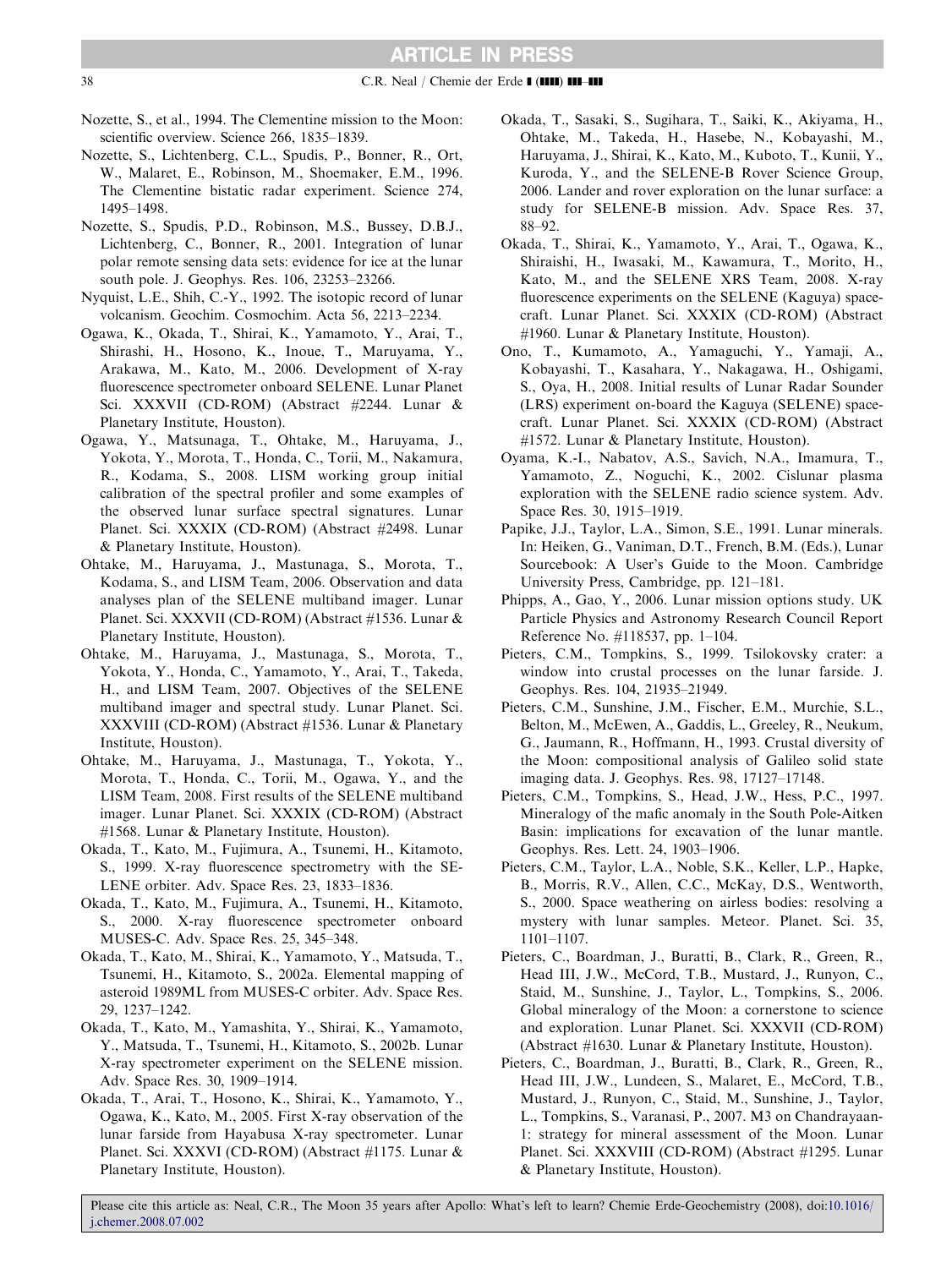- <span id="page-38-0"></span>Prettyman, T.H., Hagerty, J.J., Elphic, R.C., Feldman, W.C., Lawrence, D.J., McKinney, G.W., Vaniman, D.T., 2006. Elemental composition of the lunar surface: analysis of gamma ray spectroscopy data from Lunar Prospector. J. Geophys. Res. 111, E12007.
- Racca, G.D., Marini, A., Stagnaro, L., van Dooren, J., di Napoli, L., Foing, B.H., Lumb, R., Volp, J., Brinkmann, J., Gruenagel, R., Estublier, D., Tremolizzo, E., McKay, M., Camino, O., Shoemaekers, J., Hechler, M., Khan, M., Rathsman, P., Andersson, G., Anflo, K., Berge, S., Bodin, P., Edfors, A., Hussain, A., Kugelberg, J., Larsson, N., Ljung, B., Meijer, L., Moertsell, A., Nordebaeck, T., Persson, S., Sjoeberg, F., 2002. SMART-1 mission description and development status. Planet. Space Sci. 50, 1323–1337.
- Rankenburg, K., Brandon, A.D., Neal, C.R., 2006. Neodymium isotope evidence for a chondritic composition of the Moon. Science 312, 1369–1372.
- Rathsman, P., Kugelberg, J., Bodin, P., Racca, G.D., Foing, B., Stagnaro, L., 2005. SMART-1: development and lessons learnt. Acta Astronaut. 57 (2–8), 455–468.
- Robinson, M.S., Hapke, B.W., Garvin, J.B., Skillman, D., Bell III, J.F., Ulmer, M.P., Pieters, C.M., 2007. High resolution mapping of  $TiO<sub>2</sub>$  abundances on the Moon using the Hubble Space Telescope. Geophys. Res. Lett. 34, L13201.
- RoyChowdhury, A., Sarkar, S.S., Joshi, S.R., Mehta, S., Murali, K.R., Dave, A.B., Shah, K.J., Sharma, B.N., Banerjee, A., 2007. In: Ninth International Conference on Exploration and Utilization of the Moon.
- Ruiz, B., Duke, M.B., 2004. Production of methane from the lunar regolith for use as propellant. In: Earth and Space 2004 Ninth Biennial ASCE Conference on Engineering, Construction and Operations in Challenging Environments, March 2004, pp 828–834.
- Ryder, G., 1976. Lunar sample 15405: remnant of a KREEP basalt-granite differentiated pluton. Earth Planet. Sci. Lett. 29, 255–268.
- Ryder, G., 2002. Mass flux in the ancient Earth–Moon system and benign implications for the origin of life on Earth. J. Geophys. Res. 107 (E4).
- Ryder, G., Martinez, R.R., 1991. Evolved hyperbyssal rocks from Station 7, Apennine Front, Apollo 15. In: Proceedings of the 21st, Lunar and Planetary Science Conference, pp. 137–150.
- Saal, A.E., Hauri, E.H., Rutherford, M.J., Cooper, R.F., 2007. The volatile contents (CO2, H2O, F, S, Cl) of the lunar picritic glasses. Lunar Planet Sci. XXXVIII (CD-ROM) (Abstract #2148. Lunar & Planetary Institute, Houston).
- Saal, A.E., Hauri, E.H., LoCascio, M., van Orman, J., Rutherford, M.J., Cooper, R.F., 2008a. The Apollo 15 very low-Ti glasses, evidence for the presence of indigenous water in the Moon's interior. Lunar Planet. Sci. XXXIX (CD-ROM) (Abstract #1711. Lunar & Planetary Institute, Houston).
- Saal, A.E., Hauri, E.H., Lo Cascio, M., van Orman, J.A., Rutherford, M.C., Cooper, R.F., 2008b. Volatile content of lunar volcanic glasses and the presence of water in the Moon's interior. Nature 45, 192–195.
- Sadeh, E., Livingston, D., Matula, T., Benaroya, H., 2005. Public–private models for lunar development and commerce. Space Policy 21, 267–275.
- Saito, Y., Yokota, S., Asamura, K., Tanaka, T., the Kaguya Map-Pace Team, 2008. Initial report on the lunar plasma measurement by MAP-PACE onboard Kaguya. Lunar Planet. Sci. XXXIX (CD-ROM) (Abstract #1233. Lunar & Planetary Institute, Houston).
- Sanders, G.B., Duke, M., 2005. NASA In-Situ resource utilization (ISRU) capability roadmap: final report. /[http://www.lpi.usra.edu/lunar\\_resources/documents/](http://www.lpi.usra.edu/lunar_resources/documents/ISRUFinalReportRev15_19_05%20_2_.pdf) [ISRUFinalReportRev15\\_19\\_05%20\\_2\\_.pdf](http://www.lpi.usra.edu/lunar_resources/documents/ISRUFinalReportRev15_19_05%20_2_.pdf) $\rangle$ .
- Sanin, A.B., Mitrofanov, I.M., Sagdeev, R.Z., Boynton, W., Evans, L., Harshman, K., Litvak, M.L., Kozyrev, A.S., Milikh, G., Mokrousov, M., Schvetsov, V., Schevchenko, V., Starr, R., Tret'yakov, V.I., Trombka, J., 2006. Searching for water ice in the Moon cold traps by LEND instrument onboard the NASA LRO mission. Lunar Planet. Sci. XXXVII (CD-ROM) (Abstract #1690. Lunar & Planetary Institute, Houston).
- Sanin, A.B., Boynton, W., Evans, L., Harshman, K., Kozyrev, A.S., Litvak, M.L., Malakov, A., Milikh, G., Mitrofanov, I.M., Mokrousov, M., Sagdeev, R., Schevchenko, V., Starr, R., Trombka, J., Vostrukhin, A., 2007. Lunar Exploration Neutron Detector (LEND) for NASA Lunar Reconnaissance orbiter. Lunar Planet. Sci. XXXVIII (CD-ROM) (Abstract #1648. Lunar & Planetary Institute, Houston).
- Sasaki, S., Kubota, T., Okada, T., Saiki, K., Kuroda, Y., Kunii, Y., Shibamura, E., Akiyama, N., Ohtake, M., Ichikawa, M., Higa, M., Hirata, N., Sugihara, T., Haruyama, J., Otake, H., Yoshioka, N., Terazono, J., Yamada, Y., Yamaguchi, Y., Kodama, S., Rover Group in Japan, 2002. Scientific exploration of lunar surface using a rover in Japanese future lunar mission. Adv. Space Res. 30, 1921–1926.
- Sasaki, S., Iijima, Y., Tanaka, K., Kato, M., Hashimoto, M., Mitzutani, H., Takizawa, Y., 2003. The SELENE mission: goals and status. Adv. Space Res. 31, 2335–2340.
- Schmitt, H.H., 2003. Private enterprise approach to lunar base activation. Adv. Space Res. 31, 2441–2447.
- Schmitt, H.H., 2006. Return to the Moon. Praxis Publisihing Ltd., Copernicus Books, Springer, New York, (335pp.).
- Schultz, P.H., Spudis, P.D., 1979. Evidence for ancient mare volcanism. In: Proceedings of the 10th Lunar and Planetary Science Conference, pp. 2899–2918.
- Schultz, P.H., Spudis, P.D., 1983. Beginning and end of lunar mare volcanism. Nature 302, 233–236.
- Shearer, C.K., Newsom, H.E., 2000. W-Hf isotope abundances and the early origin and evolution of the Earth– Moon system. Geochim. Cosmochim. Acta 64, 3599–3613.
- Shearer, C.K., Papike, J.J., Galbreath, K.C., Shimizu, N., 1991. Exploring the lunar mantle with secondary ion mass spectrometry: a comparison of lunar picritic glass beads from the Apollo 14 and Apollo 17 sites. Earth Planet. Sci. Lett. 102, 134–147.
- Shirai, K., Aoki, M., Okada, T., Yamamoto, Y., Arai, T., Akagawa, K., Karo, M., 2003. X-ray fluorescence/diffraction analyzer for the SELENE-B lander/rover mission. Adv. Space Res. 31, 2363–2367.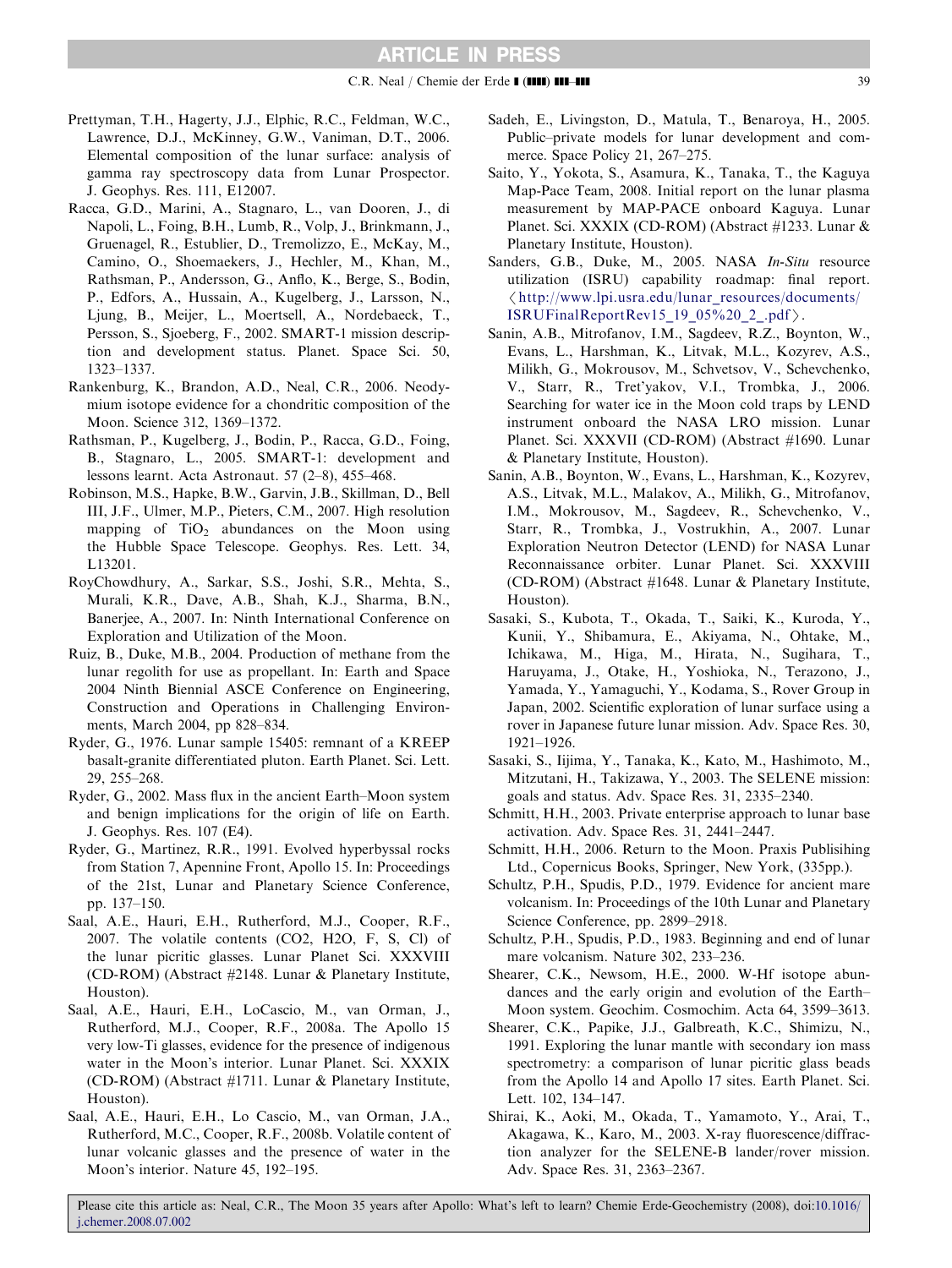#### <span id="page-39-0"></span>40 C.R. Neal / Chemie der Erde **[(IIII) III-III**

- Shirley, J.W., 1974. Thomas Harriott: Renaissance Scientist. Oxford University Press, Oxford, 181pp.
- Shirley, D., Wasson, J.T., 1981. Mechanism for the extrusion of KREEP. In: Proceedings of the 12th Lunar and Planetary Science Conference, pp. 965–978.
- Shkuratov, Y.G., Lytvyenko, L.M., Shulga, V.M., Yatskiv, Y.S., Vidmachenko, A.P., Kislyuk, V.S., 2003. Objectives of a prospective Ukranian oirbiter mission to the Moon. Adv. Space. Res. 31, 2341–2345.
- Shkuratov, Y.G., Lytvyenko, L.M., Yatskiv, Y.S., 2007. A prospective Ukranian Lunar orbiter mission ''Ukrselena''. In: International Lunar Conference/International Conference on the Exploration and Utilisation of the Moon, vol. 9.
- Singh, A., 2004. The use of space activities for achieving sustainable development. Acta Astronaut. 54, 871–875.
- Smith, A., Crawford, I.A., Ball, A.J., Barber, S.J., Church, P., Gao, Y., Gowen, R.A., Griffiths, A., Hagermann, A., Pike, W.T., Phipps, A., Sheridan, S., Sims, M.R., Talboys, D.L., Wells, N., 2008. MoonLITE – technological feasibility of the penetrator concept. Lunar Planet. Sci. XXXIX (CD-ROM) (Absract #1238. Lunar & Planetary Institute, Houston).
- Smith, J.V., Anderson, A.T., Newton, R.C., Olsen, E.J., Wyllie, P.J., Crewe, A.V., Isaacson, M.S., Johnson, D., 1970. Petrologic history of the Moon inferred from petrography, mineralogy, and petrogenesis of Apollo 11 rocks. In: Proceedings of the Apollo 11 Lunar Science Conference, pp. 897–925.
- Spera, F.J., 1992. Lunar magma transport phenomena. Geochim. Cosmochim. Acta 56, 2253–2265.

Spudis, P.D., 2003. Harvest the Moon. Astronomy 06, 42–47.

- Spudis, P.D., Hawke, B.R., Hood, L.L., Schultz, P.H., Taylor, G.J., Wilhelms, D.E., 1986. Status and future of lunar geoscience. Lunar Geoscience Working Group, NASA SP-484, 58pp.
- Spudis, P.D., Reisse, R.A., Gillis, J.J., 1994. Ancient multiring basins on the Moon revealed by Clementine laser altimetry. Science 266, 1848–1851.
- Spudis, P.D., Bussey, B., Lichtenberg, C., Marinelli, W., Nozette, S., 2005. Mini-SAR: an imaging radar for the Chandrayaan-1 mission to the Moon. Lunar Planet. Sci. XXXVI (CD-ROM) (Abstract #1153. Lunar & Planetary Institute, Houston).
- Sreekumar, P., Umapathy, C.N., Sharma, M.R., Sreekanta, C.V., Wani, S.C., Srivastava, A.K., Abraham, L., Tyagi, A., Kulkarni, R., Kumar, M. Sudhakar, M., Premlatha, R.L., Goswami, J.N., Acharya, Y.B., Shanmugam, M., Vadawale, S., Patel, H.L., Purohit, S., Banerjee, D., Subhedar, D.V., 2007. High-Energy X-ray (HEX) spectrometer on Chandrayaan-1. In: Ninth International Conference on Exploration and Utilization of the Moon.
- Stern, S.A., Green, J.L., Adams, J., Durda, D.D., Morgan, T.H., Snook, K., Cheng, A., Johnston, G., 2008. Some thoughts on the potential of a possible future lunar network. Lunar Planet Sci. XXXIX (Abstract #1143 [CD-ROM]. Lunar & Planetary Institute, Houston).
- Stoenner, R.W., Davis Jr., R., Norton, E., Bauer, M., 1974. Radioactive rare gases, tritium, hydrogen, and helium in the sample return container, and in the Apollo 16 and 17

drill stems. In: Proceedings of the 5th Lunar Science Conference, pp. 2211–2229.

- Sun, H.X., Dai, S.W., 2005. Mission objectives and payloads for the first lunar exploration of China. Acta Astronaut. 57, 561–565.
- Tajmar, M., Gonzalez, J., Saccoccia, G., Noci, G., Laakso, H., 2002. Plasma diagnostics and simulation for the SMART-1 mission. Planet. Space Sci. 50, 1355–1360.
- Takano, Y., et al., 2005. The SELENE project and Japanese future lunar exploration. Acta Astronaut. 57 (2–8), 112–115.
- Tanaka, S., Shiraishi, H., Kato, M., Okada, T., and the Science Working Group of Post SELENE Missions, 2008. The science objectives of the SELENE-II mission as the post SELENE mission. Adv. Space Res. 42, 394–401.
- Tapley, B.D., Bettadpur, S., Ries, J.C., Thompson, P.F., Watkins, M.M., 2004. GRACE measurements of mass variability in the Earth system. Science 305.
- Tatsumoto, M., Knight, R.J., Allegre, C.J., 1973. Time differences in the formation of meteorites as determined from the ratio of lead-207 to lead-206. Science 180, 1279–1283.
- Tatsumoto, M., Premo, W.R., Unruh, D.M., 1987. Origin of lead from green glass of Apollo 15426: a search for primitive lunar lead. In: Proceedings of the 17th Lunar and Planetary Science Conference; J. Geophys. Res. 92, E361–E371.
- Taylor, L.A., 1993. Evidence of Helium-3 on the Moon: model assumptions and abundances. In: Santarius, J. (Ed.), Second Wisconsin Symposium on Helium-3 and Fusion Power, WISCAR, p. 49.
- Taylor, L.A., 1994. Helium-3 on the Moon: model assumptions and abundances. In: Galloway, R.G., Lokaj (Eds.), Engineering, Construction, and Operations in Space, vol. IV. American Society of Civil Engineers, pp. 678–686.
- Taylor, L.A., Pieters, C., Keller, L.P., Morris, R.V., McKay, D.S., Patchen, A., Wentworth, S., 2001a. The effects of space weathering on Apollo 17 mare soils: petrographic and chemical characterization. Meteor. Planet. Sci. 36, 285–299.
- Taylor, L.A., Pieters, C., Keller, L.P., Morris, R.V., McKay, D.S., 2001b. Lunar mare soils: space weathering and the major effects of surface-correlated nanophase Fe. J. Geophys. Res. 106, 27985–27999.
- Taylor, G.J., Martel, L.M.V., 2003. Lunar prospecting. Adv. Space Res. 31, 2403–2412.
- Taylor, G.J., Spudis, P.D., 1990. Geoscience and a lunar base: a comprehensive plan for lunar exploration. NASA Conference Pub., #3070, 75pp.
- Taylor, G.J., Warner, R.D., Keil, K., 1978. VLT mare basalts: impact mixing, parent magma types, and petrogenesis. In: Merrill, R.B., Papike, J.J. (Eds.), Mare Crisium: The View from Luna, vol. 24. Pergamon Press, Oxford, pp. 357–370.
- Taylor, S.R., 1982. Planetary Science: A Lunar Perspective. Lunar & Planetary Institute, Houston, (481pp.).
- Thompson, T.A., Campbell, B.A., 2005. Unusual radar backscatter properties along the northern rim of Imbrium Basin. Lunar Planet. Sci. XXXVI (CD-ROM) (Abstract #1535. Lunar & Planetary Institute, Houston).
- Thompson, T.W., Campbell, B.A., Ghent, R.R., Hawke, B.R., Leverington, D.W., 2006. Radar probing of planetary